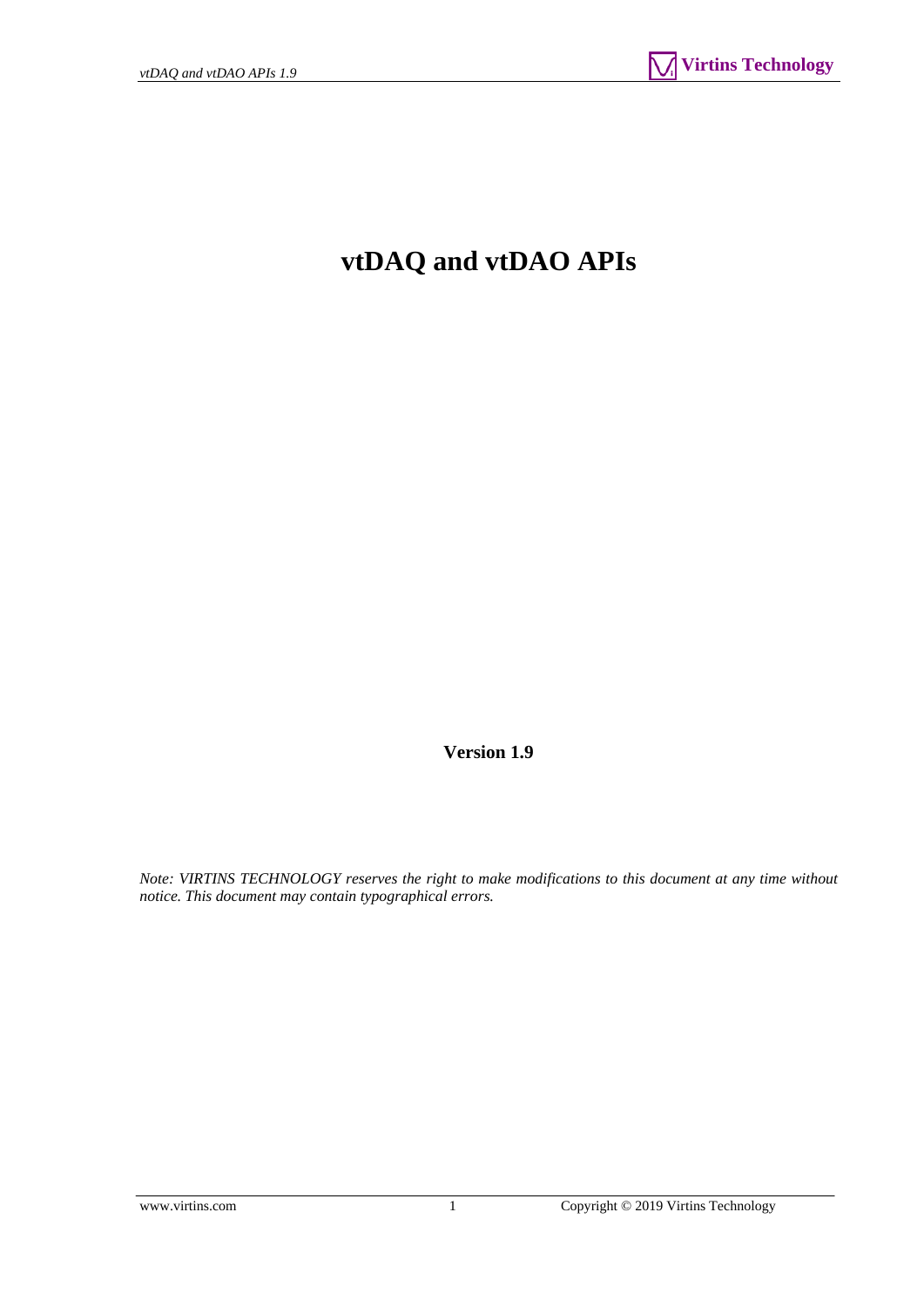# **TABLE OF CONTENTS**

| 2.5 C WRAPPERS WITH SIMPLE DATA STRUCTURES FOR LABWINDOWS/CVI AND OTHERS27  |  |
|-----------------------------------------------------------------------------|--|
|                                                                             |  |
| 3.1                                                                         |  |
| 3.2 BASIC FILES<br>.                                                        |  |
| 3.3                                                                         |  |
| 3.4                                                                         |  |
|                                                                             |  |
|                                                                             |  |
|                                                                             |  |
|                                                                             |  |
|                                                                             |  |
|                                                                             |  |
| 4.3.3 vtDAQCallBackWithAdjustableNumberOfShots.vi written in Labview 15.034 |  |
|                                                                             |  |
|                                                                             |  |
|                                                                             |  |
|                                                                             |  |
|                                                                             |  |
|                                                                             |  |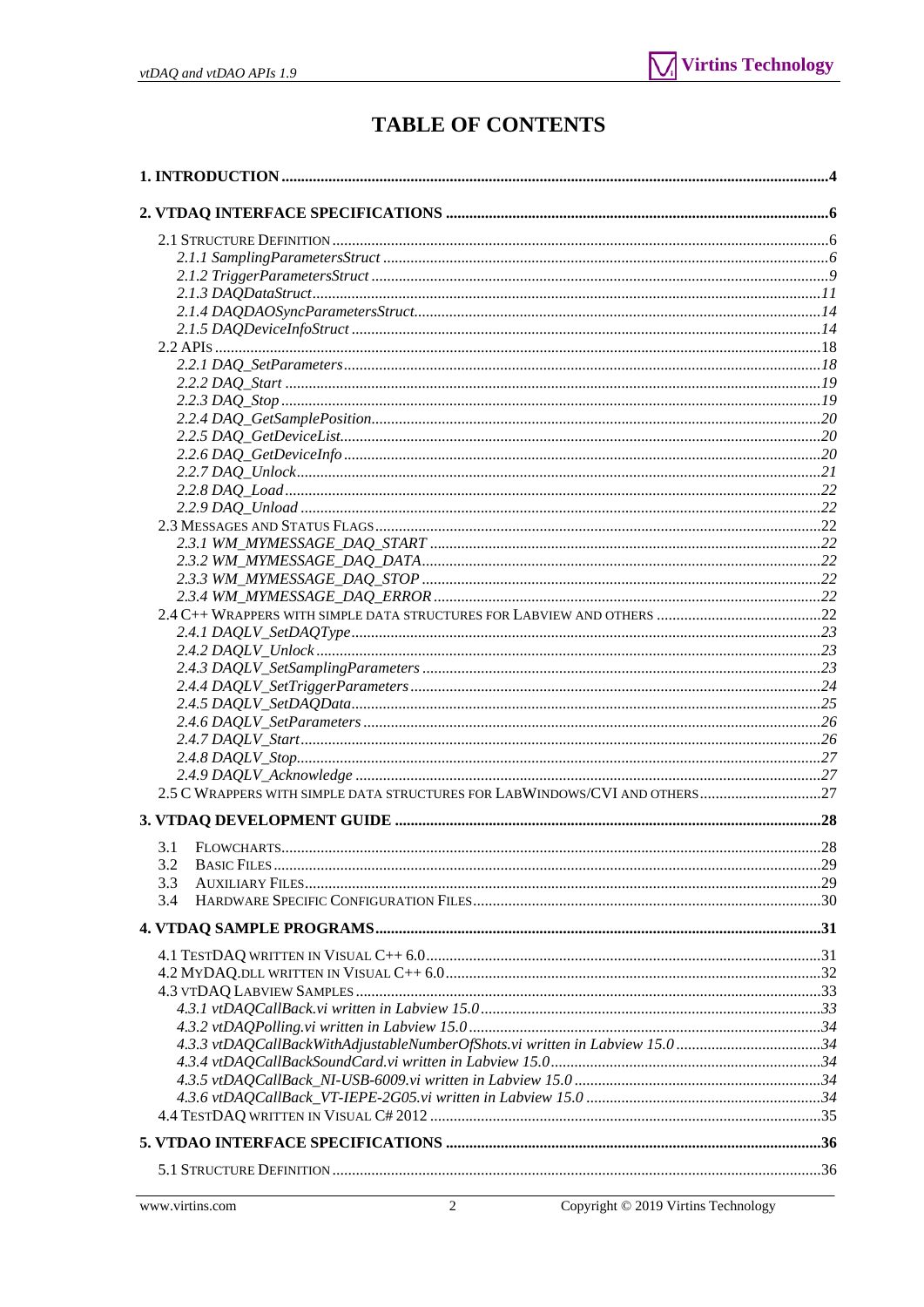| 6.1 |  |
|-----|--|
|     |  |
|     |  |
|     |  |
|     |  |
|     |  |
|     |  |
|     |  |
|     |  |
|     |  |
|     |  |
|     |  |
|     |  |
|     |  |
|     |  |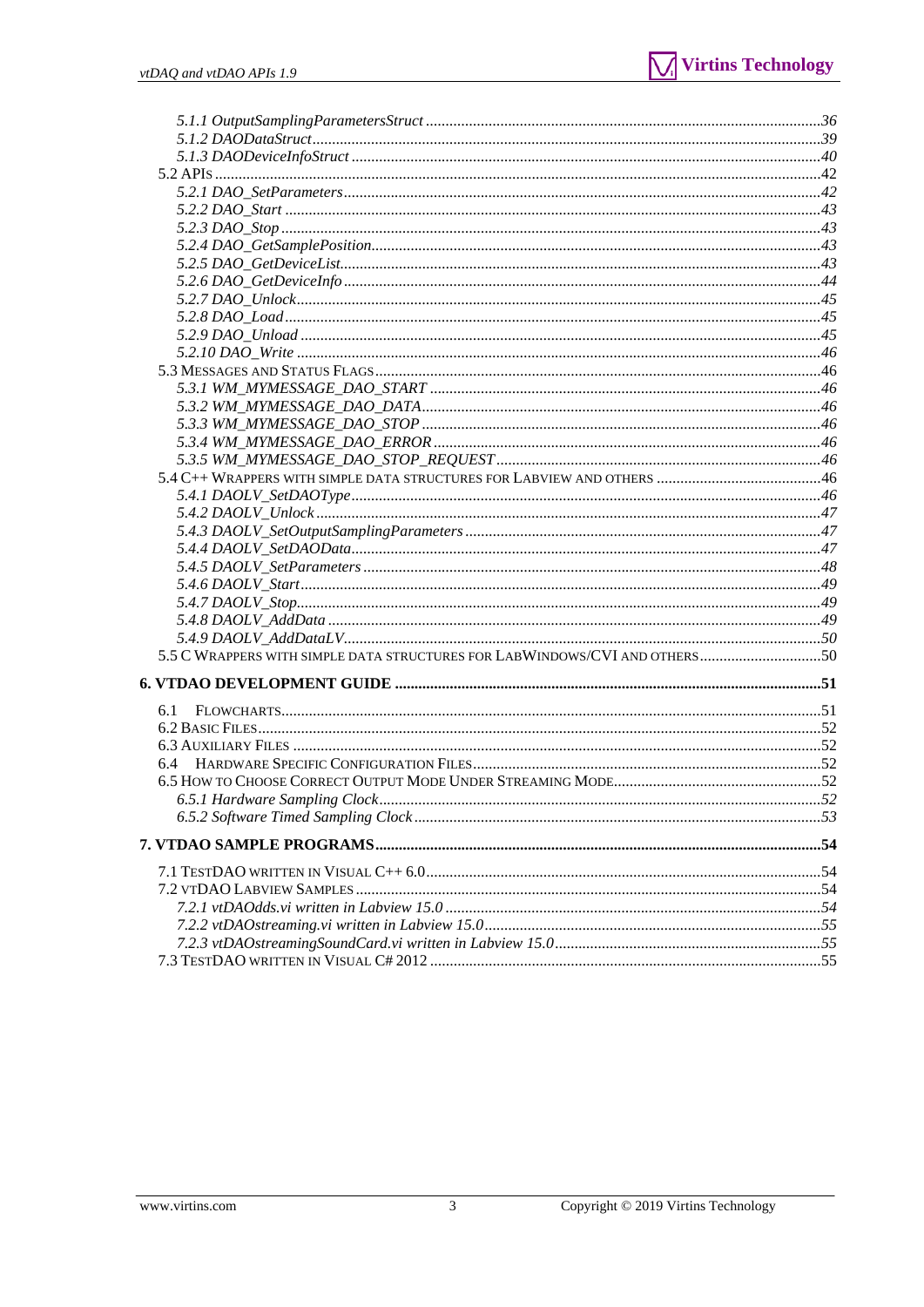# <span id="page-3-0"></span>**1. Introduction**

Multi-Instrument is able to interface to many ADC and DAC devices including sound cards based on the standard data acquisition software interface specification developed by Virtins Technology: vtDAQ<sup>®</sup> for ADC and vtDAO<sup>®</sup> for DAC. DAQ is a short form for Data Acquisition and DAO is a short form for Data Output. For each category of hardware devices, an intermediate interface DLL (dynamic link library) needs to be developed according to this standard interface specification to bridge Multi-Instrument and the device's original driver or software interfaces. The software can work with any device as long as the corresponding intermediate interface DLL is provided. One interface DLL should contain either the ADC functions or DAC functions, but not both if possible, even if all of these functions are supported by one single device. This is to ensure that the ADC and DAC devices can be selected independently in Multi-Instrument. For example, you can run a DSO (Digital Storage Oscilloscope) hardware for ADC and the sound card for DAC simultaneously in Multi-Instrument.

The following diagram shows how Multi-Instrument communicates with different types of ADC hardware via the standard vtDAQ interfaces.

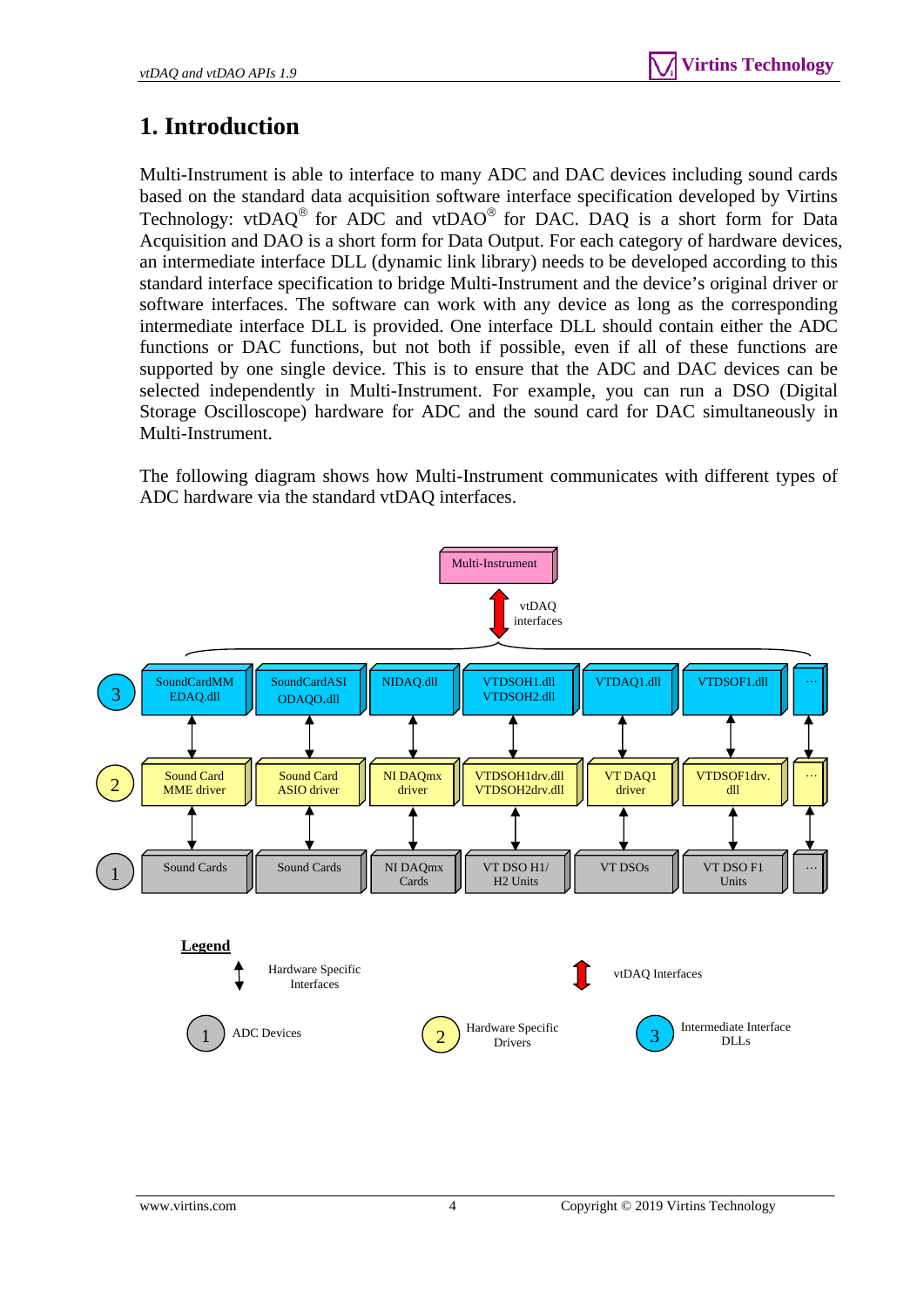The following diagram shows how Multi-Instrument communicates with different types of DAC hardware via the standard vtDAO interfaces.



You can write your own back-end program to interface to the ADC and DAC devices that are supported by Multi-Instrument via vtDAQ and vtDAO interfaces. **As all these devices conform to the same interface standard, you only need to write the interface codes in your program once and your program will support all these devices.**

On the other hand, you can also write your own intermediate interface DLLs to allow Multi-Instrument to interface to your own hardware. You need to perform the following steps:

- 1) Develop your own vtDAQ compatible DLL and vtDAO compatible DLL.
- 2) Delete the space-holder files in the software's root directory: MyDAQ.dll and MyDAO.dll
- 3) Name your vtDAQ compatible DLL as MyDAQ.dll and your vtDAO compatible DLL as MyDAO.dll, and put them in the software's root directory.
- 4) Remove the space-holder item "My DAQ Device" in the ADC Device Database via [Setting]>[ADC Device Database].
- 5) Remove the space-holder item "My DAO Device" in the DAC Device Database via [Setting]>[DAC Device Database].
- 6) Add your own ADC device into the above ADC Device Database
- 7) Add your own DAC device into the above DAC Device Database
- 8) Select your own ADC device via [Setting]>[ADC Device]
- 9) Select your own DAC device via [Setting]>[DAC Device]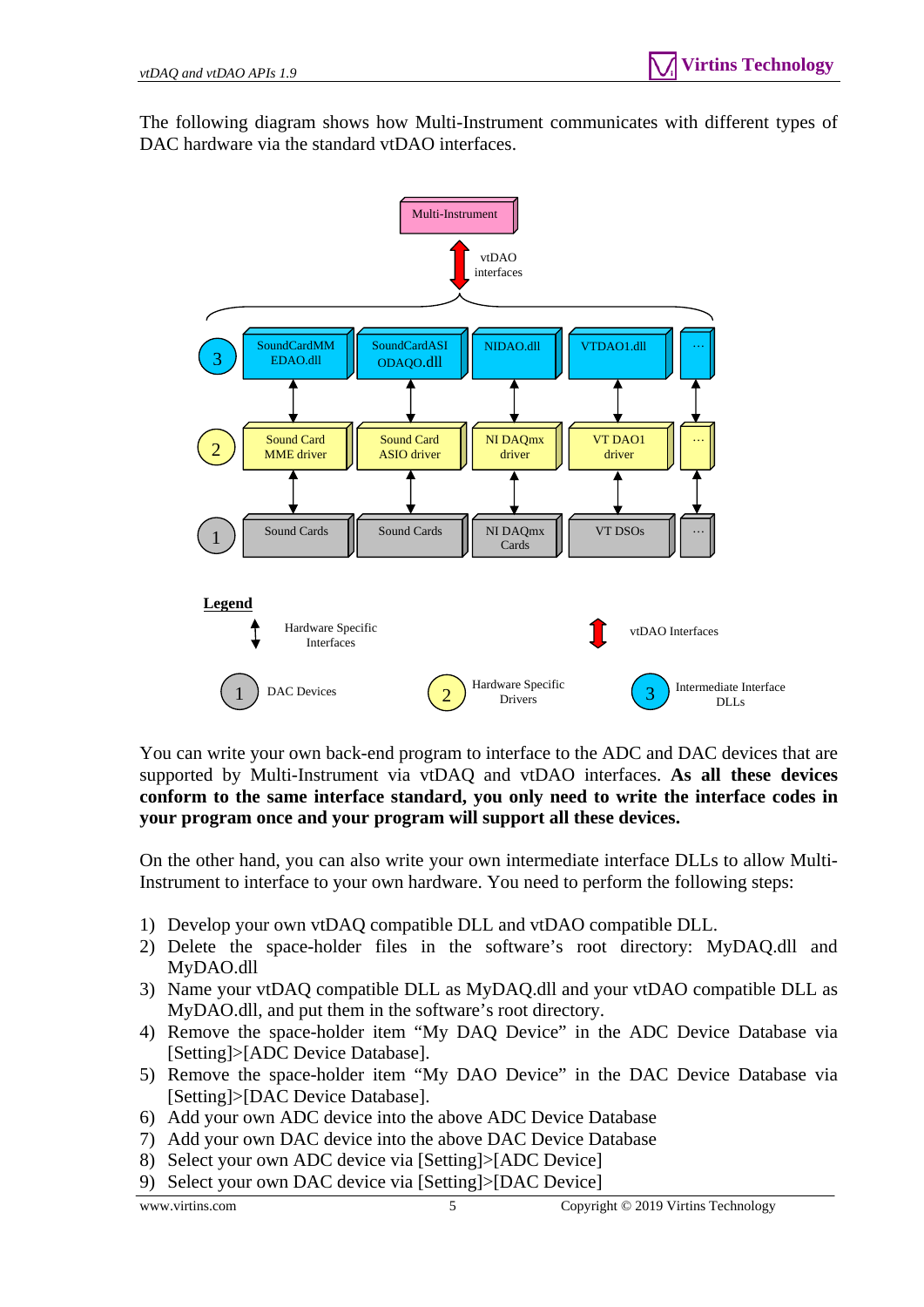Note that the original space-holder MyDAQ.dll and MyDAO.dll are actually the same as SoundCardMMEDAQ.dll and SoundCardMMEDAO.dll. The original space-holder "My DAQ device" and "My DAO device" are actually the sound card in your computer. These space holders are used for demonstration and testing purpose. You can replace them with your own items.

In the following chapters, the vtDAQ and vtDAO Interface Specifications will be described, followed by the following sample programs:

- TestDAQ, a sample DAQ back-end program in Visual C++ 6.0.
- TestDAO, a sample DAO back-end program in Visual  $C++6.0$ .
- MyDAQ, a sample DAQ intermediate interface DLL in Visual C++6.0.

# <span id="page-5-0"></span>**2. vtDAQ Interface Specifications**

# <span id="page-5-1"></span>**2.1 Structure Definition**

# <span id="page-5-2"></span>**2.1.1 SamplingParametersStruct**

```
 struct SamplingParametersStruct 
 { 
      double SamplingFrequency; 
      WORD SamplingChannels; 
      WORD SamplingBitResolution; 
      DWORD RecordLength; 
      WORD DeviceNo; 
      WORD ChannelNo[32]; 
      double HighLimit[32]; 
      double LowLimit[32]; 
      WORD TerminalConfiguration[32]; 
      WORD CouplingType[32]; 
      double ReservedDouble[8]; 
      DWORD ReservedDWORD[8]; 
  };
```
# **Members**

 *SamplingFrequency*  Sampling Frequency in Hz.

 *SamplingChannels*  Number of Sampling Channels.

 *SamplingBitResolution* 

Bit resolution of the DAQ data. It can only be 8, 16, 24, or 32 bits. It should generally be equal to the bit resolution of the ADC device. However, if the bit resolution of the ADC device is not an integer multiple of 8, then it is the intermediate DLL's responsibility to round up the bit resolution of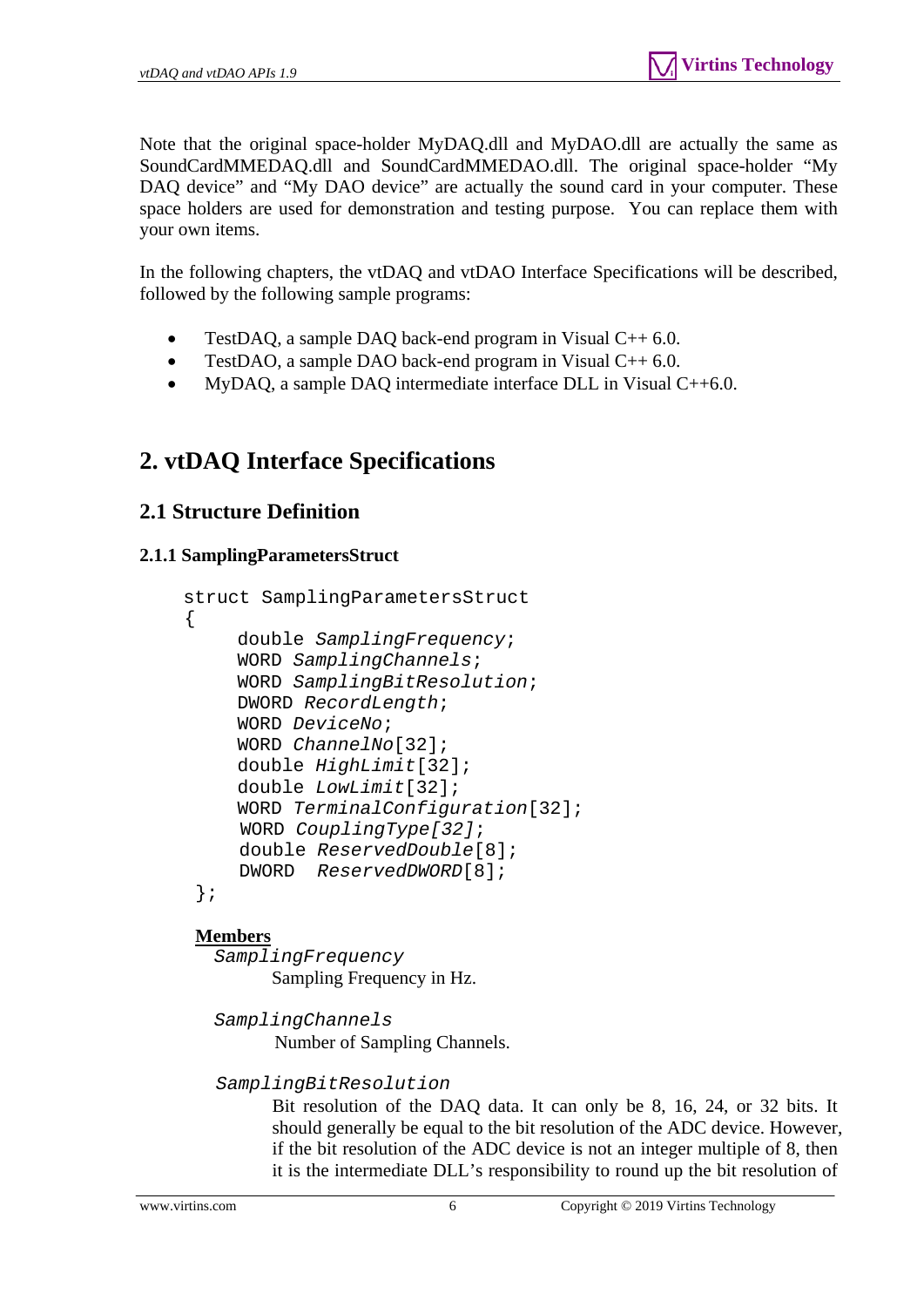the raw data to the nearest integer multiple of 8. For example, NI USB-6009 has a bit resolution of 14 when connected in differential input mode, this parameter should then be set to 16, and the NIDAQ.dll will output the DAQ data with a bit resolution of 16.

### *RecordLength*

 Record Length. It should not exceed the buffer size of the device. For devices that support continuous data streaming, the buffer size can be considered as unlimited.

#### *DeviceNo*

 Device No. of the same category of ADC devices present in the system. If there is only one such device in the system, then its value should be zero. If there are multiple such devices in the system, then this parameter specifies which one to use. For example, for SoundCardMMEDAQ.dll, it specifies which sound card to use under Windows OS before Windows Vista; It specifies which endpoint (i.e. which input source (e.g. Mic, Line In, etc.) of which sound card) to use under Windows Vista and 7.

## *ChannelNo[32]*

This array assigns each sampling channel with a physical channel No.. The sampling channel numbers must start from 0 to *SamplingChannels-*1, and each sampling channel must be assigned with a physical channel No.. A physical channel is a channel in the ADC device. For example, if the ADC device supports 16 channels, and you want to sample only Channel 5 and Channel 9 out of the 16 channels, then you should specify:

> $ChannelNo[0] = 5$  $ChannelNo[1] = 9$

These parameters are not used by SoundCardMMEDAQ.dll.

For SoundCardASIODAQO.dll, ChannelNo[16] is the physical channel No. of the DAO output channel A, and ChannelNo[17] is the physical channel No. of the DAO output channel B.

#### *HighLimit[32]*

This array specifies the ADC high limit of each sampling channel.

These parameters are not used by SoundCardMMEDAQ.dll and SoundCardASIODAQO.dll.

#### *LowLimit[32]*

This array specifies the ADC low limit of each sampling channel.

These parameters are not used by SoundCardMMEDAQ.dll and SoundCardASIODAQO.dll.

#### *TerminalConfiguration[32]*

This array specifies the terminal configuration of each sampling channel.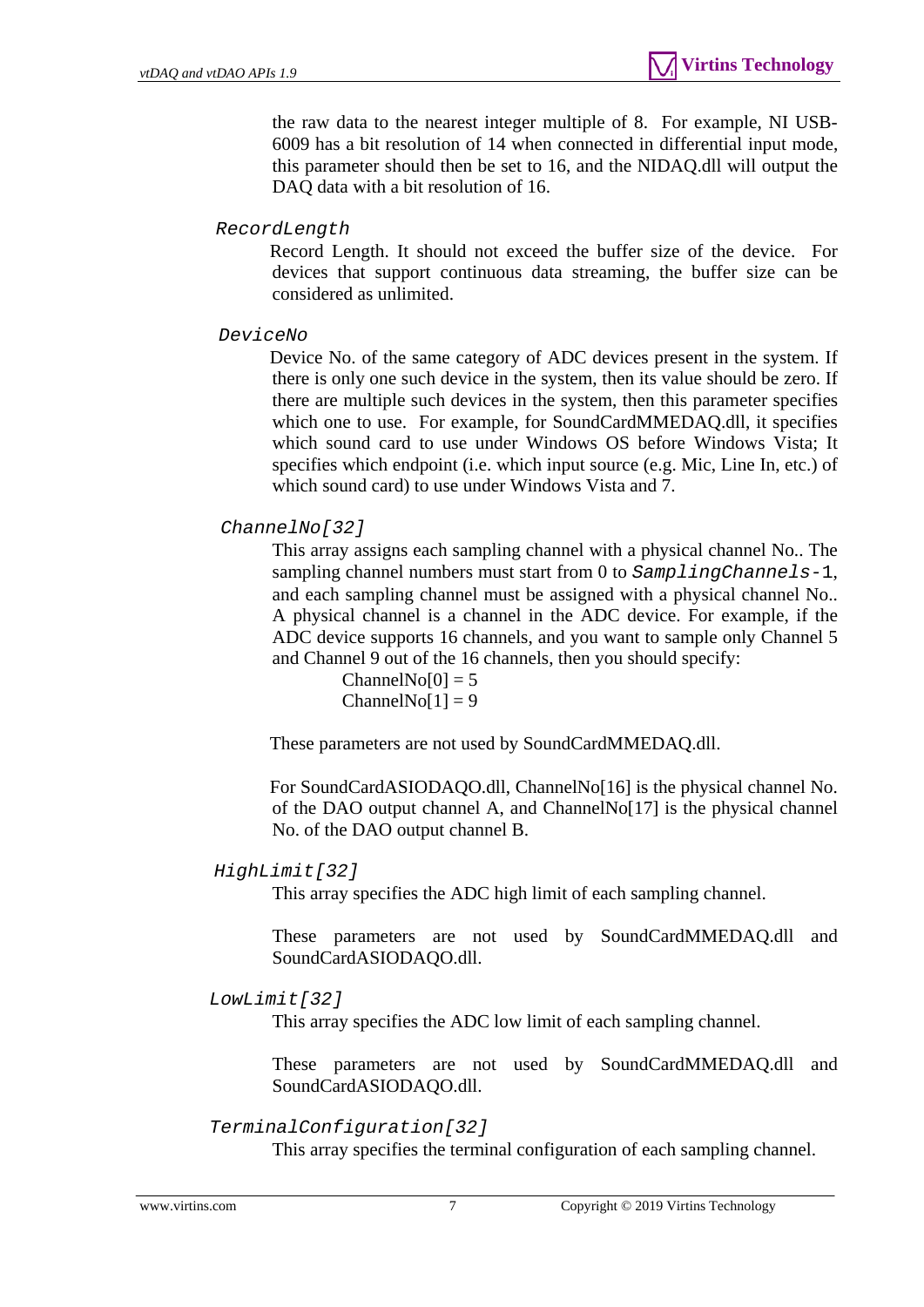For example, for NI DAQmx devices:

- 0: At run time, NI-DAQmx chooses the default terminal configuration for the channel.
- 1: Referenced single-ended mode
- 2: Non referenced single-ended mode
- 3: Differential mode
- 4: Pseudo differential mode

These parameters are not used by SoundCardMMEDAQ.dll, SoundCardASIODAQO.dll, VTDSOH1.dll, VTDSOH2.dll, and VTDSOF1.dll.

*CouplingType[32]* 

This array specifies the coupling type of each sampling channel.

- 0: AC
- 1: DC
- 2: GND

These parameters are not used by SoundCardMMEDAQ.dll, SoundCardASIODAQO.dll.

*ReservedDouble[8]*  Reserved.

*ReservedDWORD[8]* 

Reserved.

For VT DSO-2810F, ReservedDWORD[0]=1;

For SoundCardASIODAQO.dll:

 ReservedDWORD[0] is the index for ASIO buffer size selection: 0: Auto; 1: Max; 2: Min.

ReservedDWORD[3]-BIT0: 0: Interleaved 1: Channel by Channel

 For SoundCardDAQ.dll, SoundCardASIODAQO.dll and NIDAQ.dll, [2]-BIT1: Enable High Frequency Rejection for Trigger Frequency Rejection HNX option

For Second-Generation VT DSOs:

[1]: Number of Digital Channels

- [2]-BIT0: Enable BitResolutionEnhancement
- [2]-BIT1: Enable High Frequency Rejection for Trigger Frequency Rejection HNX option
- [3]-BIT0: 0: Interleaved 1: Channel by Channel

For SoundCardDAQ.dll and SoundCardASIODAOO.dll, ReservedDWORD[4] is used to differentiate Device Models:

 ReservedDWORD[4]~BIT0~BIT3 for Main Device Models: 0: Sound Cards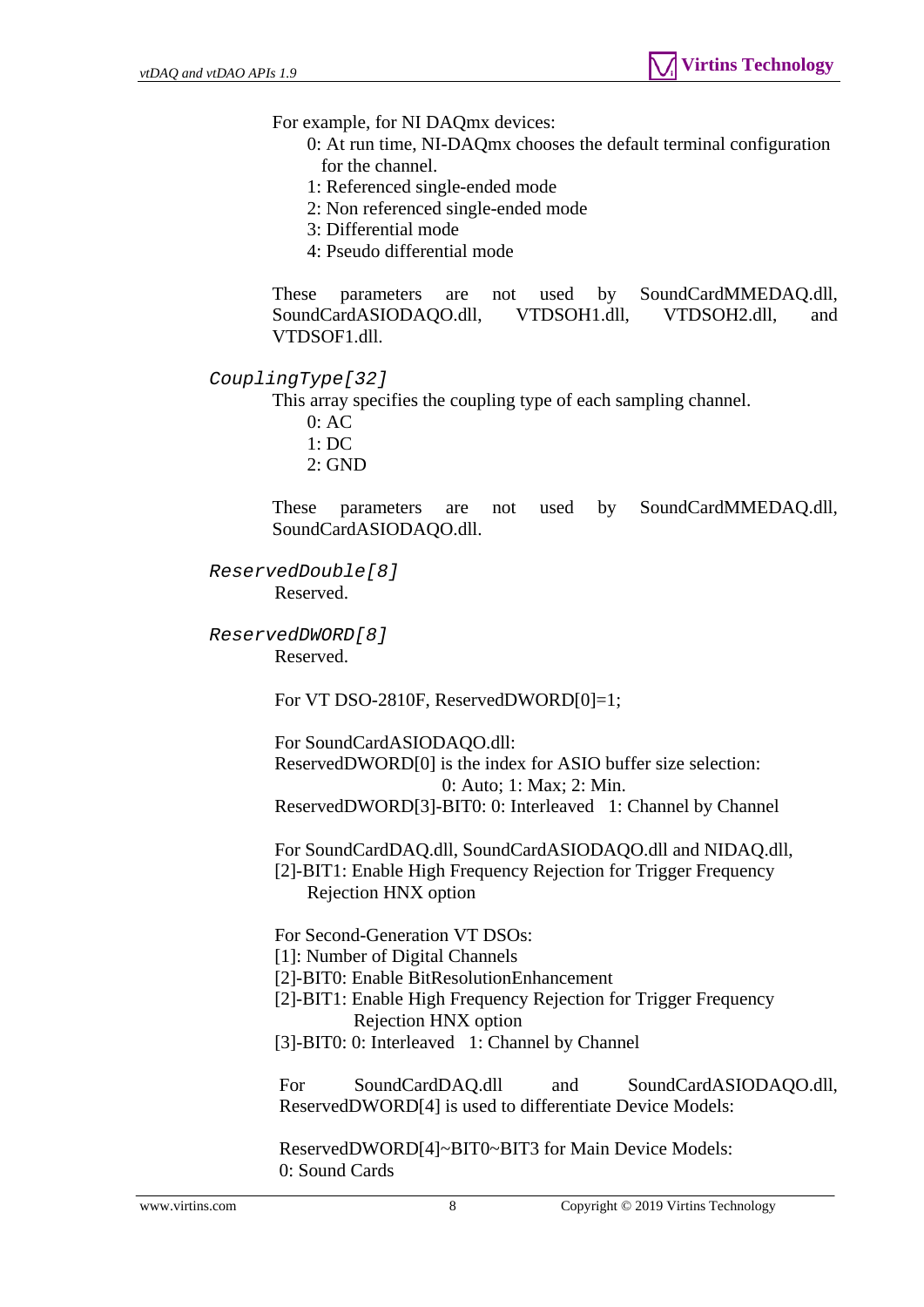1: IEPE-2G05 2: CAMP-2G05 3: RTA-1G05 100: RTX6001

 ReservedDWORD[4]~BIT4~BIT7 for Sub Device Models: 0: IEPE-2G05 1: IEPE-2G05A 2: IEPE-2G05B

 For IEPE-2G05, CAMP-2G05, RTA-1G05, [5]-BIT0~BIT2: Ch. A High Pass Filter 0: None 1: 1.8Hz 2: 119Hz 3: 236Hz 4: 464Hz [5]-BIT3~BIT5: Ch. B High Pass Filter 0: None 1: 1.8Hz 2: 119Hz 3: 236Hz 4: 464Hz

 [5]-BIT6~BIT7: Input & Output wiring 0: None 1:  $oA \leftarrow iA$ ,  $oB \leftarrow iB$  2:  $iB \leftarrow oA$ 

[5]-BIT8: CAMP-2G05 reset-on-start flag

# <span id="page-8-0"></span>**2.1.2 TriggerParametersStruct**

```
 struct TriggerParametersStruct 
 { 
     WORD TriggerMode; 
     WORD TriggerSource; 
     WORD TriggerEdge; 
      double TriggerLevelPercent; 
     double TriggerDelayPercent; 
     WORD ExtChannelNo; 
     BOOL RecordMode; 
     BOOL HardwareTrigger; 
     double ReservedDouble[8]; 
    DWORD ReservedDWORD[8]; 
  };
```
#### **Members**

 *TriggerMode*  Trigger Mode. 0: Auto or Free Run 1: Normal

*TriggerSource* 

Trigger Source, to be assigned with the sampling channel No..

- 0: Channel A
- 1: Channel B
- 2: EXT
- 3: ALT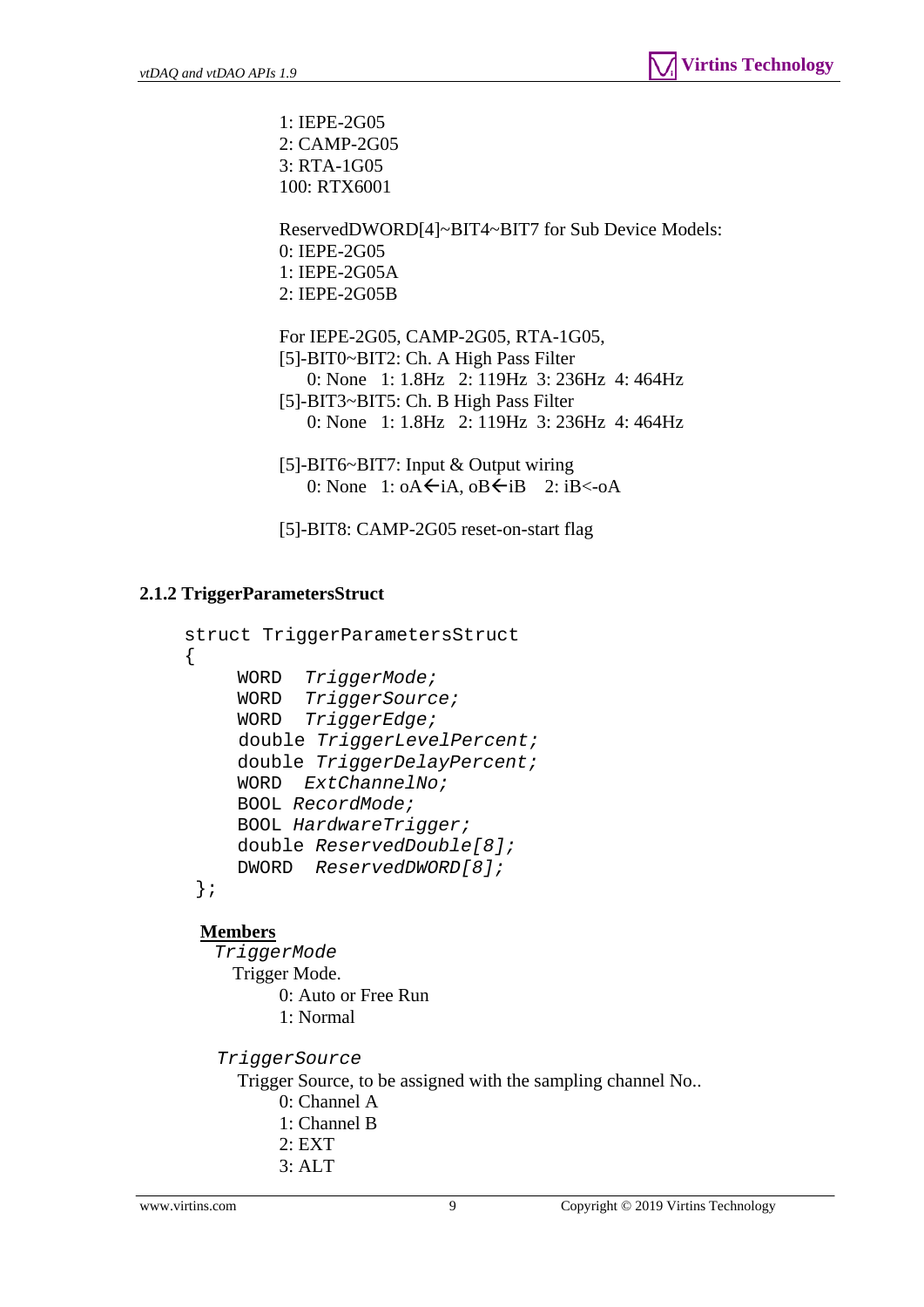*TriggerEdge* 

Trigger Edge.

- 0: Up
- 1: Down
- 2: Up or Down
- 3: Jump
- 4: Differential

Please refer to multi-instrument software manual for detailed explanation on the meaning of each item.

## *TriggerLevelPercent*

Trigger Level Percentage.

For ALT mode, it is Trigger Level Percentage for Channel A.

## *TriggerDelayPercent*

Trigger Delay Percentage.

#### *ExtChannelNo*

Physical Channel No. for External Trigger.

## *RecordMode*

Record Mode.

FALSE: Not Record Mode

The specified trigger parameters will have effect on acquiring each frame of data.

TRUE: Record Mode.

The specified trigger parameters will only have effect on acquiring the first frame of data, and subsequent frames of data will be acquired continuously regardless of the trigger parameters.

#### *HardwareTriggeres*

FALSE: Not hardware trigger. Software trigger is only possible for those ADC devices that support continuous data streaming.

TRUE: Hardware trigger.

*ReservedDouble[8]* 

Reserved.

 For ALT mode, ReservedDouble[0] is Trigger Level Percent for Channel B.

For SoundCardDAQ.dll, SoundCardASIODAQO.dll and NIDAQ.dll,

 [2]: Noise Rejection Hysteresis Percentage for Trigger Frequency Rejection HNX option (e.g.10 for 10%)

 For Second-Generation VT DSOs, [1]: External Trigger Level Percentage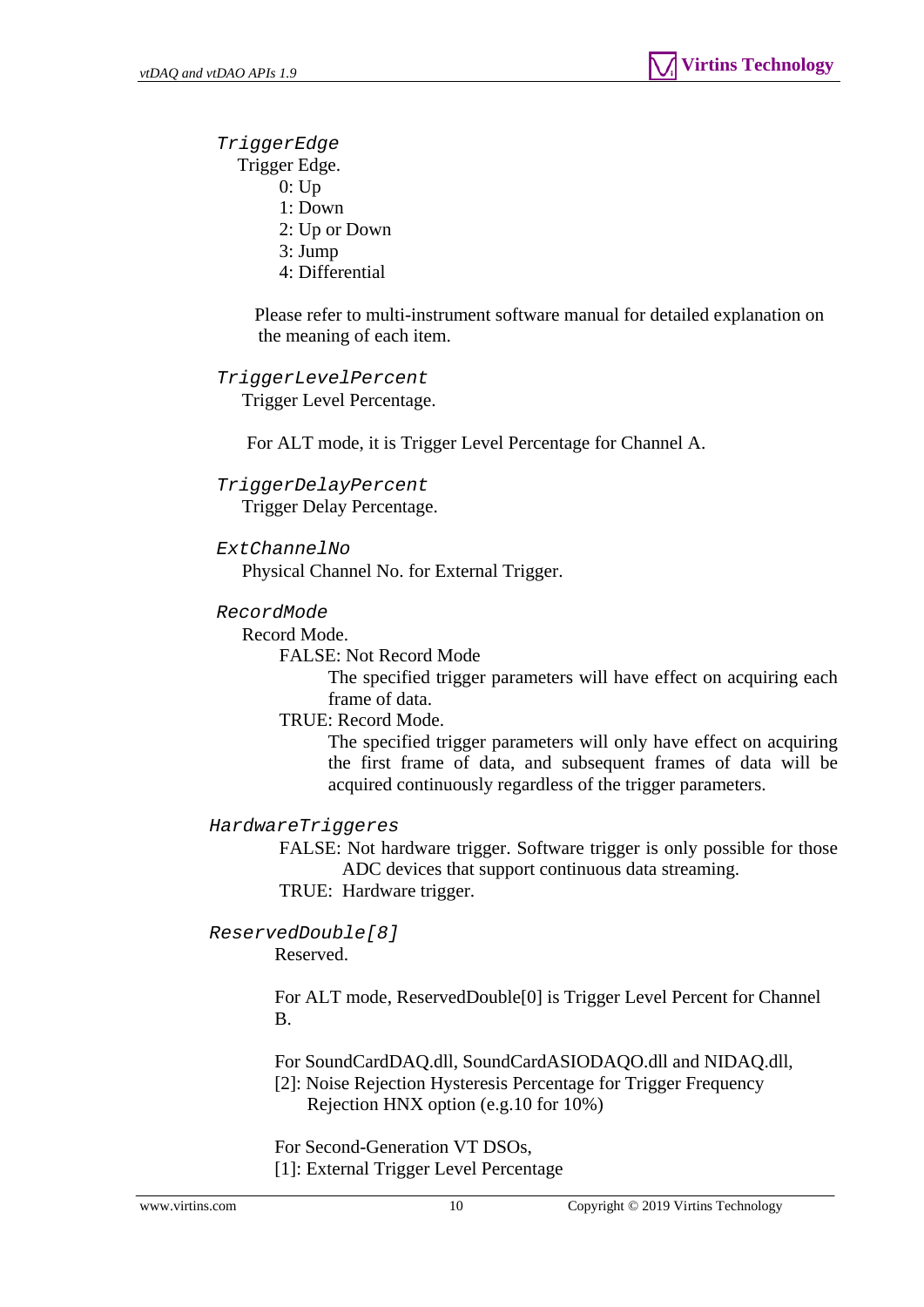[2]: Noise Rejection Hysteresis Percentage for Trigger Frequency Rejection HNX option (e.g.10 for 10%)

*ReservedDWORD[8]* 

Reserved.

 For Second-Generation VT DSOs, SoundCardDAQ.dll, NIDAQ.dll, and SoundCardASIODAQO.dll,

[0]: Trigger Frequency Rejection

0: NIL

1: HFR (High Frequency Rejection)

2: NR0 (Noise Rejection Level 0)

3: NR1; 4: NR2; 5: NR3; 6: NR4;

7: HN0 (High Frequency Rejection + Noise Rejection Level 0);

8: HN1; 9: HN2; 10: HN3; 11: HN4;

12: HNX (High Frequency Rejection and / or Noise Rejection Level X)

For Second-Generation VT DSOs,

[1]: Trigger Slave / Master

0: Slave 1: Master

- [2]: Roll Mode
	- 0: Not Roll Mode 1: Roll Mode

# <span id="page-10-0"></span>**2.1.3 DAQDataStruct**

```
struct DAQDataStruct 
{ 
    char ** ppRecordData; 
     long * pRecordDataCount; 
     unsigned long RecordBufferCount; 
     DWORD RecordedTriggerLevelBefore; 
    DWORD RecordedTriggerLevelAfter; 
    DWORD RecordedTriggerLevel; 
    struct _timeb RecordedTimeStamp; 
    WORD Status; 
    double ReservedDouble[8]; 
    DWORD ReservedDWORD[8]; 
};
```
# **Members**

*ppRecordData* 

Pointer to a pointer array. Each element of the pointer array contains the address of a "char" data array. The "char" data array is called a record buffer. The size of each record buffer must be equal to [Record Length]  $\times$ [Sampling Channels]  $\times$  [Sampling Bit Resolution] / 8. Note that for 8-bit data, the data are stored in the record buffer as unsigned values; for 16-bit, 24-bit, and 32-bit data, the data are stored in the record buffer as signed values. This conforms to the data format in a wave file. Therefore it can be readily stored in a wave file without converting the data format.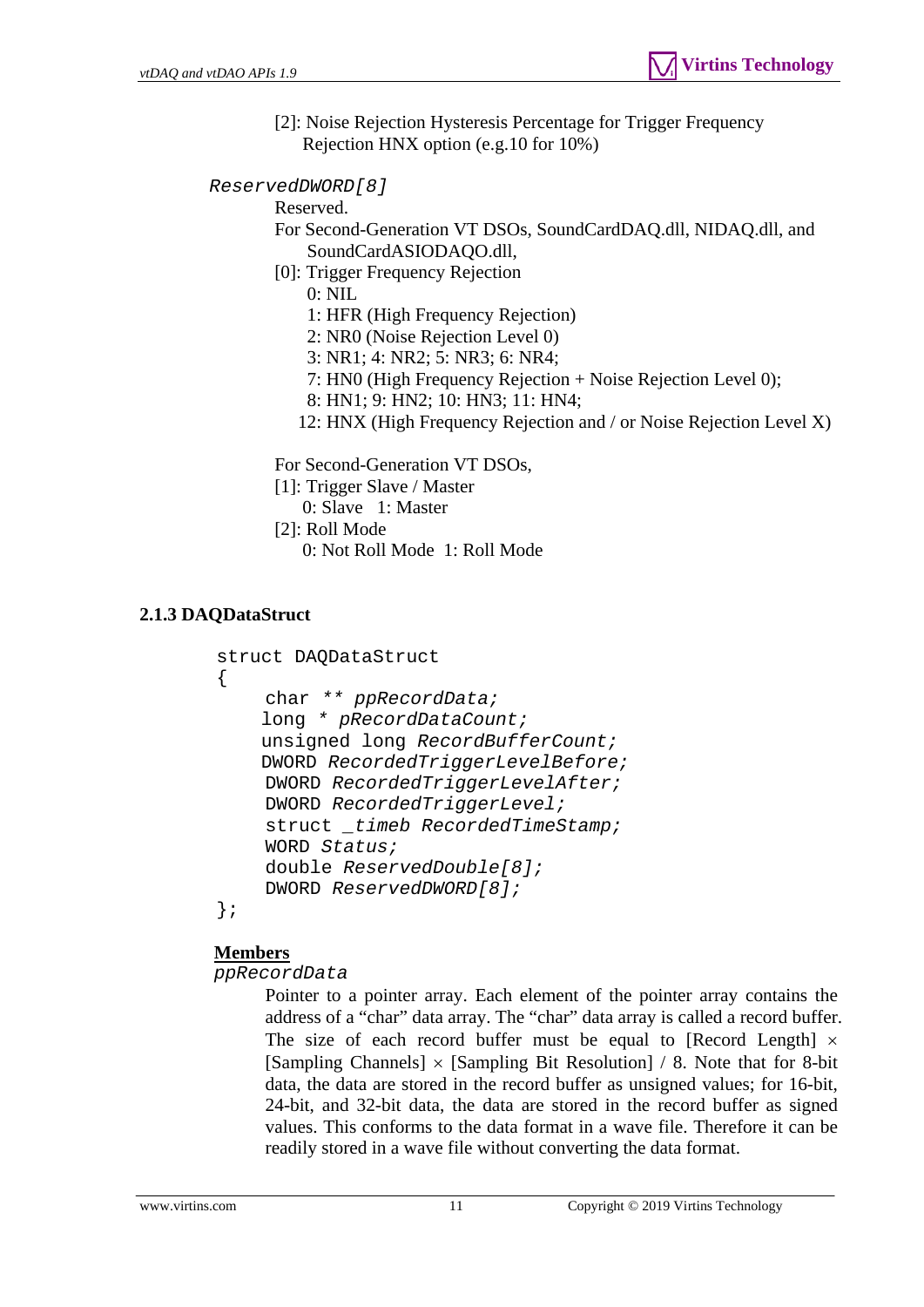#### *pRecordDataCount*

Pointer to a "long" data array, where each element of the array contains the actual number of recorded bytes in the corresponding record buffer. The size of this array must be equal to the number of record buffers. **After the calling program processes all the recorded data in the record buffer, it must set the number of recorded bytes to zero to inform the intermediate DLL that this record buffer is ready to accept new data.** 

#### *RecordBufferCount*

Number of record buffers. In most of cases, one record buffer is enough. In some special cases, especially if the calling program is not able to process the recorded data in time, you may need to create and use more record buffers to buffer the recorded data before they can be processed.

#### *RecordedTriggerLevelBefore*

The value of the sample right before the trigger level is crossed. This parameter is only valid if software trigger or some VT DSO models are used. The value is stored as an unsigned value.

#### *RecordedTriggerLevelAfter*

The value of the sample right after the trigger level is crossed. This parameter is only valid if software trigger or some VT DSO models are used. The value is stored as an unsigned value.

#### *RecordedTriggerLevel*

Trigger level. This parameter is only valid if software trigger or some VT DSO models are used. The value is stored as an unsigned value.

The relationship of *RecordedTriggerLevelBefore*, *RecordedTriggerLevelAfter*, *RecordedTriggerLevel* is shown in the following figure.



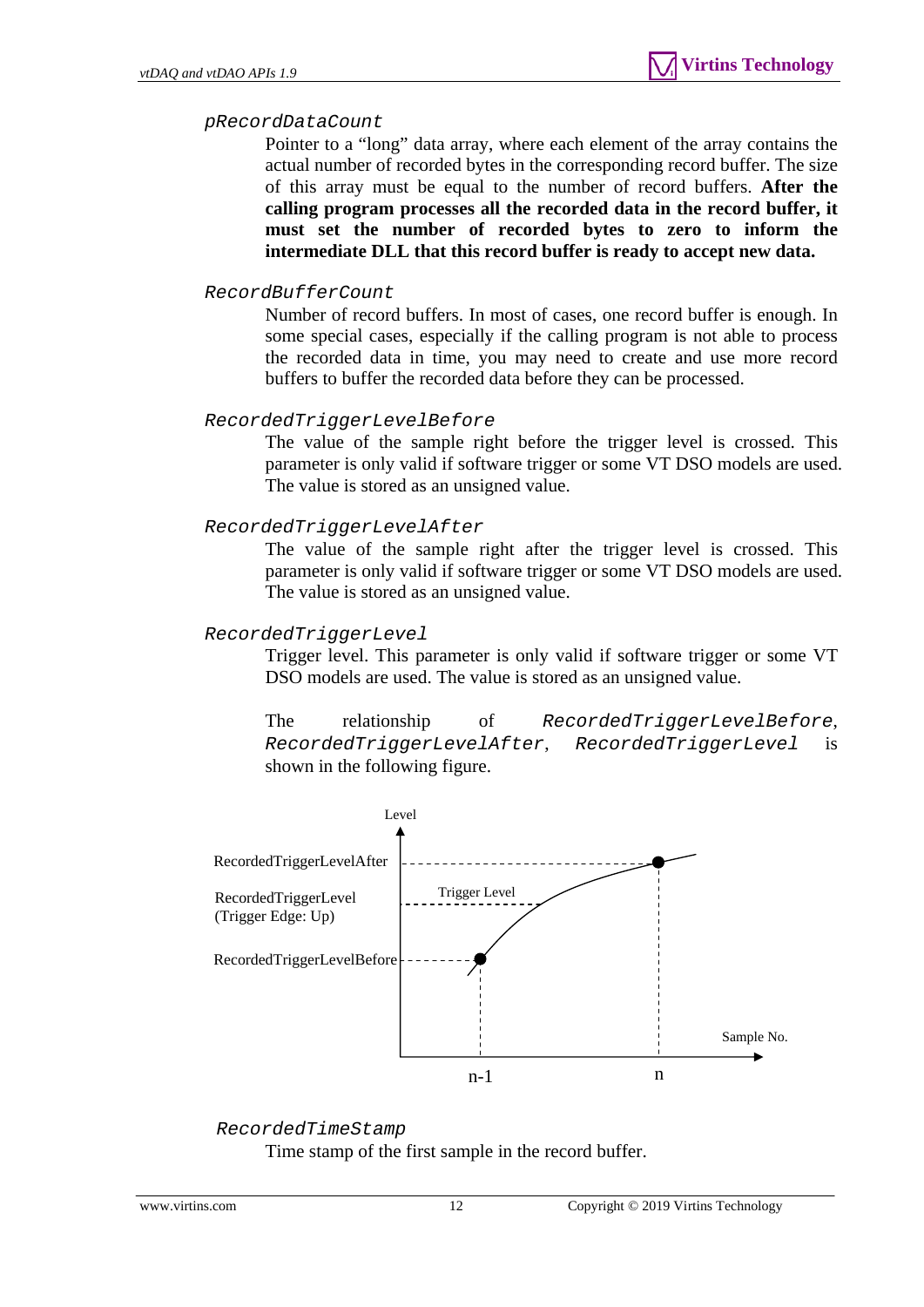*Status* 

DAQ status

Bit0: 0: Not Triggered; 1: Triggered Bit1: 0: Stop; 1: Running

*ReservedDouble[8]* 

Reserved.

*ReservedDWORD[8]* 

Reserved.

 For Second-Generation VT DSOs, SoundCardDAQ.dll, NIDAQ.dll, and SoundCardASIODAQO.dll,

- [0]: The value of the sample right before the first recorded sample in the current data frame in Ch.A. This parameter is only valid if software trigger or some VT DSO models are used. The value is stored as an unsigned value. It is equal to *RecordedTriggerLevelBefore* only when the *TriggerDelayPercent* in the Trigger Parameters is 0% and the *Trigger Source* is Ch.A.
- [1]: The value of the sample right before the first recorded sample in the current data frame in Ch.B. This parameter is only valid if software trigger or some VT DSO models are used. The value is stored as an unsigned value. It is equal to *RecordedTriggerLevelBefore* only when the *TriggerDelayPercent* in the Trigger Parameters is 0% and the *Trigger Source* is Ch.B.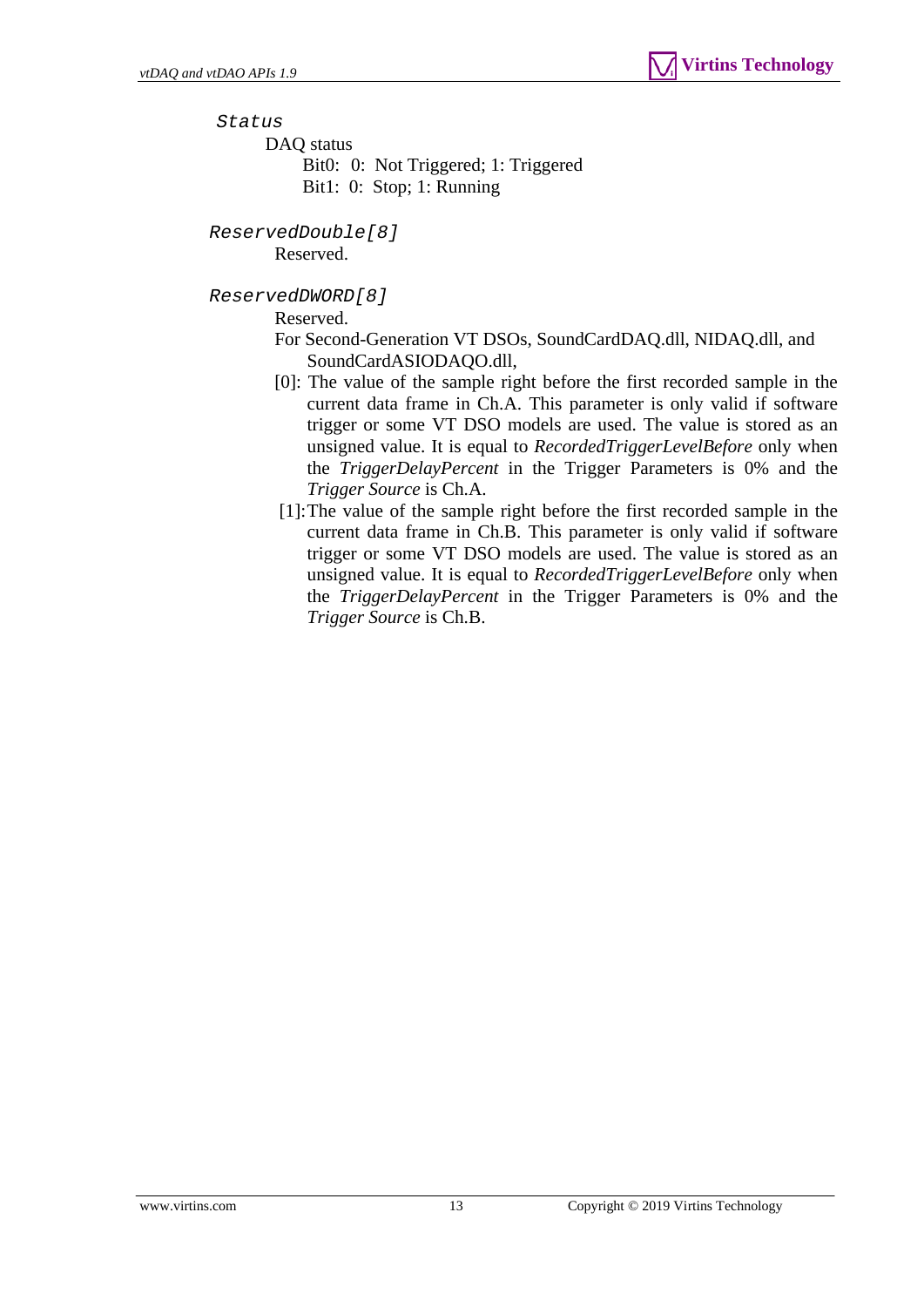# <span id="page-13-0"></span>**2.1.4 DAQDAOSyncParametersStruct**



The above figure shows the timing diagram of the DAQ and DAO synchronization process. The DAQ should be started first by the calling program with *StartSamples*=-1. When the calling program starts the DAO, it should get the DAQ sample position at the same time using DAQ\_GetSamplePosition() and assign its value to *StartSamples*. The calling program can also specify how many samples to be skipped (via *SkipSamples*) before the interface DLL starts to search for the trigger event. The interface DLL will calculate the *DelayedSamples* after the trigger event is found.

*Mode* 4: Sync. No Loopback 5: Sync.  $iB = oA$ 6: Sync. iB  $\leftarrow$  oA

Please refer to the Signal Generator chapter in the Multi-Instrument software manual for the definition of these modes.

#### <span id="page-13-1"></span>**2.1.5 DAQDeviceInfoStruct**

```
 struct DAQDeviceInfoStruct 
\{ char ProductCategory[255]; 
     char ProductType[255]; 
     char ProductNumber[255]; 
     char DeviceSerialNumber[255]; 
     char ChassisModuleName[255]; 
     BOOL SoftwareTriggerSupported; 
     BOOL HardwareTriggerSupported;
```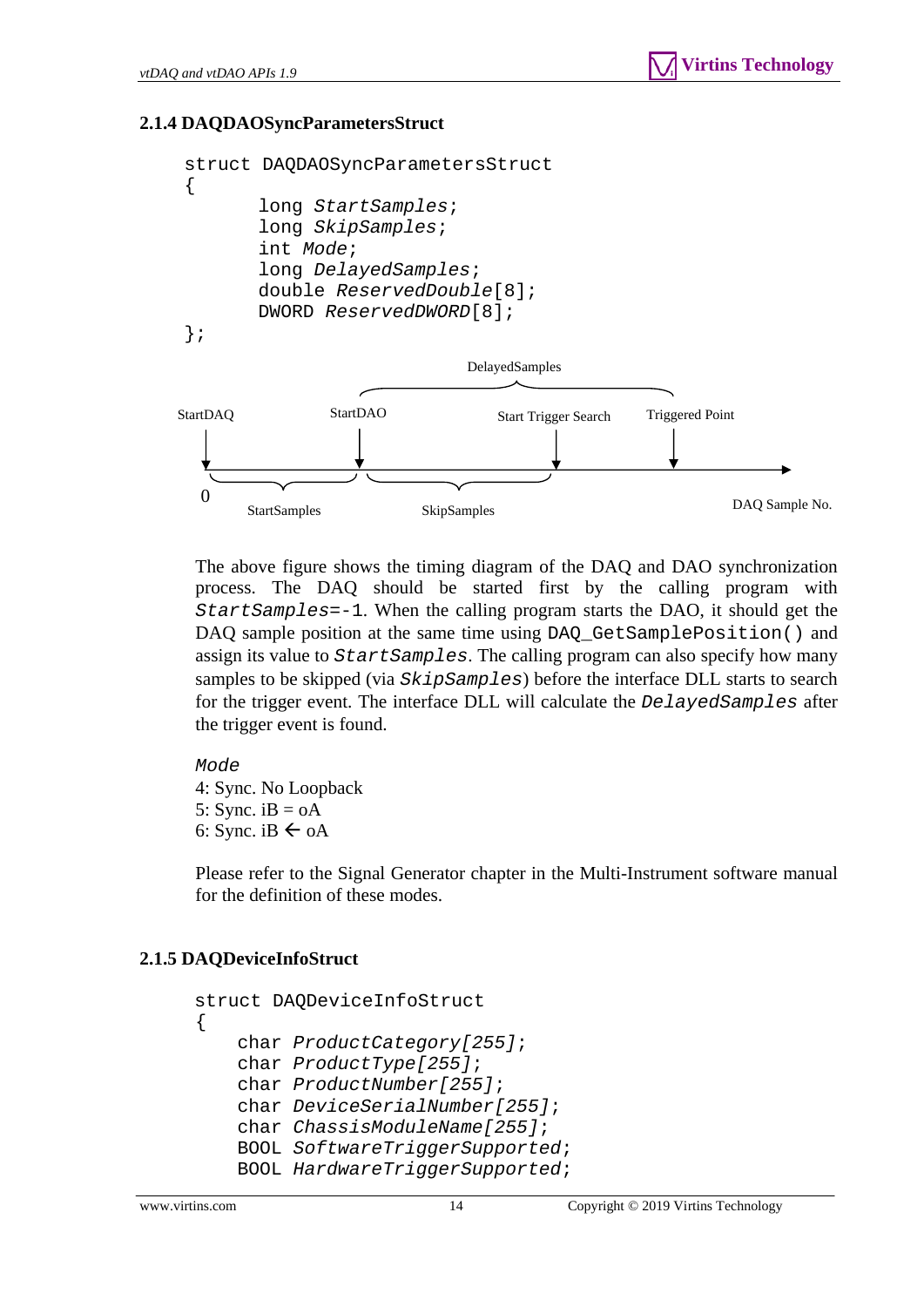

 BOOL *HardwareTriggerLevelAdjustable*; BOOL *HardwarePreTriggerSupported*; BOOL *HardwareALTTriggerSupported*; BOOL *ExternalTriggerSupported*; BOOL *ExternalTriggerLevelAdjustable*; WORD *BasicUnit*; WORD *NumberOfAIs*; double *SingleChannelRate*; double *MultiChannelRate*; double *MinimumRate*; BOOL *SimultaneousSamplingSupported*; double *VoltageRange*[64]; double *FrequencyRange*[64]; WORD *BitRange*[32]; long *CouplingType*[3]; BOOL *CouplingTypePerChannel*; long *TerminalType*[5]; DWORD *BufferSize*; BOOL *Validity*; double *ReservedDouble[8]*; DWORD *ReservedDWORD[8]*;

## **Parameters**

};

*ProductCategory[255]*  Product Category name.

*ProductType[255]*  Product Type name.

*ProductNumber[255]*  Product Number.

*DeviceSerialNumber[255]*  Device Serial Number.

*ChassisModuleName[255]*  Chassis Module Name.

*SoftwareTriggerSupported* 

Indicates if the device supports software trigger. Only those devices that support continuous data streaming can support software trigger.

FALSE: Not supported. YES: Supported.

*HardwareTriggerSupported* 

Indicates if the device supports hardware trigger.

FALSE: Not supported.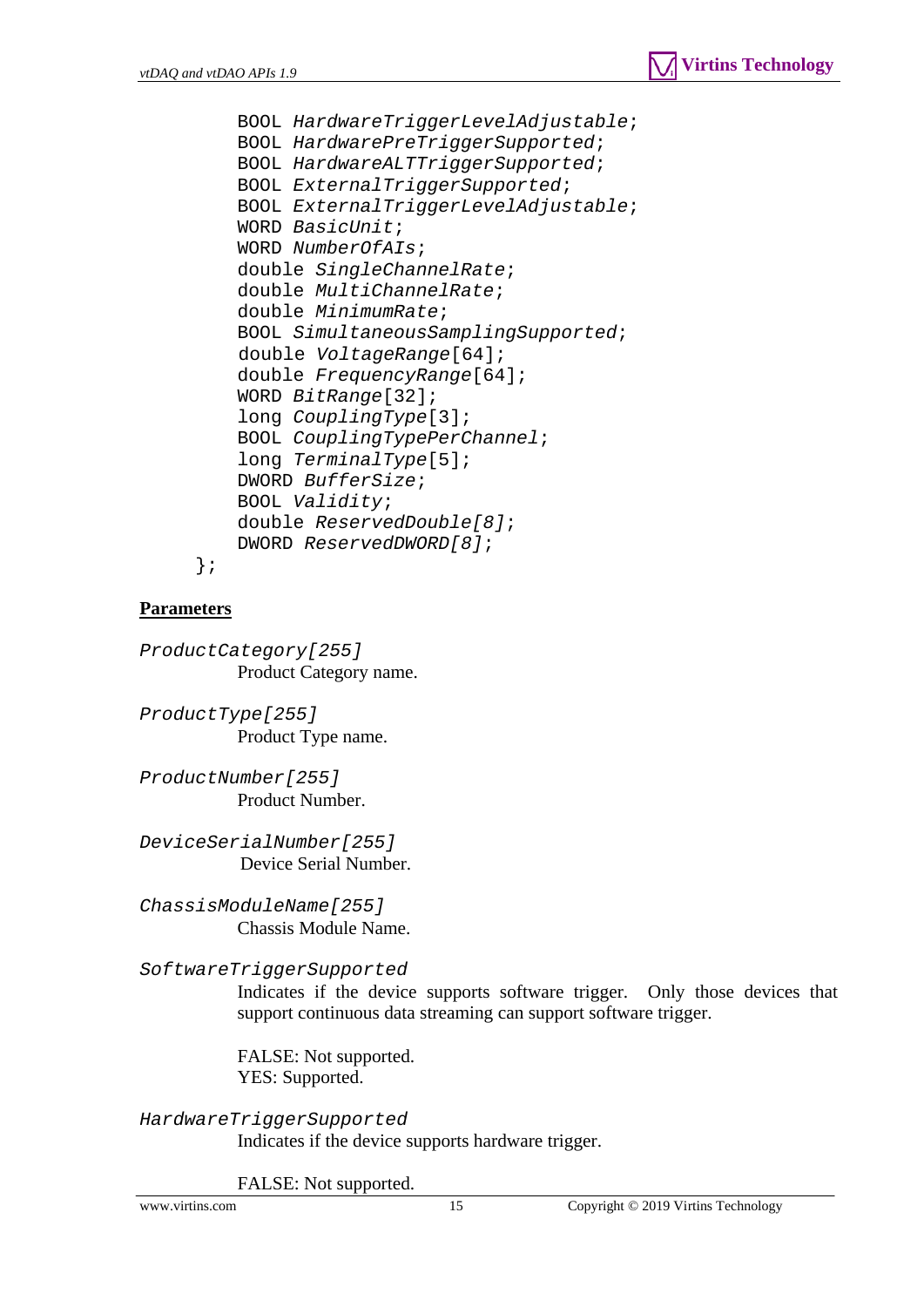YES: Supported.

*HardwareTriggerLevelAdjustable*  Indicates if the hardware trigger level is adjustable.

> FALSE: Not supported. YES: Supported.

### *HardwarePreTriggerSupported*

Indicates if the hardware pre-trigger is supported.

FALSE: Not supported. YES: Supported.

*HardwareALTTriggerSupported* 

Indicates if the device supports hardware ALT trigger.

FALSE: Not supported. YES: Supported.

*ExternalTriggerSupported*  Indicates if the device supports hardware EXT trigger.

> FALSE: Not supported. YES: Supported.

# *ExternalTriggerLevelAdjustable*

Indicates if the external trigger level is adjustable.

FALSE: Not adjustable. YES: Adjustable.

#### *BasicUnit*

Indicates the ADC type of the device.

0: Analog voltage to digital conversion.

1: Analog current to digital conversion.

#### *NumberOfAIs*

Indicates the number of AI input channels of the device.

#### *SingleChannelRate*

Indicates the maximum sampling rate of a channel if only a single input channel of the device is used.

#### *MultiChannelRate*

Indicates the maximum sampling rate of a channel if all the input channels of the device are used. For multiplexed devices, MultiChannelRate = SingleChannelRate / NumberOfAIs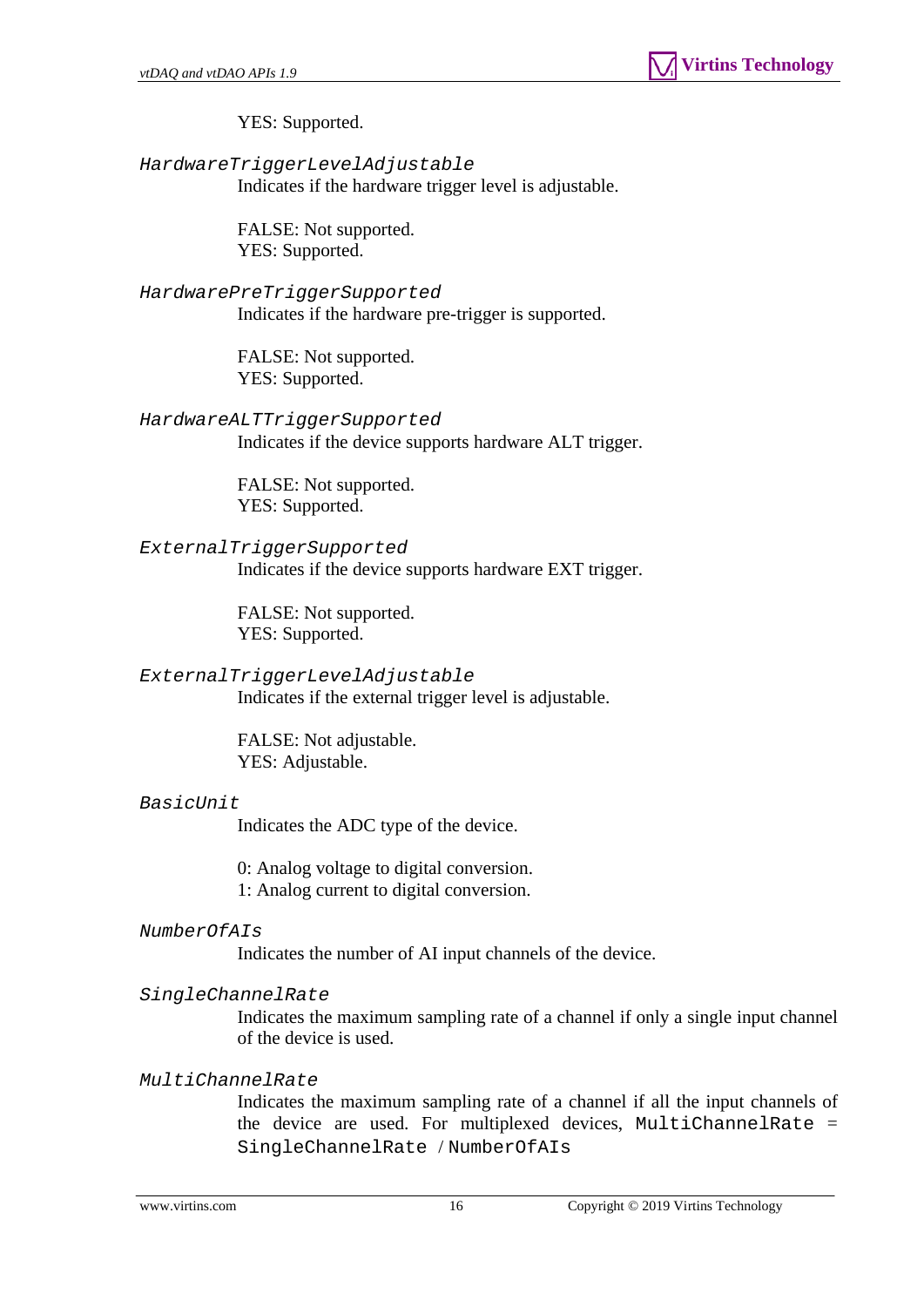#### *MinimumRate*

Indicates the minimum sampling rate of a channel of the device.

### *SimultaneousSamplingSupported*

Indicates if the device supports simultaneous sampling.

### *VoltageRange[64]*

Indicates the pairs of input voltage ranges supported by the device. Each pair consists of a low limit, followed by a high limit. The pairs are stored in ascending order. The not-used elements of this array will be filled with zeros.

## *FrequencyRange[64]*

Indicates the pairs of input sampling frequency ranges supported by this device. Each pair consists of a low limit, followed by a high limit. The pairs are stored in ascending order. The not-used elements of this array will be filled with zeros.

#### *BitRange[32]*

Indicates input bit resolutions supported by the device. The values are stored in ascending order. The not-used elements of this array will be filled with zeros.

## *CouplingType[3]*

Indicates the coupling types supported by the device.

 $0: AC$ 1: DC  $2.$  GND

The not-used elements of this array will be filled with -1.

#### *CouplingTypePerChannel*

Indicates if the device supports change of coupling type on per channel basis.

#### *TerminalType[5]*

Indicates the coupling types supported by the device.

- 0: default.
- 1: Referenced single-ended mode
- 2: Nonreferenced single-ended mode
- 3: Differential mode
- 4: Pseudodifferential mode

The not-used elements of this array will be filled with -1.

#### *BufferSize*

Indicates the buffer size (in samples) per channel. A value of 4294967295 indicates that there is no limit on the buffer size.

*Validity* 

Reserved.

#### *ReservedDouble[8]*  Reserved.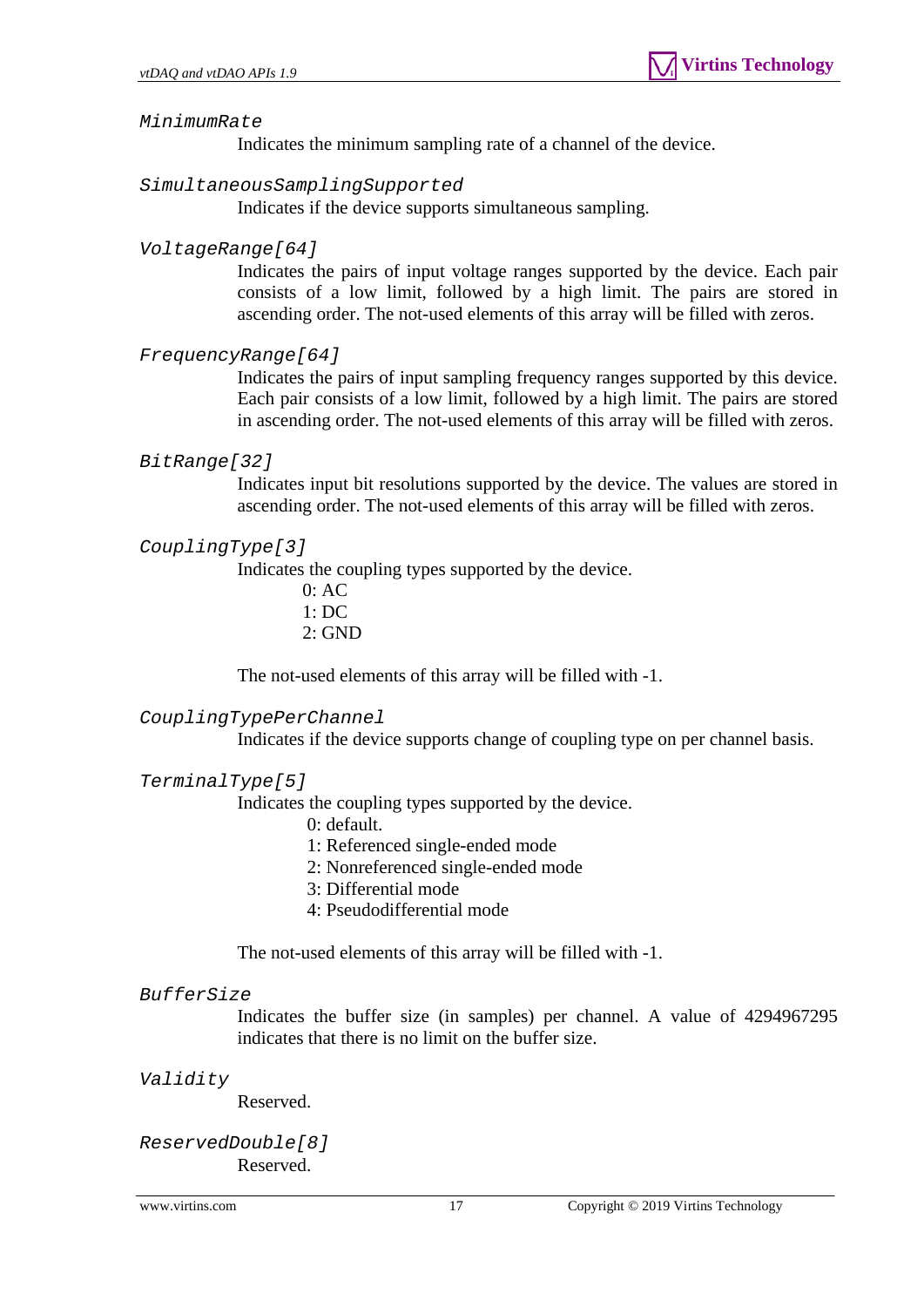*ReservedDWORD[8]*  Reserved.

# <span id="page-17-0"></span>**2.2 APIs**

# <span id="page-17-1"></span>**2.2.1 DAQ\_SetParameters**

The DAQ\_SetParameters function sets the DAQ parameters.

```
int DAQ_SetParameters( 
SamplingParametersStruct& SamplingParameters, 
TriggerParametersStruct& TriggerParameters, 
DAQDataStruct& DAQData, 
DAQDAOSyncParametersStruct& DAQDAOSyncParameters, 
DWORD dwCallBack, 
DWORD fdwOpen 
);
```
## **Parameters**

*SamplingParameters* 

 Address of a SamplingParametersStruct structure that contains the specified sampling parameters for DAQ. The sampling parameters specified must not exceed the capability of the ADC device.

#### *TriggerParameters*

 Address of a TriggerParametersStruct structure that contains the specified trigger parameters for DAQ. The trigger parameters specified must not exceed the capability of the ADC device if hardware trigger or external trigger is used. For software trigger, the trigger capacity depends on the interface DLLs. Software Trigger is only possible for those ADC devices that support continuous streaming, such as sound cards.

#### *DAQData*

Address of a DAQDataStruct structure.

#### *DAQDAOSyncParameters*

Address of a DAQDAOSyncParametersStruct structure. This parameter is used only if you need to synchronize the DAO and DAQ processes, and the synchronization is only possible if software trigger is used in the DAQ. Otherwise, it should be set to NULL.

#### *dwCallBack*

Address of a handle to a window, or the identifier of a thread to be called during DAQ to process messages related to the progress of DAQ. If *dwCallBack* =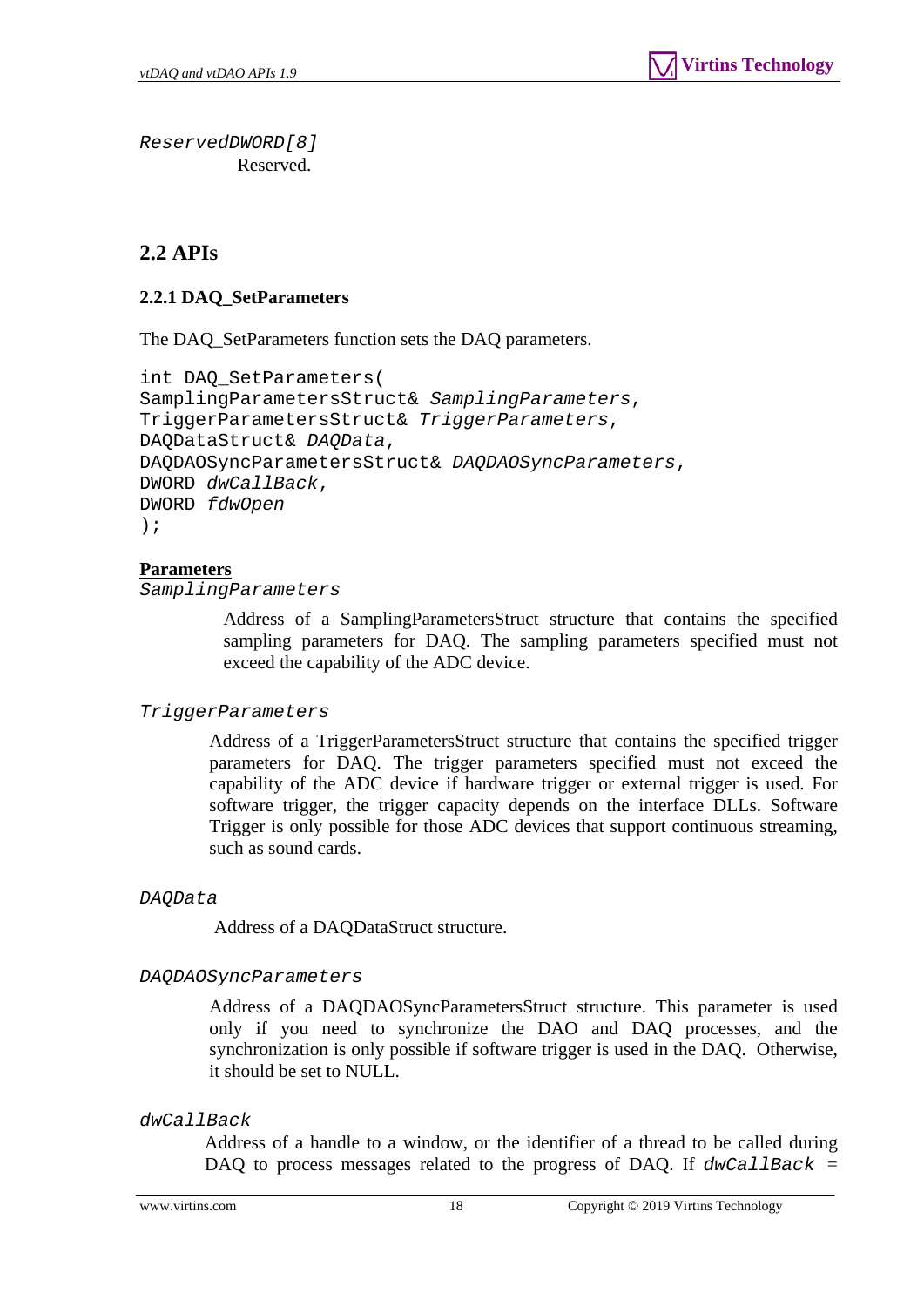NULL, then no message will be posted back, that is, the callback function will not be called.

*fdwOpen* 

0: *dwCallBack* is a window handle.

- 1: *dwCallBack* is a thread identifier.
- 2: VT hardware initialization and initialize the DLL with the information stored in the VT hardware
	- (1) For Second-Generation VT DSOs: FPGA download and read calibration data
	- (2) For IEPE-2G05, CAMP-2G05, RTA-1G05: read calibration data
- 4: (1) For Second-Generation VT DSOs: initialize the DLL with the information stored in the VT hardware, i.e. read calibration data
	- (2) For IEPE-2G05, CAMP-2G05, RTA-1G05: (i) Configure High Pass Filter (ii) Configure input & output wiring (iii) Reset CAMP-2G05 once
- 5: (1) For IEPE-2G05, CAMP-2G05, RTA-1G05: (i) Configure High Pass Filter (ii) Configure input & output wiring (iii) Reset CAMP-2G05 once (iv) Set input voltage ranges without going through DAQ\_Start( ), which is convenient for those who use generic sound card APIs such as wave APIs to obtain the raw samples and use vtDAQ API to set the above parameters only.

## **Return Values**

 $\langle 0:$  fail.

# <span id="page-18-0"></span>**2.2.2 DAQ\_Start**

The DAQ\_Start function starts the DAQ process. It should be called after DAQ\_SetParameters.

int DAQ\_Start()

#### **Return Values**

- 0: Successful
- -1: Fail to start DAQ
- -2: Sampling frequency not supported
- -3: Buffer size exceeded.
- -4: DAQ card not found
- -5: Trigger Delay Percentage not supported
- -6: ADC Range not supported

# <span id="page-18-1"></span>**2.2.3 DAQ\_Stop**

The DAQ\_Stop function stops the DAQ process.

int DAQ\_Stop()

# **Return Values**

Reserved.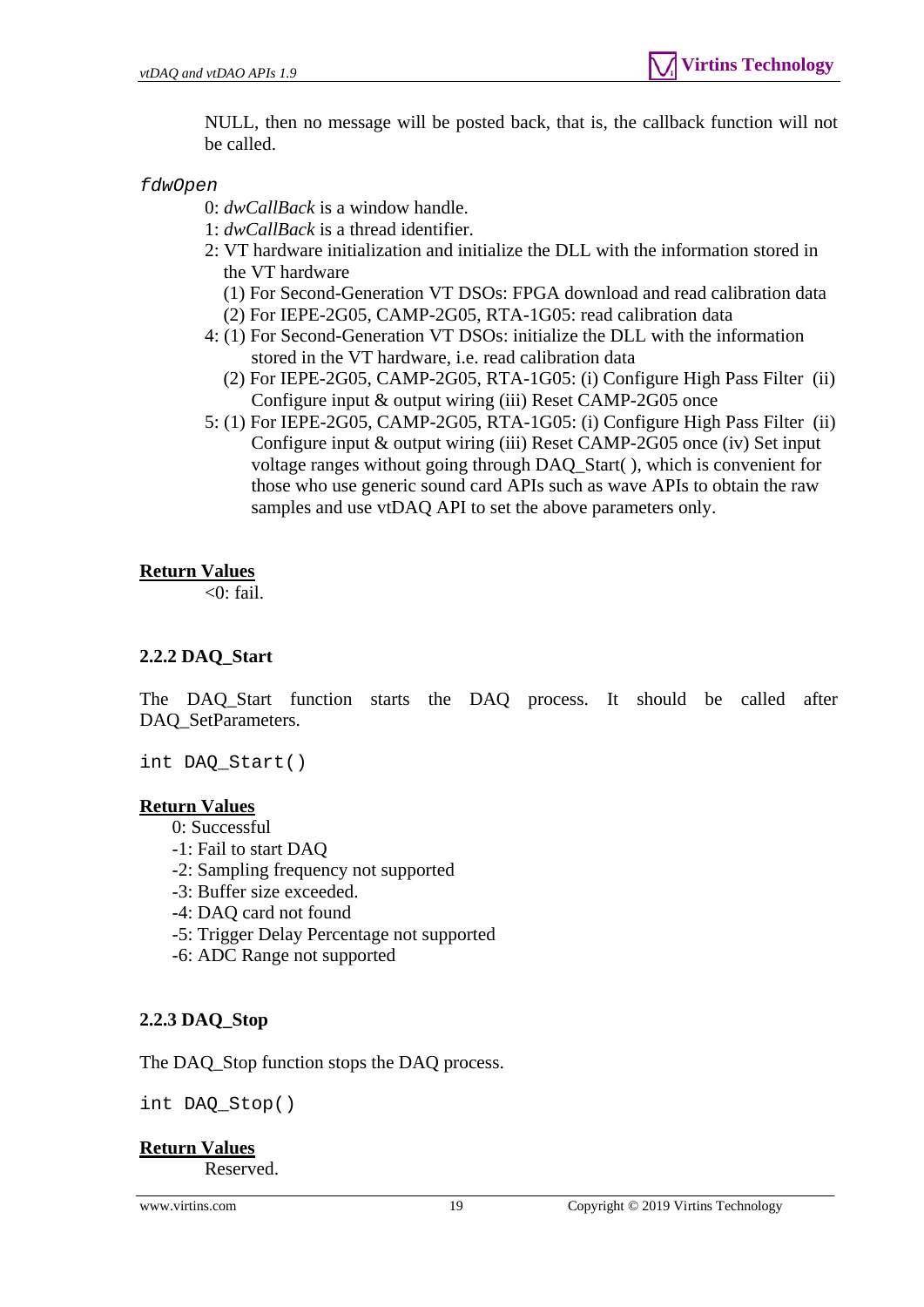# <span id="page-19-0"></span>**2.2.4 DAQ\_GetSamplePosition**

The DAQ GetSamplePosition function retrieves the current input position.

```
int DAQ_GetSamplePosition()
```
### **Return Values**

Sample No..

# <span id="page-19-1"></span>**2.2.5 DAQ\_GetDeviceList**

The DAQ\_GetDeviceList function retrieves a list of the ADC devices of the same category present in the system. It may also be used to retrieves a list of channels for a specified device. You may use the retrieved information to determine which device or which channel to use for DAQ.

```
int DAQ_GetDeviceList( 
char **ppDevList, 
int MaxEntries, 
int MaxLength, 
int DeviceNo
);
```
#### **Parameters**

#### *ppDevList*

Pointer to a string array. Each string will contain a device name. It is NULL terminated.

#### *MaxEntries*

The maximum number of the strings allocated by the calling program.

#### *MaxLength*

The maximum length of each string allocated by the calling program.

#### *DeviceNo*

-1: to get a list of device names.

>=0: Device No., to get a list of channel names for the specified device. (applicable for SoundCardASIODAQO.dll)

#### **Return Values**

Number of Devices or number of channels.

# <span id="page-19-2"></span>**2.2.6 DAQ\_GetDeviceInfo**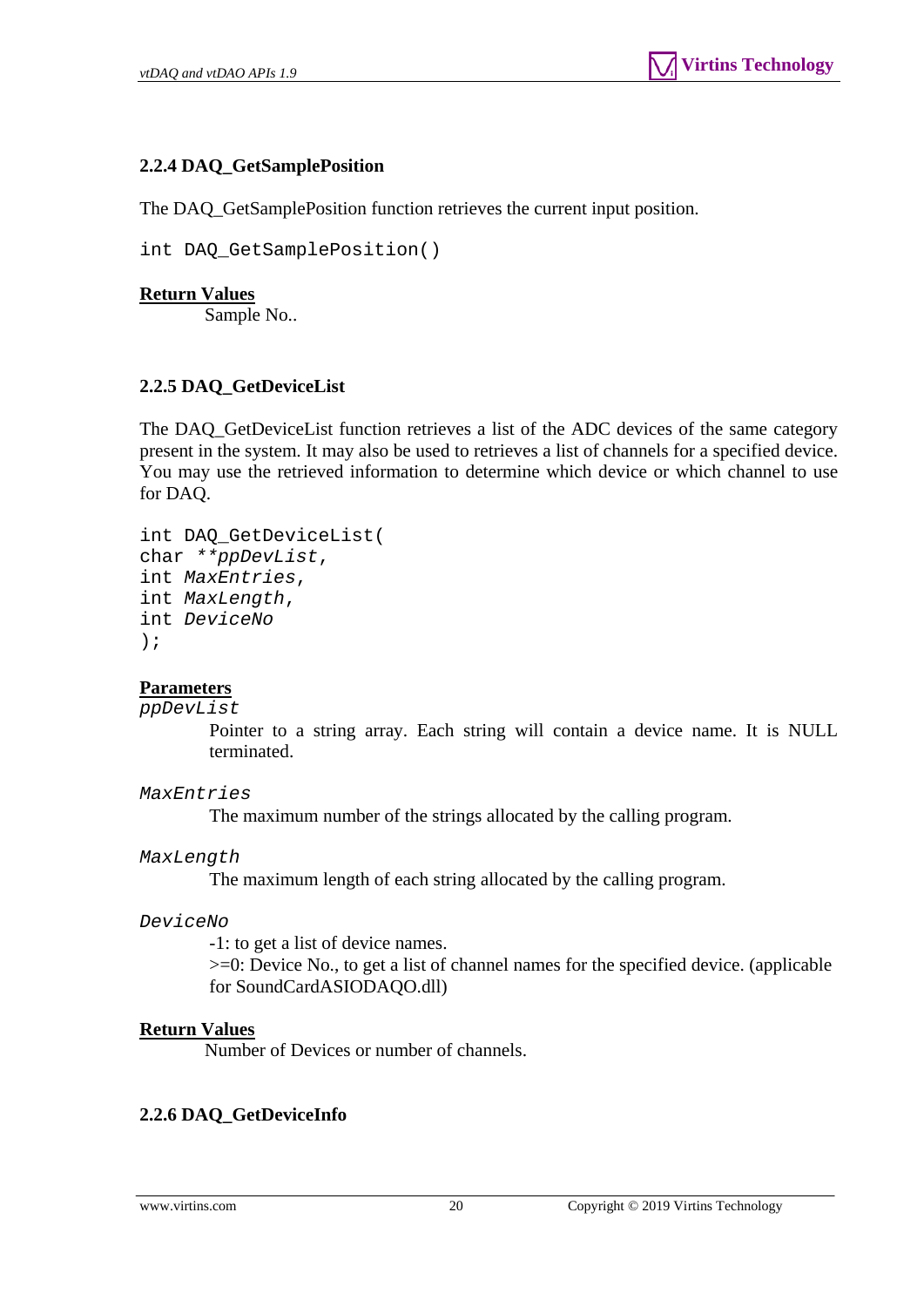The DAQ\_GetDeviceInfo function retrieves the information of a specified ADC device present in the system. You may use the retrieved information to determine the sampling and trigger capacity of the device.

DAQ\_GetDeviceInfo( DAQDeviceInfoStruct& *DAQDeviceInfo*, WORD *DeviceNo* );

#### **Parameters**

*DAQDeviceInfo* 

Address of a DAQDeviceInfo structure.

*DeviceNo* 

Device No. of the device whose information to be retrieved.

#### **Return Values**

Reserved.

## <span id="page-20-0"></span>**2.2.7 DAQ\_Unlock**

The DAQ\_Unlock function unlocks the interface DLL so that its functions can be used by the calling program. This function must be called before any interface functions can be used.

```
int Unlock( 
WORD nSerialNumberPart1, //serial number part 1 
WORD nSerialNumberPart2, //serial number part 2 
WORD nSerialNumberPart3, //serial number part 3 
WORD nSerialNumberPart4 //serial number part 4 
)
```
#### **Parameters**

*nSerialNumberPart1*  Part 1 of the serial number of the interface DLL.

*nSerialNumberPart1* 

Part 2 of the serial number of the interface DLL.

```
nSerialNumberPart1
```
Part 3 of the serial number of the interface DLL.

```
nSerialNumberPart1
```
Part 4 of the serial number of the interface DLL.

#### **Return Values**

Reserved.

Note that: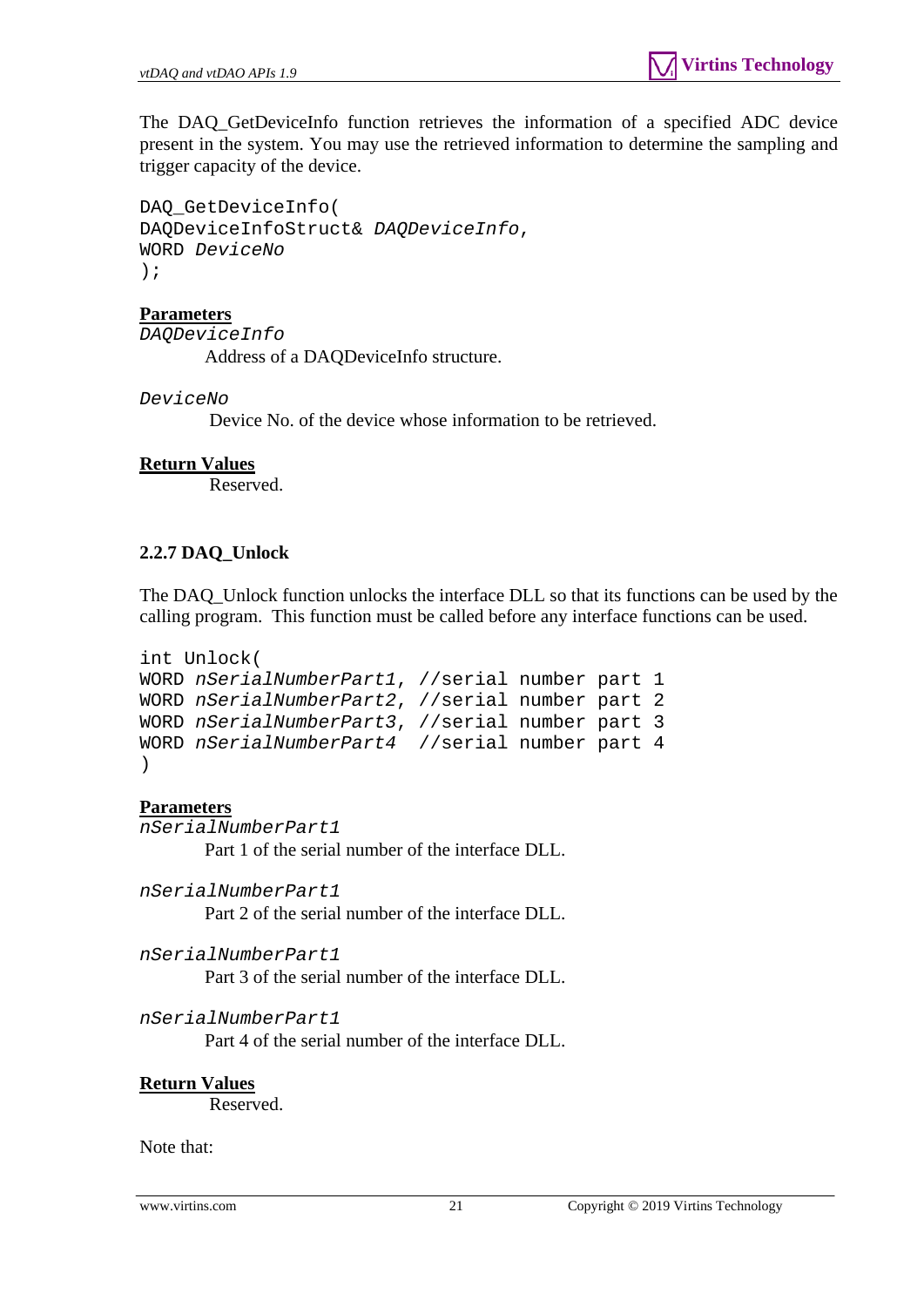- 1. The serial number has a format of part1-part2-part3-part4, where each part contains four characters in hex format.
- 2. For copy-protected vtDAQ DLLs, such as the trial version, the softkey activated version, the USB hardkey activated version and the DSO hardware bundled version, a generic serial number 0000-0000-0000-0000 should be used. Note that for the trial version and the softkey activated version, a warning message will pop up showing that the DLL is a trial version. The message will not show up if a USB hardkey or any VT DSO hardware is connected to your computer.
- 3. For not-copy-protected vtDAQ DLLs, which is usually the case for OEM, a customer specific serial number will be given when the DLL is purchased from Virtins Technology.

# <span id="page-21-0"></span>**2.2.8 DAQ\_Load**

Reserved.

# <span id="page-21-1"></span>**2.2.9 DAQ\_Unload**

Reserved.

# <span id="page-21-2"></span>**2.3 Messages and Status Flags**

# <span id="page-21-3"></span>**2.3.1 WM\_MYMESSAGE\_DAQ\_START**

This message is sent when the device is started using DAQ\_Start. Meanwhile, the second bit of Status in DAQDataStruct is set.

# <span id="page-21-4"></span>**2.3.2 WM\_MYMESSAGE\_DAQ\_DATA**

This message is sent when the device has recorded one frame of data, i.e. one record buffer is full. Meanwhile, the RecordDataCount in DAQDataStruct will be changed from zero to the actual bytes that have been recorded in that record buffer.

The wParam parameter of this message will be filled with the buffer no. of the returned record buffer.

# <span id="page-21-5"></span>**2.3.3 WM\_MYMESSAGE\_DAQ\_STOP**

This message is sent when the device is stopped using DAQ\_Stop. Meanwhile, the second bit of Status in DAQDataStruct is reset.

# <span id="page-21-6"></span>**2.3.4 WM\_MYMESSAGE\_DAQ\_ERROR**

This message is sent when the device has encountered errors.

# <span id="page-21-7"></span>**2.4 C++ Wrappers with simple data structures for Labview and others**

Some arguments in vtDAQ APIs have a complex data structure which may not be readily supported by other software development tools such as Labview. vtDAQLV.dll is a wrapper developed around all those vtDAQ compatible dlls. It uses simple data structures.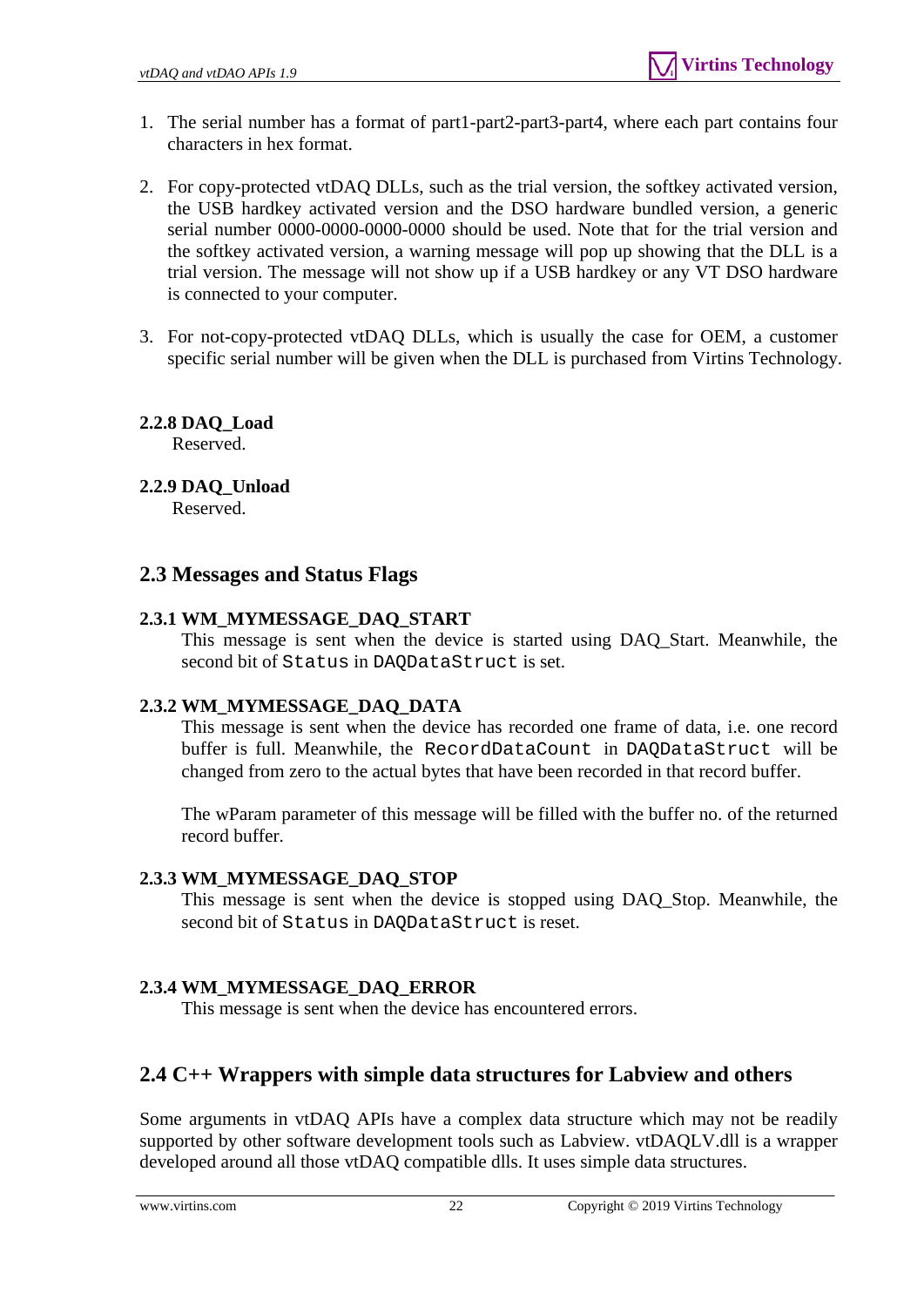In Labview, vtDAQLV.dll can be called using Call Library function node. Stdcall (WINAPI) calling convention should be used.

For implicit linking in other software tools, the corresponding header file is vtDAQcplus.h and the library file is vtDAQLV.lib.

# <span id="page-22-0"></span>**2.4.1 DAQLV\_SetDAQType**

The DAQLV\_SetDAQType function loads a hardware-specific vtDAQ compatible dll dynamically. This function must be called before any interface functions can be used including the Unlock function.

```
int SetDAQType( 
WORD Type
)
```
# **Parameters**

*Type* 

- Type of hardware. 0: SoundCardMMEDAQ.dll 1: SoundCardASIODAQO.dll 2: NIDAQ.dll 3: VTDSOH1.dll 4: VTDSOH2.dll 5: VTDSOF1.dll 6: VTDSOH3.dll 7: VTDAQ1.dll 8: Reserved
	- 9: MyDAQ.dll

# **Return Values**

 0: Successful. 1: Failed

# <span id="page-22-1"></span>**2.4.2 DAQLV\_Unlock**

Same as Section 2.2.7.

# <span id="page-22-2"></span>**2.4.3 DAQLV\_SetSamplingParameters**

Basically it sets the SamplingParameters in DAQ\_SetParameters API (Refer to Sections 2.2.1 & 2.1.1).

```
int DAQLV_SetSamplingParameters( 
double SamplingFrequency, 
WORD SamplingChannels, 
WORD SamplingBitResolution, 
DWORD RecordLength,
```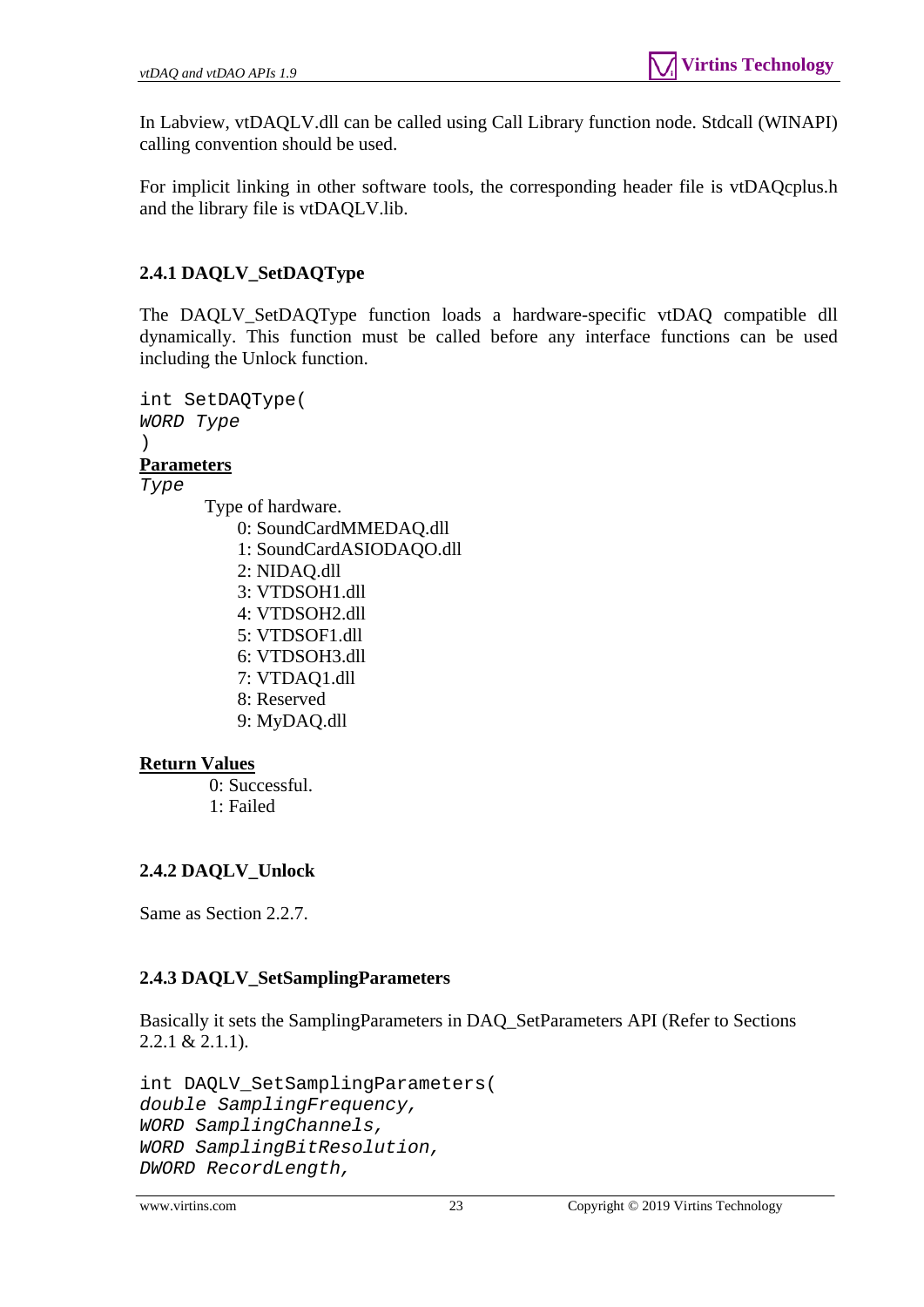*WORD DeviceNo, WORD \* pChannelNo, double \* pHighLimit, double \* pLowLimit, WORD \* pTerminalConfiguration, WORD \* pCouplingType, double \* pReservedDouble, DWORD \* pReservedDWORD*  )

#### **Parameters**

Refer to Sections 2.1.1.

#### **Return Values**

0: Successful.

#### <span id="page-23-0"></span>**2.4.4 DAQLV\_SetTriggerParameters**

Basically it sets the TriggerParameters in DAQ\_SetParameters API (Refer to Sections 2.2.1  $& 2.1.2$ ).

```
int DAQLV_SetTriggerParameters( 
WORD TriggerMode, 
WORD TriggerSource, 
WORD TriggerEdge, 
double TriggerLevelPercent, 
double TriggerDelayPercent, 
WORD ExtChannelNo, 
BYTE RecordMode, 
BYTE HardwareTrigger, 
double * pReservedDouble, 
DWORD * pReservedDWORD 
)
```
#### **Parameters**

Refer to Sections 2.1.2.

*RecordMode:* 0: Not Record Mode 1: Record Mode

*HardwareTrigger* 0: Not Hardware Trigger 1: Hardware Trigger

#### **Return Values**

0: Successful.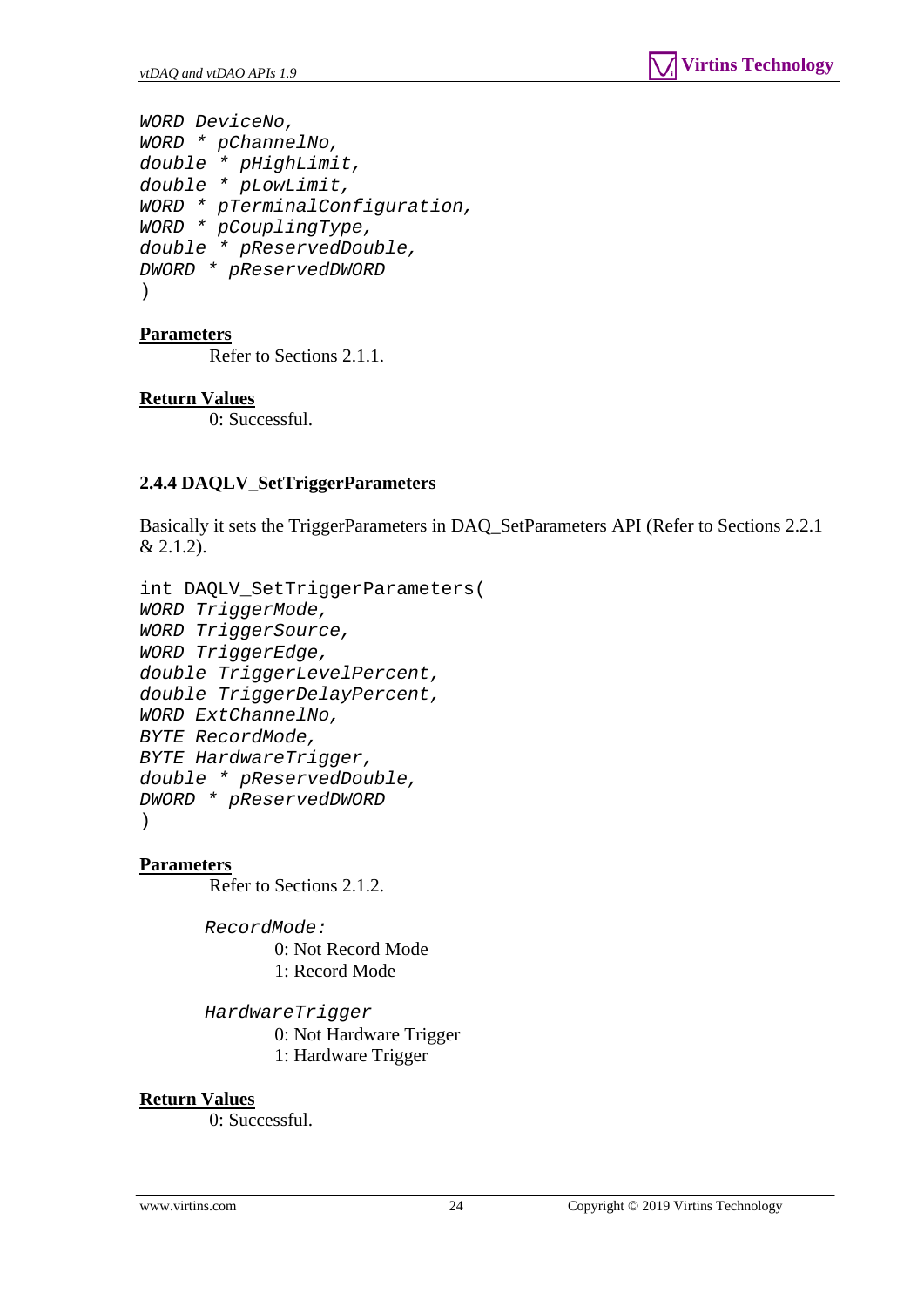# <span id="page-24-0"></span>**2.4.5 DAQLV\_SetDAQData**

Basically it sets the DAQData in DAQ\_SetParameters API (Refer to Sections 2.2.1 & 2.1.3).

```
int DAQLV_SetDAQData( 
char *ppRecordData, 
long * pRecordDataCount, 
unsigned long RecordBufferCount, 
DWORD *RecordedTriggerLevelBefore, 
DWORD *RecordedTriggerLevelAfter, 
DWORD *RecordedTriggerLevel, 
DWORD *RecordedTimeStampInSeconds, 
DWORD *RecordedTimeStampInMilliSeconds, 
WORD *Status, 
double * pReservedDouble, 
DWORD * pReservedDWORD, 
DWORD dwCallBack, 
DWORD fdwOpen, 
double *pCalibratedData, 
WORD CalibrationMode 
)
```
# **Parameters**

Refer to Sections 2.1.3. There are some important differences to note here.

*ppRecordData* 

A "char" data array. It contains one or multiple record buffers. The size (in bytes) of each record buffer must be equal to [Record Length]  $\times$  [Sampling] Channels]  $\times$  [Sampling Bit Resolution] / 8. The total size (in bytes) of ppRecordData is then [Record Buffer Count]  $\times$  [Record Buffer Size].

*RecordedTriggerLevelBefore* A pointer to RecordedTriggerLevelBefore.

*RecordedTriggerLevelAfter* A pointer to RecordedTriggerLevelAfter.

*RecordedTriggerLevel* A pointer to RecordedTriggerLevel.

*RecordedTimeStampInSeconds*  A pointer to RecordedTimeStamp.time.

*RecordedTimeStampInMilliSeconds*  A pointer to RecordedTimeStamp.millitm

*dwCallBack*

Refer to Section 2.2.1.

*fdwOpen*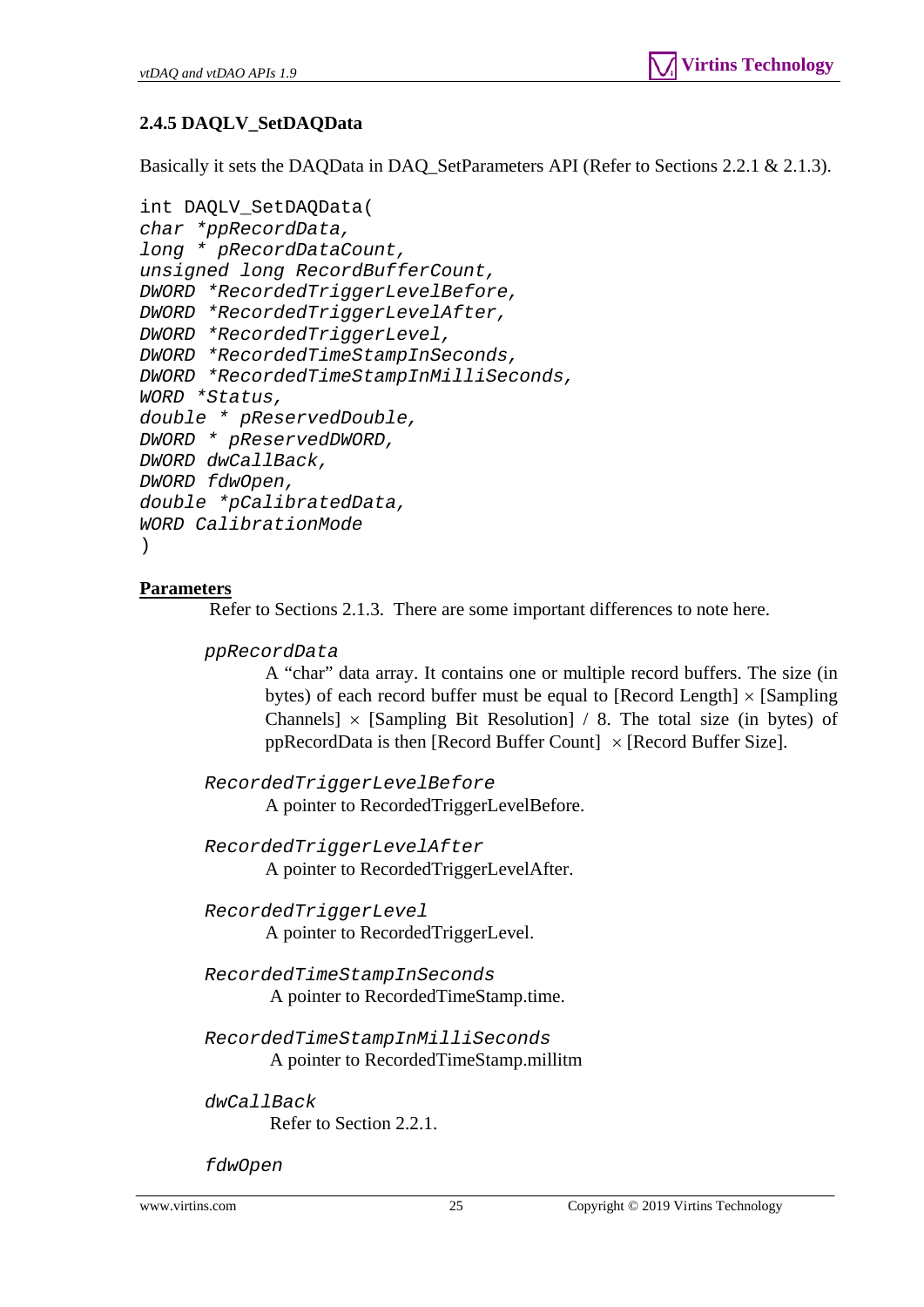Refer to Section 2.2.1. In addition:

- 0: *dwCallBack* is a window handle, a message will be posted to it whenever a new frame of data is acquired, together with the Record Buffer No. indicated by WPARAM.
- 1: *dwCallBack* is a thread identifier, a message will be posted to it whenever a new frame of data is acquired, together with the Record Buffer No. indicated by WPARAM.
- 5: *dwCallBack* is a user event refnum in Labview, a message will be posted to it whenever a new frame of data is acquired, together with the Record Buffer No. indicated by DATA.

#### *pCalibratedData*

It contains the calibrated data converted from the raw data in the latest record buffer. The size (in Double) of this CalibratedData array must be equal to [Record Length]  $\times$  [Sampling Channels].

#### *CalibrationMode*

- 0: Calibrated Data is not needed.
- 1: Channel by Channel
- 2: Interleaved

#### **Return Values**

0: Successful.

#### <span id="page-25-0"></span>**2.4.6 DAQLV\_SetParameters**

This function is used to perform some special functions in DAQ\_SetParameters API when fdwOpen >= 2. DAQLV\_SetSamplingParameters, DAQLV\_SetTriggerParameters, DAQLV\_SetDAQData must be called first.

int DAQLV\_SetParameters( *DWORD fdwOpen*   $\lambda$ 

#### **Parameters**

*fdwOpen* 

fdwOpen  $>= 2$ . Refer to Section 2.2.1.

#### **Return Values**

0: Successful.

#### <span id="page-25-1"></span>**2.4.7 DAQLV\_Start**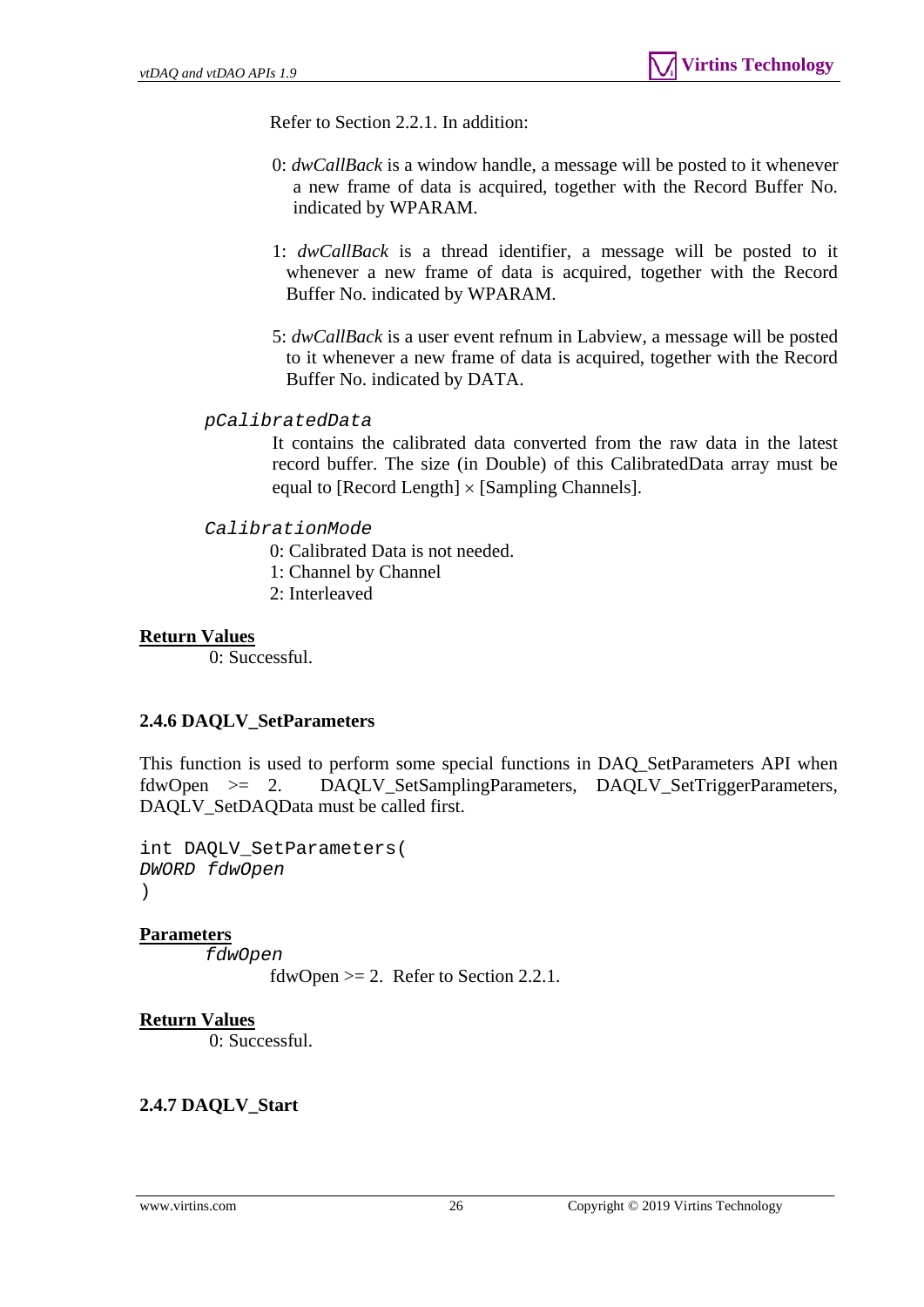Same as Section 2.2.2, except that it will perform hardware-specific initialization additionally first using DAQ\_SetParameters() with  $fdwOpen = 2$ , if this initialization has not been done using DAQLV\_SetParameters( $\cdot$ ) with fdwOpen = 2 yet.

# <span id="page-26-0"></span>**2.4.8 DAQLV\_Stop**

Same as Section 2.2.3.

# <span id="page-26-1"></span>**2.4.9 DAQLV\_Acknowledge**

After the calling program processes all the recorded data in the record buffer, it must reset the number of recorded bytes (referenced by pRecordDataCount and offset by the record buffer no.) to zero to inform the intermediate DLL that this record buffer is ready to accept new data. DAQLV\_Acknowledge can be use for this purpose.

int DAQLV\_Acknowledge (int nRecordBufferNum)

## **Parameters**

*nRecordBufferNum*: No. of the Record Buffer to be reset.

# **Return Values**

0: Successful.

# <span id="page-26-2"></span>**2.5 C Wrappers with simple data structures for LabWindows/CVI and others**

Some software development tools supports ANSI C interfaces only, such as LabWindow/CVI. VtDAQLV.dll provides a set of C interfaces with exactly the same functions and arguments as those described in Section 2.4. They are:

int DAQCVI\_SetDAQType int DAQCVI\_Unlock int DAQCVI\_SetSamplingParameters int DAQCVI\_SetTriggerParameters int DAQCVI\_SetDAQData int DAQCVI\_SetParameters int DAQCVI\_Start int DAQCVI\_Stop int DAQCVI\_Acknowledge

The corresponding header file is vtDAQc.h and the library file is vtDAQLV.lib.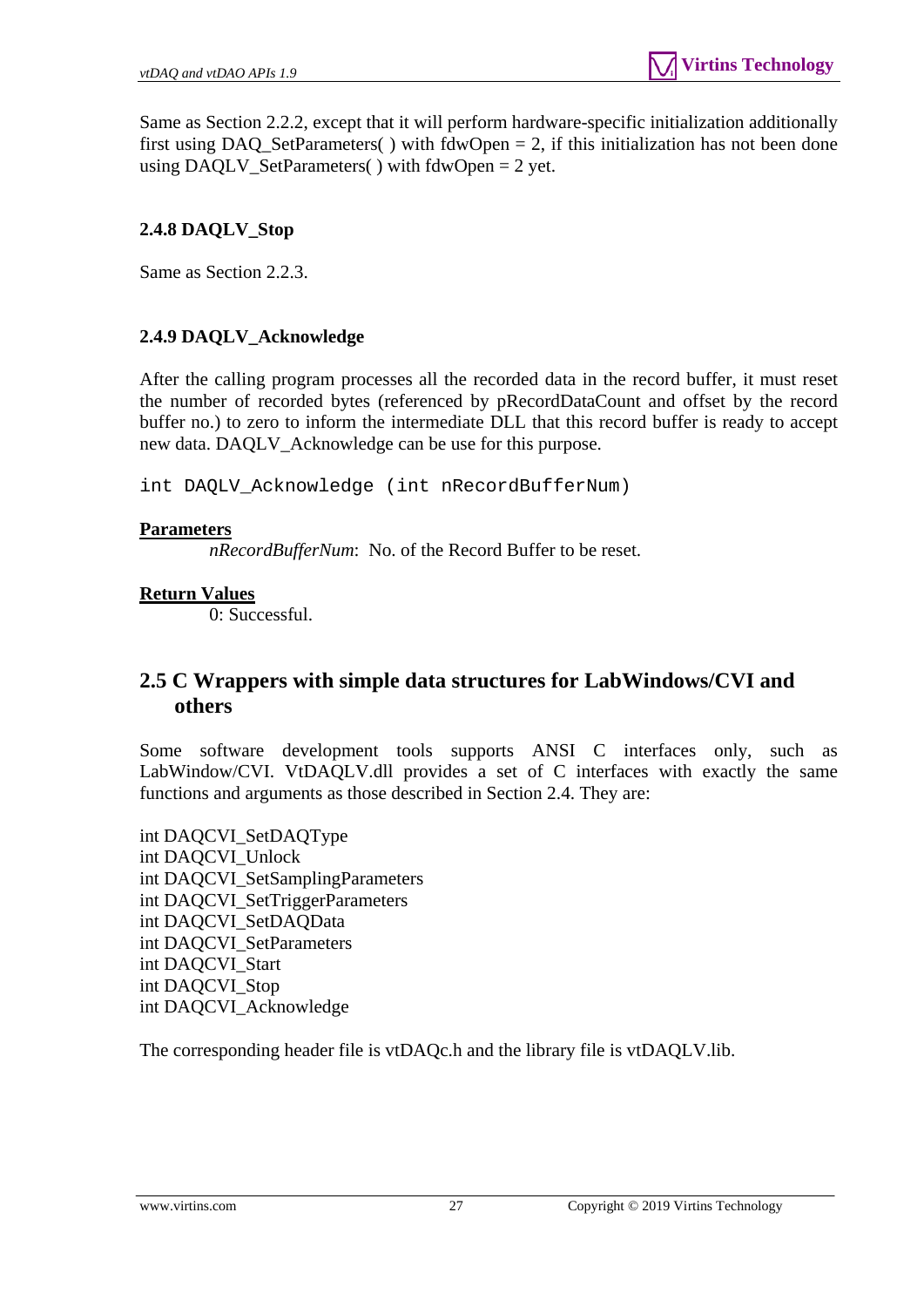# <span id="page-27-0"></span>**3. vtDAQ Development Guide**

# <span id="page-27-1"></span>**3.1 Flowcharts**



**Start DAQ**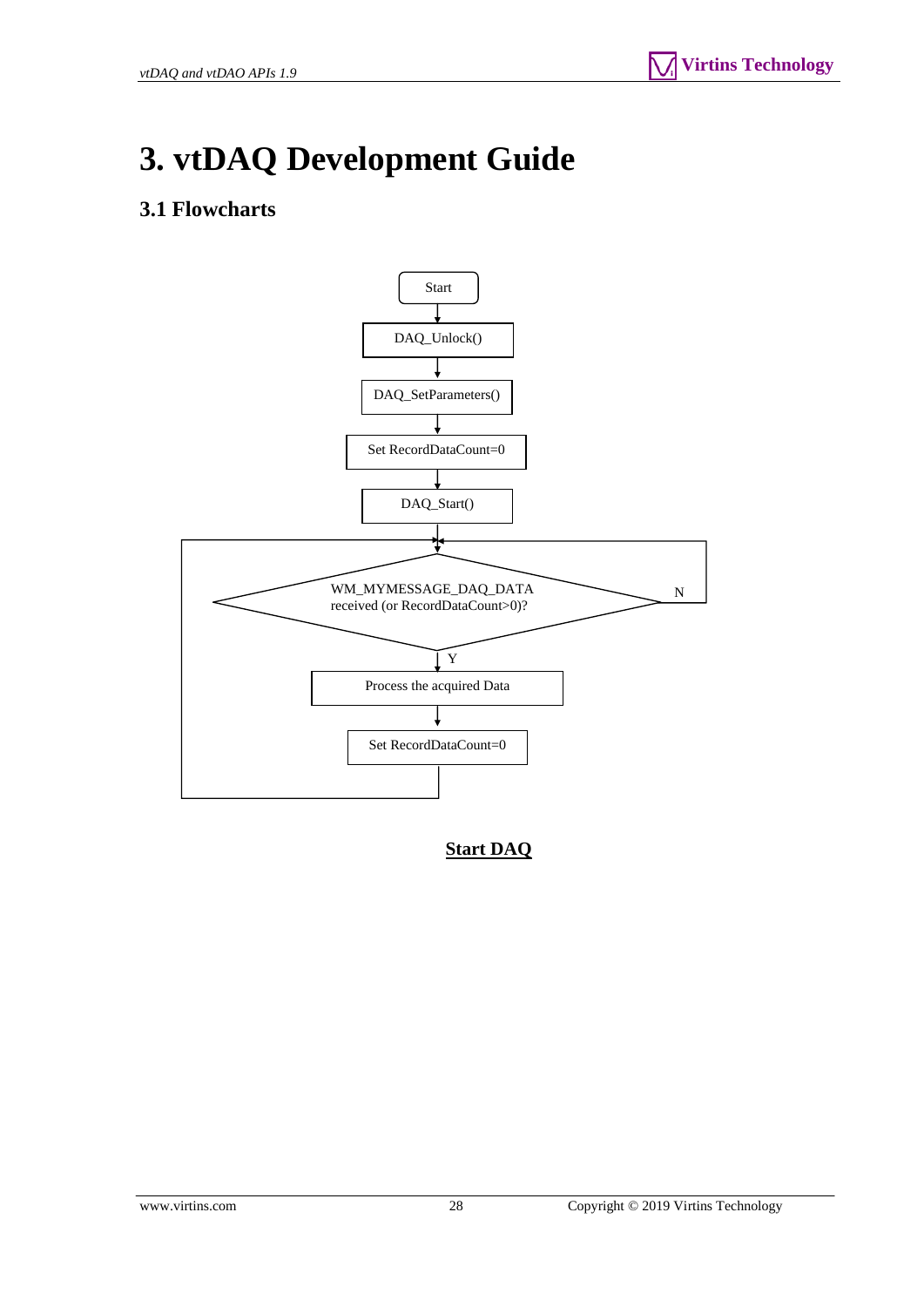

**Stop DAQ**

# <span id="page-28-0"></span>**3.2 Basic Files**

1. Header file to be included: VirtinsDAQ.h

- 2. vtDAQ interface DLLs:
- (1) SoundCardMMEDAQ.dll for sound card MME driver
- (2) SoundCardASIODAQO.dll for sound card ASIO driver.
- (3) NIDAQ.dll for NI DAQmx compatible cards.
- (4) VTDSOH1.dll and VTDSOH1drv.dll for VT DSO H1 devices.
- (5) VTDSOH2.dll and VTDSOH2drv.dll for VT DSO H2 devices.
- (6) VTDSOF1.dll and VTDSOF1drv.dll for VT DSO F1 devices.
- (7) VTDSOH3.dll and VTDSOH3drv.dll for VT DSO H3 devices.
- (8) VTDAQ1.dll for VTDAQ1 devices.
- (9) Any other vtDAQ compatible DLLs.

3. vtDAQ interface LIBs:

Every dll comes with its own lib file.

# <span id="page-28-1"></span>**3.3 Auxiliary Files**

- 1. vtDAQ interface DLLs' C++ Wrappers with simple data structures for Labview and others
	- (1) Header file to be included: vtDAQcplus.h
	- (2) LIB file: vtDAQLV.lib
	- (3) DLL file: vtDAQLV.dll (this is in addition to the basic vtDAQ interface DLLs)
- 2. vtDAQ interface DLLs' C Wrappers with simple data structures for LabWindows/CVI and others

(1) Header file to be included: vtDAQc.h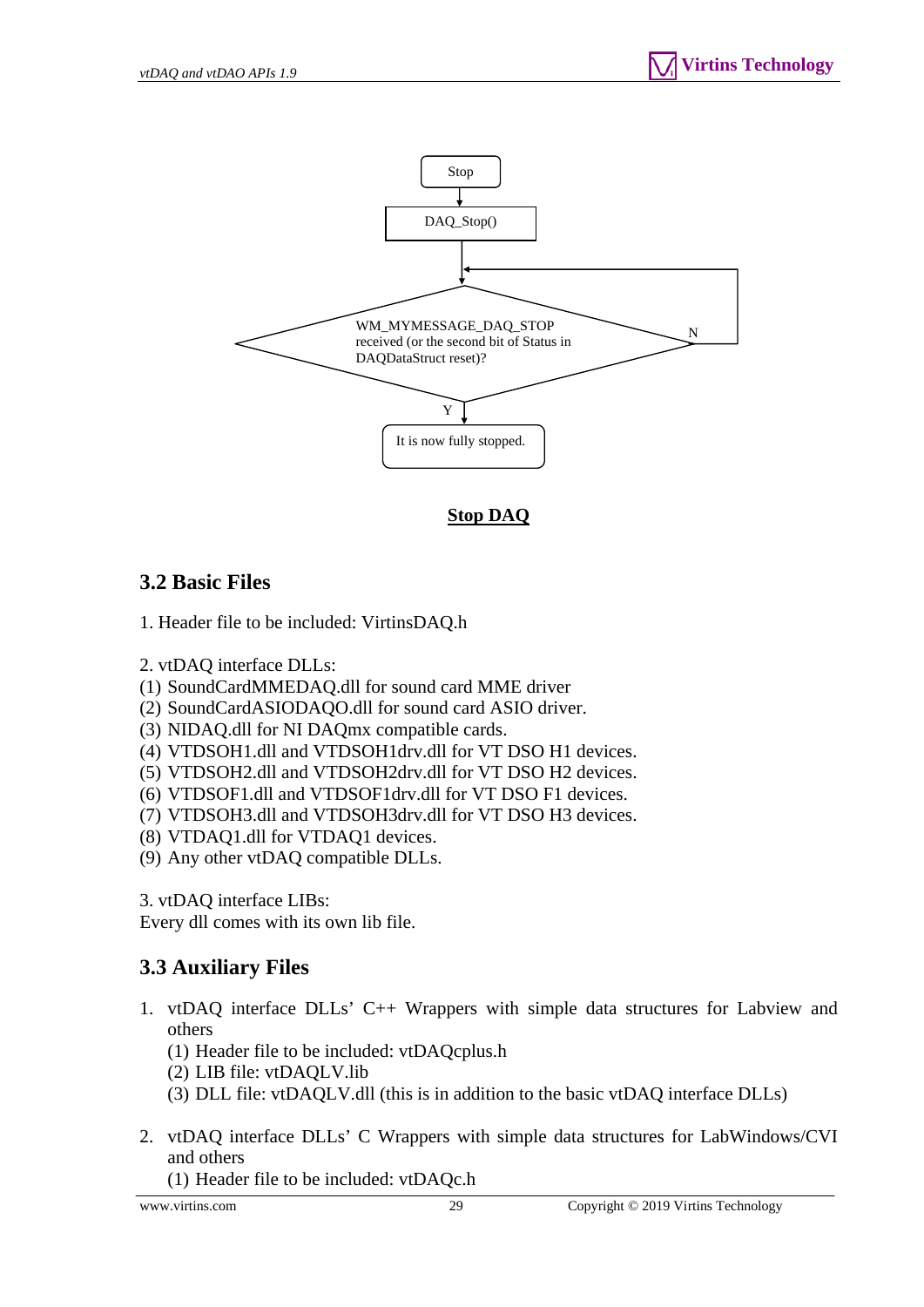(2) LIB file: vtDAQLV.lib

(3) DLL file: vtDAQLV.dll (this is in addition to the basic vtDAQ interface DLLs)

# <span id="page-29-0"></span>**3.4 Hardware Specific Configuration Files**

Some hardware devices such as VT DSOs come with some hardware specific configuration files. These files should also be included in the developed software package. For VT DSOs, these files can be found in Multi-Instrument's installation directory\HardwareConfig\….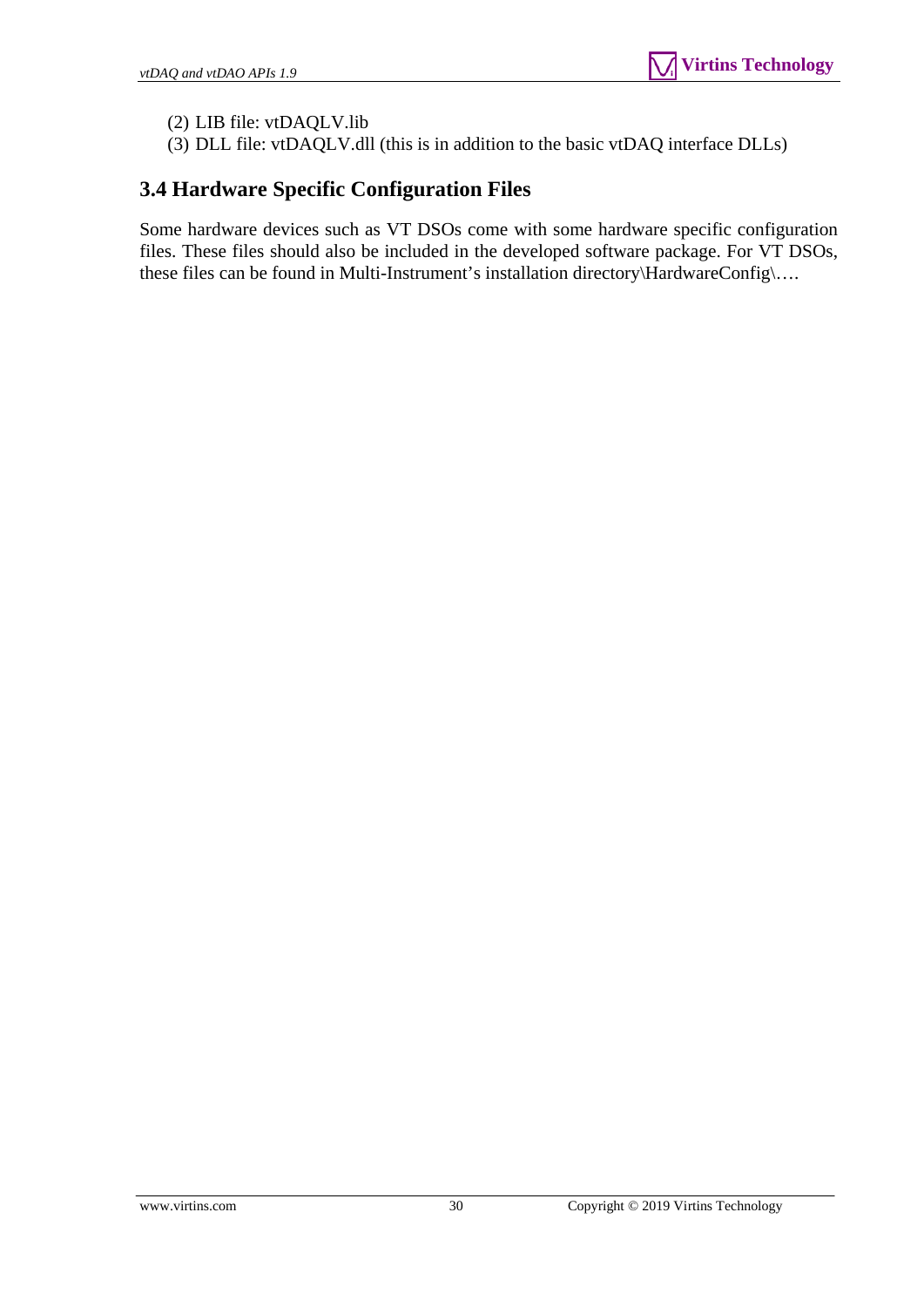# <span id="page-30-0"></span>**4. vtDAQ Sample Programs**

# **4.1 TestDAQ written in Visual C++ 6.0**

<span id="page-30-1"></span>

TestDAQ is a sample DAQ back-end program. It demonstrates how to use the vtDAQ interfaces to perform data acquisition. As shown in the above screenshot, there are one Start/Stop button for starting/stopping DAQ, one combo box for selecting vtDAQ interface DLLs, and one combo box for selecting the number of sampling channels. Selection of sampling channels is used to demonstrate how to change a sampling parameter on-the-fly without manually stopping the DAQ first. All other DAQ parameters are set inside the software codes for simplicity purpose. The program also demonstrates how easily a back-end program can interface to a variety of vtDAQ compatible devices, currently including:

- Sound Cards (MME)
- Sound Cards (ASIO)
- NI DAQmx Cards
- VT DSO H1
- VT DSO H2
- VT DSO H3
- VT DSO F1
- VT DAQ 1
- My DAQ Device

To facilitate data processing and analysis after data acquisition, Virtins Technology has also developed and exposed a suite of Signal Processing and Analysis APIs (vtSPA). These APIs are also linked inside the TestDAQ program. To demostrate some of the vtSPA features, TestDAQ calculates the Max, Min, Mean, RMS, frequency count, total count, RPM, duty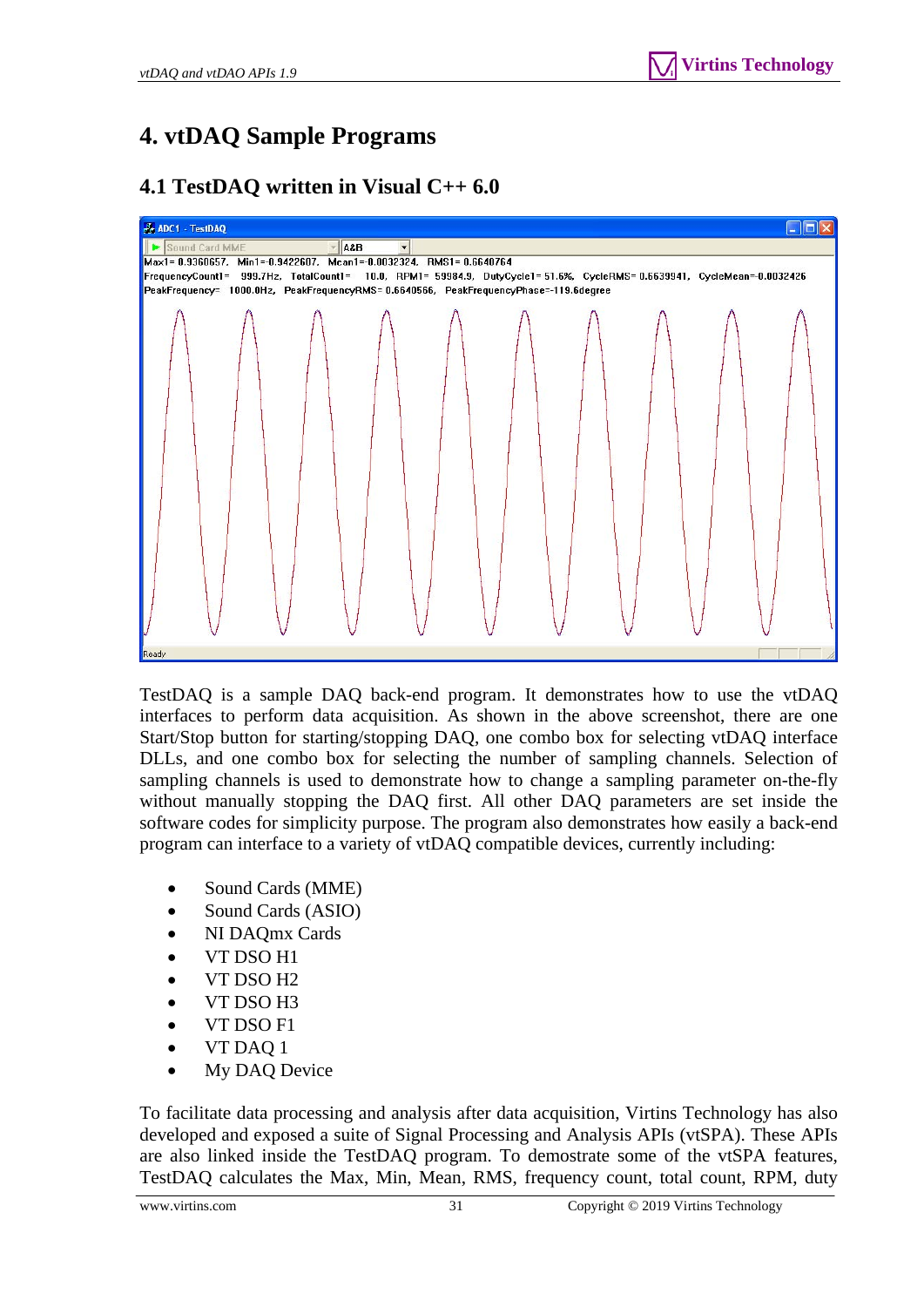cycle, cycle RMS, cycle mean, peak frequency, RMS of peak frequency, and phase of peak frequency. These values are displayed in the upper par of the oscilloscope graph. (please refer to: <http://www.virtins.com/Signal-Processing-and-Analysis-APIs.pdf> for detailed description of vtSPA).

# <span id="page-31-0"></span>**4.2 MyDAQ.dll written in Visual C++ 6.0**

MyDAQ.dll is a sample DAQ intermediate interface DLL. It demonstrates how to program an intermediate interface DLL that conforms to vtDAQ interface specifications, in order to allow Multi-Instrument to interface to a proprietary DAQ device. The sample codes define a virtual DAQ device with the following properties through DAQ\_GetDeviceInfo():

- Two Input Channels with selectable bit depth: 8, 16, 24.
- 100MHz or 50MHz simultaneous sampling rate per channel.
- Voltage Range:  $\pm 1V$ ,  $\pm 2V$ ,
- Coupling Types: AC, DC
- Buffer Size: 20000 bytes per channel
- Hardware trigger supported
- Hardware trigger level adjustable
- Hardware pre-trigger supported

To connect this DLL with Multi-Instrument, you need to put it under the root directory of Multi-Instrument, launch Multi-Instrument, stop the oscilloscope if it is running, and then go to [Setting]>[ADC Device Database], select "My DAQ Device" under Device Category. All the parameters of My DAQ device will be loaded into the ADC database editor. You can modify these parameters if necessary, and then press "Add". The device is then added into Multi-Instrument's ADC device database. Now, you can use this device by going to [Setting]>[ADC Device] and select it from the "Device Model" field.

This sample DLL is programmed to support:

- Sampling rates: 100MHz, 50MHz
- Trigger Mode: Auto (Free Run), Normal, Single, or Slow
- Trigger Source: A or B
- Trigger Edge: Up and Down
- Trigger Level: -100%~100%
- Trigger Delay: -100%~100%

The sample DLL does not connected to any physical DAQ device. Instead, it has a built-in simulation data generator, which generates 1Vpp 100kHz sinewave for Channel A and 0.5Vpp 50kHz sinewave for Channel B. The triggering function is also simulated in the DLL.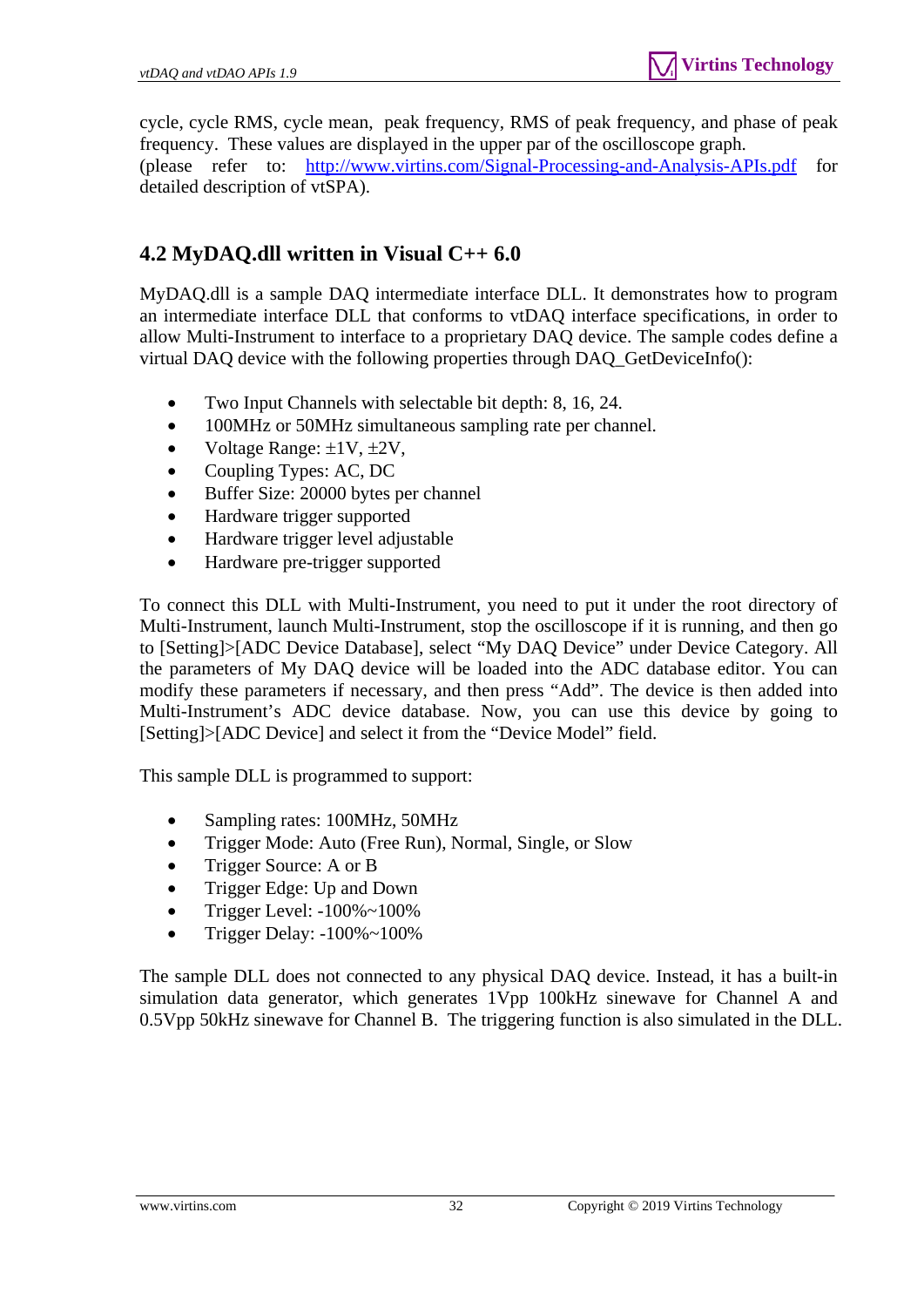# <span id="page-32-0"></span>**4.3 vtDAQ Labview Samples**

<span id="page-32-1"></span>

# **4.3.1 vtDAQCallBack.vi written in Labview 15.0**

vtDAQCallBack.vi is a sample VI for Labview programming using vtDAQ interfaces. VtDAQ interface wrapper: vtDAQLV.dll, is called using Labview Call Library function node. It is basically an oscilloscope VI with adjustable sampling and triggering parameters. To keep the VI simple, these parameters cannot be changed on-the-fly.

There are two methods to know if a new frame of data has been acquired and is ready for processing: Callback and Polling. Callback method is faster and more efficient as the vtDAQLV.dll sends notification (a user event) to the VI once a new frame of data is ready, while in Polling method, the VI has to check the "Data Ready" flag at regular intervals to see if the data are ready. This VI uses the callback method. After the data are processed, the VI calls DAQLV\_Acknowledge to release the record buffer for new data acquisition.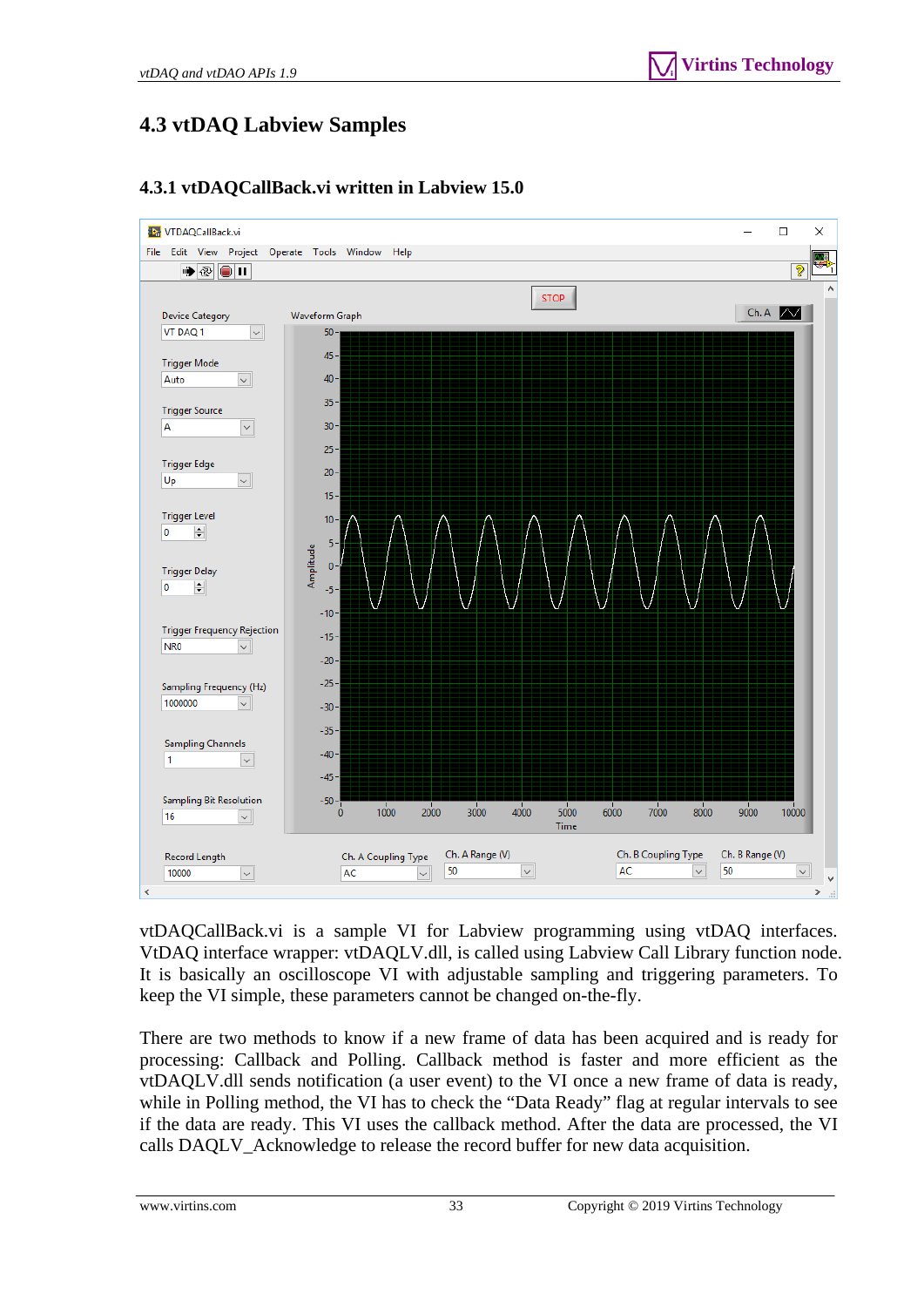# <span id="page-33-0"></span>**4.3.2 vtDAQPolling.vi written in Labview 15.0**

This VI is similar to vtDAQCallBack.vi. However, it uses Polling method instead.

# <span id="page-33-1"></span>**4.3.3 vtDAQCallBackWithAdjustableNumberOfShots.vi written in Labview 15.0**

This VI is similar to vtDAQCallBack.vi. In addition, it is possible to set number of shots. If the specified number of shots is reached, the program will stop automatically. If the number of shots is set to 0, then the program will run forever until the stop button is pressed.

# <span id="page-33-2"></span>**4.3.4 vtDAQCallBackSoundCard.vi written in Labview 15.0**

This VI is basically the same as vtDAQCallBack.vi. However, its sampling parameters are set, by default, to values compatible with sound cards. It is easier for those who want to try vtDAQ Labview development without a VT hardware device. It also demonstrates how to take advantage of vtDAQ interface's powerful functions such as software trigger.

## <span id="page-33-3"></span>**4.3.5 vtDAQCallBack\_NI-USB-6009.vi written in Labview 15.0**

This VI is basically the same as vtDAQCallBack.vi. However, its sampling parameters are set, by default, to values compatible with NI USB-6009. It demonstrates how to take advantage of vtDAQ interface's powerful functions such as software trigger.

# <span id="page-33-4"></span>**4.3.6 vtDAQCallBack\_VT-IEPE-2G05.vi written in Labview 15.0**

This VI is basically the same as vtDAQCallBack.vi. However, its sampling parameters are set, by default, to values compatible with VT IEPE-2G05. How to configure those VT IEPE-2G05 specific settings such as high-pass filtering and Input & Output wiring are demonstrated. It should be noted that SLABHIDDevice.dll and SLABHIDtoUART.dll must be put in a directory (e.g. resource, etc.) that is listed in the Labview Call Library Function Node searching paths. Otherwise, "Failed to load SoundCardMMEDAQ.dll" error message will pop up.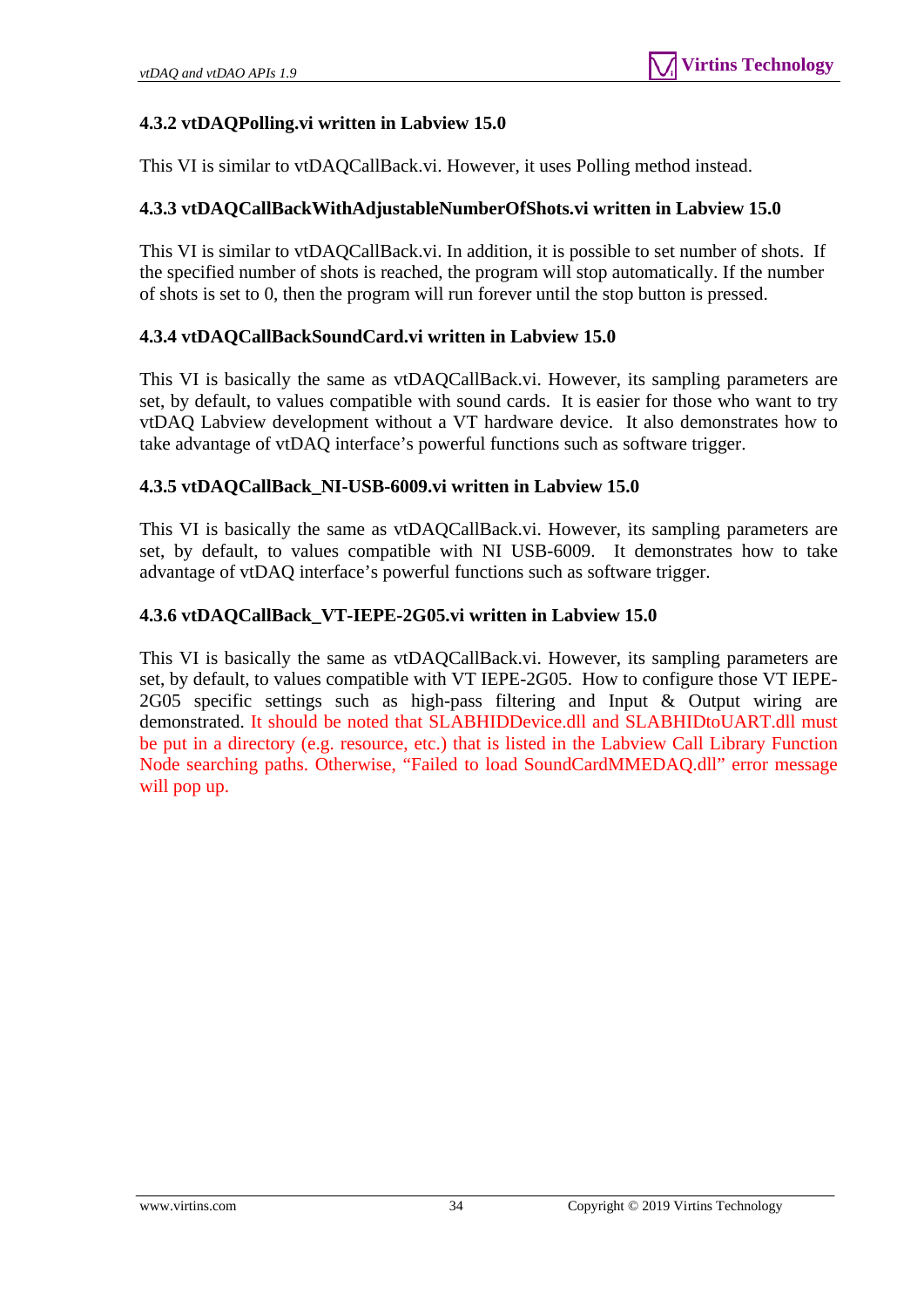# <span id="page-34-0"></span>**4.4 TestDAQ written in Visual C# 2012**

TestDAQ\_CSharp is a sample DAQ back-end program written in Visual C#, with functions similar to its Visual C++ counterpart introduced previously. Instead of calling vtDAQ interface dll directly, it interfaces to vtDAQLV.dll which in turn calls the respective vtDAQ interface dll, thus avoiding using complex data structures in the original vtDAQ APIs. This program also demonstrates how to interface to vtSPA.dll using C#.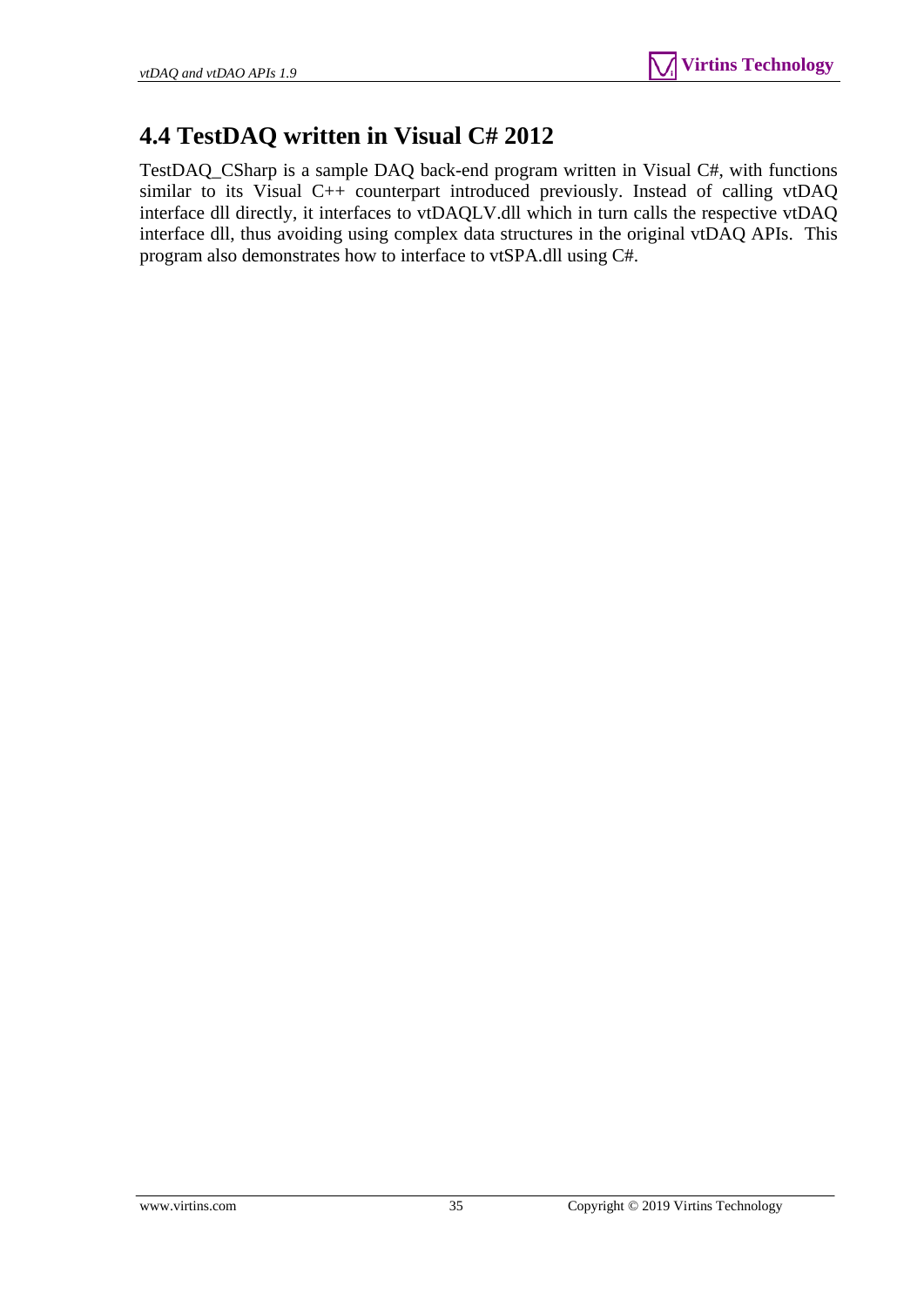# <span id="page-35-0"></span>**5. vtDAO Interface Specifications**

# <span id="page-35-1"></span>**5.1 Structure Definition**

# <span id="page-35-2"></span>**5.1.1 OutputSamplingParametersStruct**

```
 struct OutputSamplingParametersStruct 
\{ double SamplingFrequency; 
     WORD SamplingChannels; 
     WORD SamplingBitResolution; 
     DWORD BufferLength; 
     WORD DeviceNo; 
     WORD ChannelNo[32]; 
     double HighLimit[32]; 
     double LowLimit[32]; 
     int Mode; 
     double Duration; 
     double ReservedDouble[8]; 
     DWORD ReservedDWORD[8];
```

```
};
```
# **Members**

 *SamplingFrequency*  Sampling Frequency in Hz.

*SamplingChannels* 

Number of Sampling Channels.

# *SamplingBitResolution*

Bit resolution of the DAO data. It can only be 8, 16, 24, or 32 bits. It should generally be equal to the bit resolution of the DAC device. However, if the bit resolution of the DAC device is not an integer multiple of 8, then an integer multiple of 8 nearest to but greater than the bit resolution of the DAC device should be used. It is the intermediate DLL's responsibility to convert the bit resolution of the DAO data to the bit resolution of the DAC device. For example, NI USB-6009 has a bit resolution of 12, this parameter should then be set to 16, and the NIDAO.dll will convert the 16 bit data to 12-bit data and send them to the DAC device.

```
 BufferLength
```
 Buffer Length. It should not exceed the buffer size of the device. For devices that support continuous data streaming or software timed sampling clock, the buffer size can be considered as unlimited.

#### *DeviceNo*

 Device No. of the same category of DAC devices present in the system. If there is only one such device in the system, then its value should be zero. If there are multiple such devices in the system, then this parameter specifies which one to use. For example, for SoundCardMMEDAO.dll, it specifies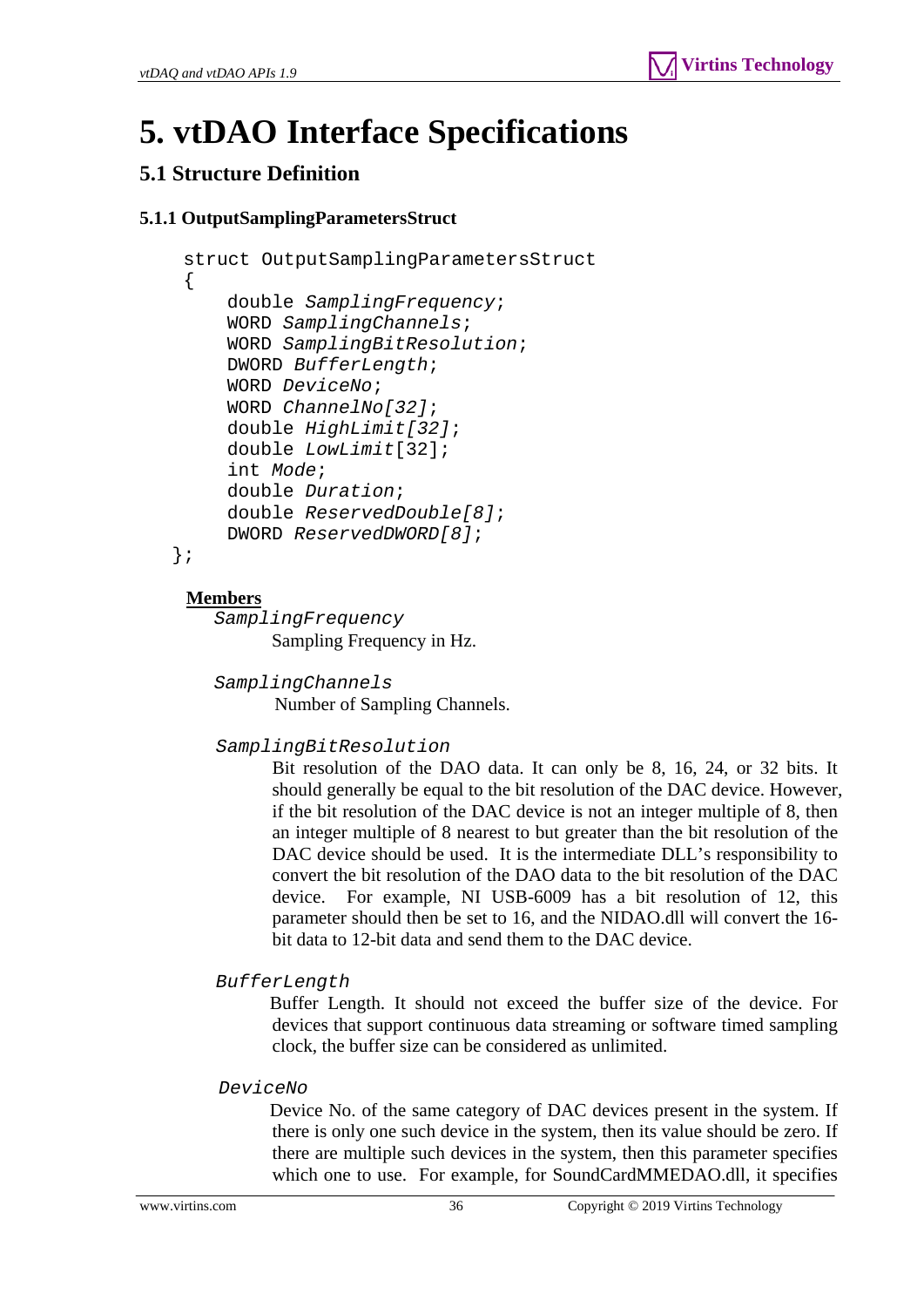which sound card to use under Windows OS before Windows Vista; It specifies which endpoint (i.e. which output destination (e.g. speaker) of which sound card) to use under Windows Vista.

#### *ChannelNo[32]*

This array assigns each sampling channel with a physical channel No.. The sampling channel numbers must start from 0 to *SamplingChannels-*1, and each sampling channel must be assigned with a physical channel No.. A physical channel is a channel in the DAC device. For example, if the DAC device supports 16 channels, and you want to sample only Channel 5 and Channel 9 out of the 16 channels, then you should specify:

> $ChannelNo[0] = 5$  $ChannelNo[1] = 9$

These parameters are not used by SoundCardMMEDAQ.dll.

For SoundCardASIODAQO.dll, ChannelNo[16] is the physical channel No. of the DAQ input channel A, and ChannelNo[17] is the physical channel No. of the DAQ input channel B.

#### *HighLimit[32]*

This array specifies the DAC high limit of each sampling channel.

These parameters are not used by SoundCardMMEDAO.dll and SoundCardASIODAQO.dll.

#### *LowLimit[32]*

This array specifies the DAC low limit of each sampling channel.

These parameters are not used by SoundCardMMEDAO.dll and SoundCardASIODAQO.dll.

#### *Mode*

For hardware sampling clock:

- -1: require new data every second, run for specified seconds and then auto stop
- 0: require new data every second, forever until manual stop
- 1: do not require new data, run for specified seconds and then auto stop (write once)
- 2: do not require new data, run forever until manual stop (write once)

For software timed sampling clock:

- 9: require new data every second, run for specified seconds and then auto stop
- 10: require new data every second, forever until manual stop
- 11: do not require new data, run for specified seconds and then auto stop (write once)
- 12: do not require new data, run forever until manual stop (write once)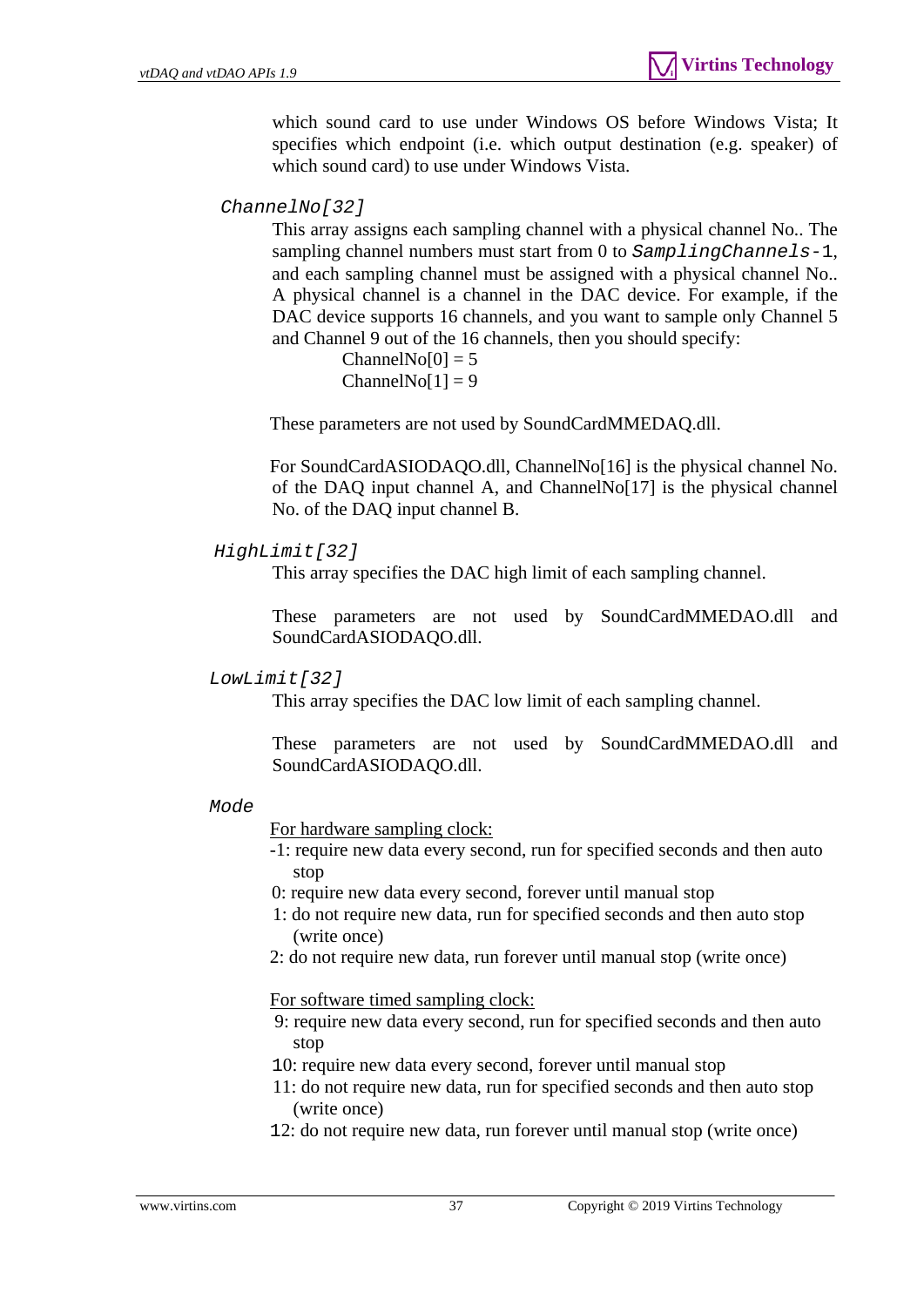*Duration*  Signal output duration in second. *ReservedDouble[8]*  Reserved. *ReservedDWORD[8]*  Reserved. For VT DSO: [0]: DDS Buffer Byte count [1]-BIT0: EnableTrigger 0: no trigger, output immediately 1: do not output till triggered, trigger conditions set by the oscilloscope trigger [1]-BIT1: DisableProbeCAL 0: Enable Probe CAL Output 1: Disable Probe CAL Output [1]-BIT2: EnableDDSInterpolation 0: No Interpolation 1: Interpolation [1]-BIT3: DDSLoop 0: No loop 1: Loop until manual stop [1]-BIT4: DDSAmplitudeSweep 0: No Amplitude Sweep 1: Amplitude Sweep [1]-BIT5: DDSSweepAmplitudeDCSign 0: Positive 1: Negative [1]-BIT6: ProbeCALWaveform 0: Square 1: MLS [1]-BIT7: EnableProbeCALFrequencyDivisionRatio 0: use default 1kHz 1: use ProbeCALFrequencyDivisionRatio [1]-BIT8: 0:Data Streaming Mode, 1:DDS Mode [1]-BIT9: 0:None, 1:Under DDS Mode, white noise [1]-BIT10: 0:None, 1:Under DDS Mode, MLS [2]- DDSPhaseIncremental [3]- DDSPhaseSweepIncremental [4]- DDSSweepStartAmplitude [5]- DDSSweepAmplitudeDC [6]- ProbCalFrequencyDivisionRatio For SoundCardDAQ.dll and SoundCardASIODAQO.dll, ReservedDWORD[7] is used to differentiate Device Models: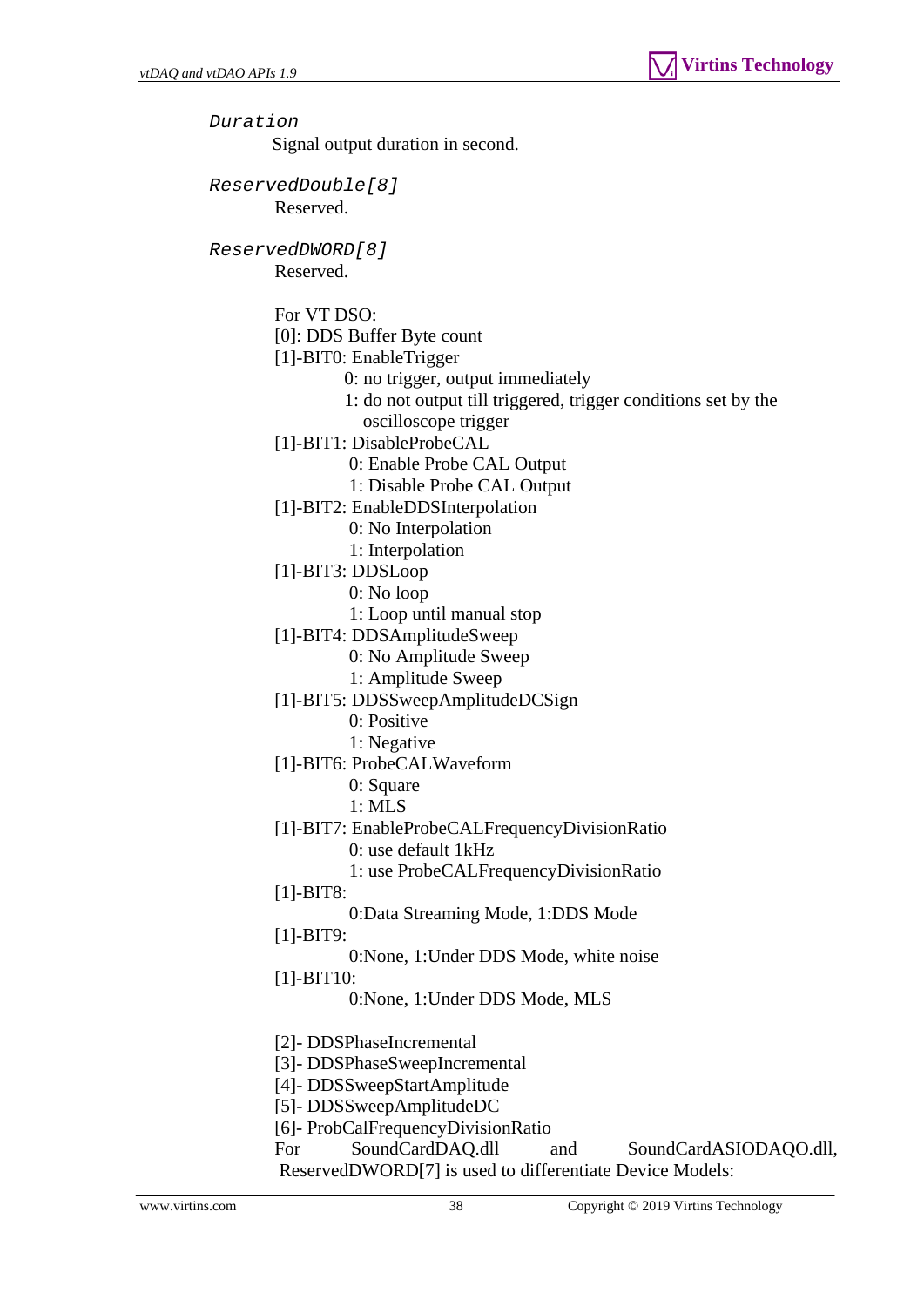0: Sound Cards 100: RTX6001

# <span id="page-38-0"></span>**5.1.2 DAODataStruct**

```
 struct DAODataStruct 
 { 
     char * pData; 
     void (* DataNotify)(BOOL PrepareDataFlag, BOOL 
                          NotifyFlag); 
     WORD Status; 
     double ReservedDouble[8]; 
     DWORD ReservedDWORD[8];
  };
```
#### **Members**

*pData* 

Address of a "char" data array. The "char" data array is called the output buffer. Under streaming mode, it contains one second's output data, i.e. the size of the output buffer is equal to [Sampling Frequency]  $\times$  [Sampling Channels]  $\times$  [Sampling Bit Resolution] / 8. Note that for 8-bit data, the data are stored in the output buffer as unsigned values; for 16-bit, 24-bit, and 32-bit data, the data are stored in the output buffer as signed values. This conforms to the data format in a wave file. Under DDS mode, it contains one full DDS buffer of data depicting the shape of one cycle of the repetitive output waveform.

*DataNotify(BOOL PrepareDataFlag, BOOL NotifyFlag)*

 Address of a fixed callback function to be called during the progress of data output. The *DataNotify* function is a placeholder for the application-defined function name. It has two parameters:

*PrepareDataFlag*

 TRUE: New data to be prepared FALSE: No need to prepare new data

#### *NotifyFlag*

TRUE: One output buffer has just completed data output.

 FALSE: No output buffer has completed data output. This is the case during output buffer initialization. This callback function will be called with this flag set to FALSE once for mode  $= 1, 2, 11$  or 12 and twice (i.e. double buffering) for mode=-1, 0, 9 or 10.

*Status* 

 DAO status Bit0: Not used Bit1: 0: Stop; 1: Running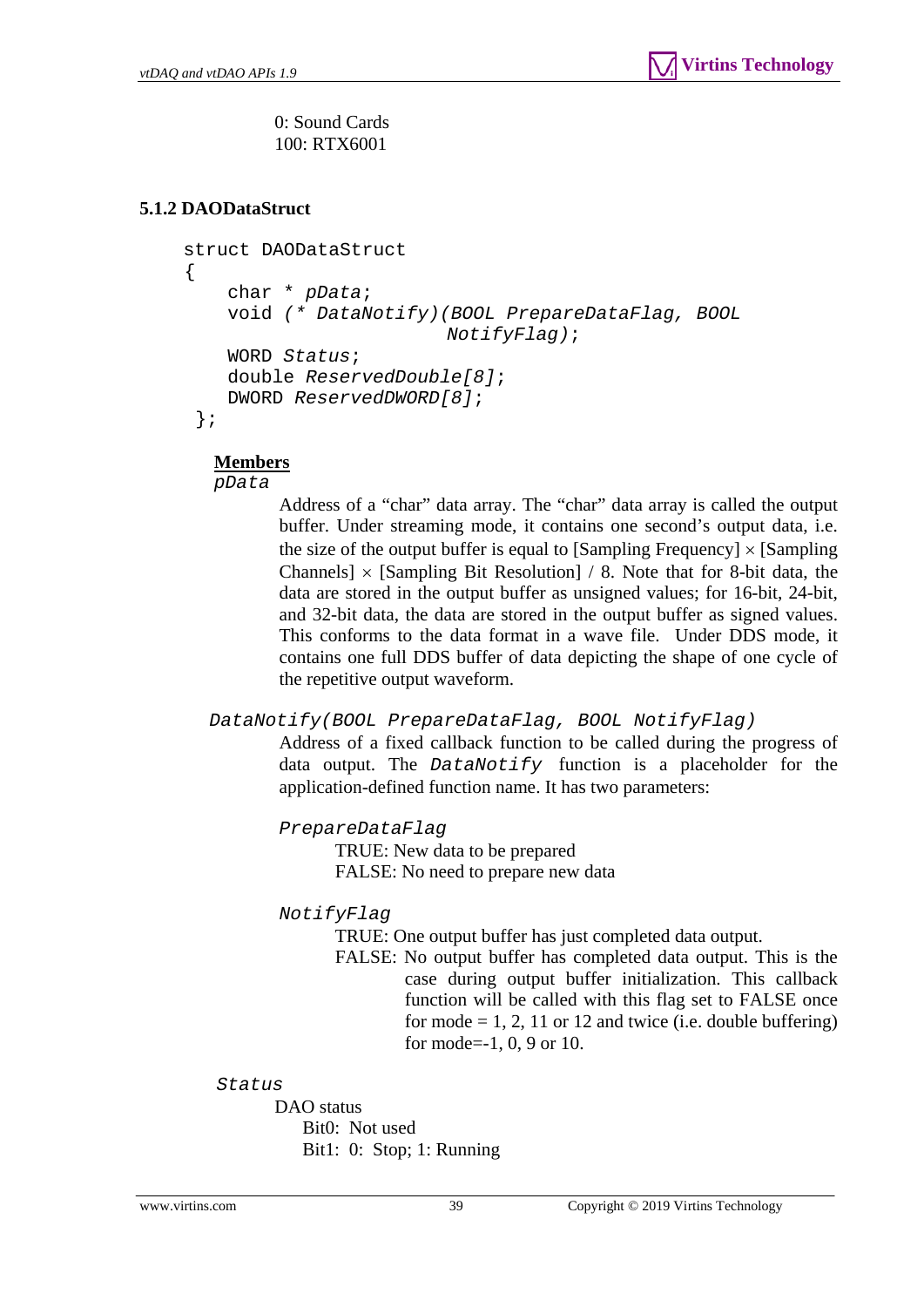*ReservedDouble[8]*  Reserved.

*ReservedDWORD[8]*  Reserved.

# <span id="page-39-0"></span>**5.1.3 DAODeviceInfoStruct**

```
 struct DAODeviceInfoStruct 
 { 
      char ProductCategory[255]; 
      char ProductType[255]; 
      char ProductNumber[255]; 
      char DeviceSerialNumber[255]; 
      char ChassisModuleName[255]; 
      BOOL AnalogTriggerSupported; 
      BOOL DigitalTriggerSupported; 
      WORD NumberOfAOs; 
      double MaximumRate; 
      double MinimumRate; 
      BOOL SampleClockSupported; 
      double VoltageRange[64]; 
      double FrequencyRange[64]; 
      WORD BitRange[32]; 
      DWORD BufferSize; 
      BOOL Validity; 
      double ReservedDouble[8]; 
      DWORD ReservedDWORD[8];
```
};

# **Members**

 *ProductCategory[255]*  Product Category name.

*ProductType[255]*  Product Type name.

 *ProductNumber[255]*  Product Number.

 *DeviceSerialNumber[255]*  Device Serial Number.

 *ChassisModuleName[255]*  Chassis Module Name.

 *AnalogTriggerSupported*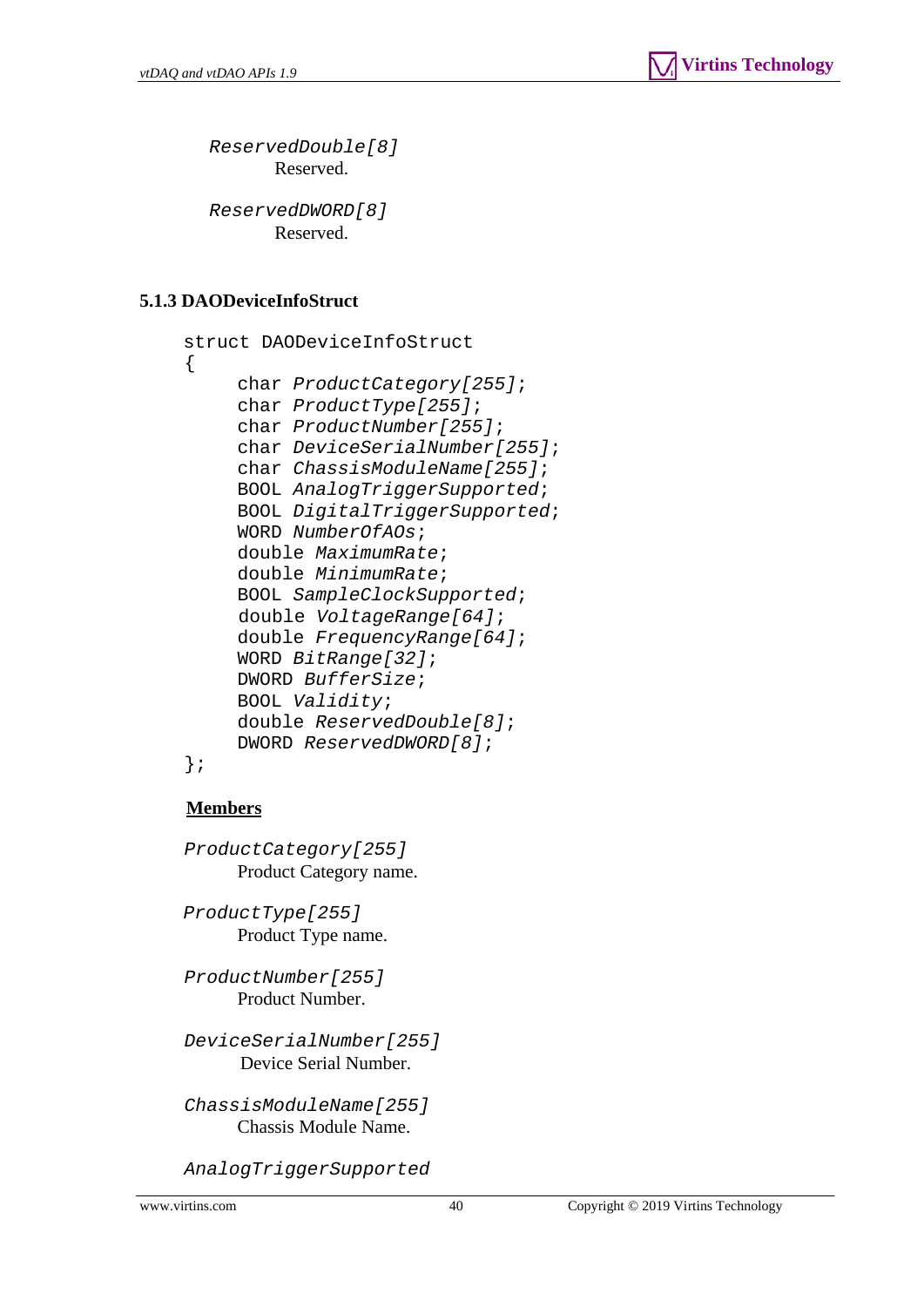Indicates if the device supports analog trigger.

FALSE: Not supported. YES: Supported.

# *DigitalTriggerSupported*

Indicates if the device supports digital trigger.

FALSE: Not supported. YES: Supported.

 *HardwareTriggerLevelAdjustable*  Indicates if the hardware trigger level is adjustable.

> FALSE: Not supported. YES: Supported.

#### *NumberOfAOs*

Indicates the number of AO output channels of the device.

#### *MaximumRate*

Indicates the maximum sampling rate of a channel of the device.

#### *MinimumRate*

Indicates the minimum sampling rate of a channel of the device.

#### *SampleClockSupported*

Indicates if the device supports hardware sampling clock. If hardware sampling clock is not supported, software timed clock can be used.

#### *VoltageRange[64]*

Indicates the pairs of output voltage ranges supported by the device. Each pair consists of a low limit, followed by a high limit. The pairs are stored in ascending order. The not-used elements of this array will be filled with zeros.

#### *FrequencyRange[64]*

Indicates the pairs of output sampling frequency ranges supported by this device. Each pair consists of a low limit, followed by a high limit. The pairs are stored in ascending order. The not-used elements of this array will be filled with zeros.

#### *BitRange[32]*

Indicates the pairs of output bit resolutions supported by the device. The values are stored in ascending order. The not-used elements of this array will be filled with zeros.

#### *BufferSize*

Indicates the buffer size (in samples) per channel. A value of 4294967295 indicates that there is no limit on the buffer size. A value of zero indicates that the hardware supports software timed sampling clock only.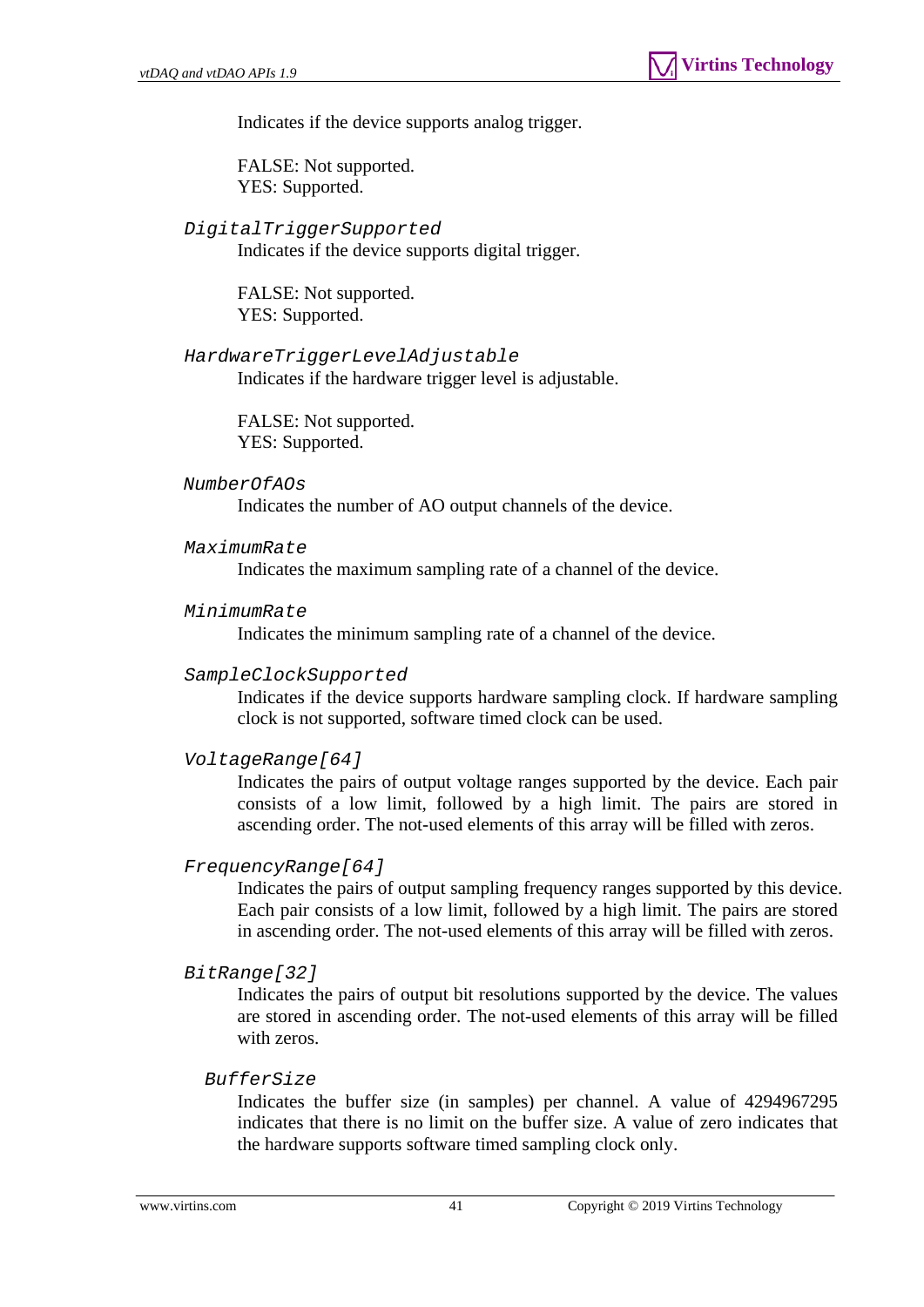*Validity*  Reserved.

 *ReservedDouble[8]*  Reserved.

```
ReservedDWORD[8] 
    Reserved.
```
# <span id="page-41-0"></span>**5.2 APIs**

# <span id="page-41-1"></span>**5.2.1 DAO\_SetParameters**

The DAO\_SetParameters function sets the DAO parameters.

```
int DAQ_SetParameters( 
OutputSamplingParametersStruct& OutputSamplingParameters, 
DAODataStruct& DAOData, 
DWORD dwCallBack, 
DWORD fdwOpen 
);
```
# **Parameters**

*OutputSamplingParameters* 

 Address of an OutputSamplingParametersStruct structure that contains the specified sampling parameters for DAO. The sampling parameters specified must not exceed the capability of the DAC device.

#### *DAOData*

Address of a DAODataStruct structure.

*dwCallBack*

Address of a handle to a window, or the identifier of a thread to be called during DAO to process messages related to the progress of DAO. If *dwCallBack* = NULL, then no message will be posted back.

#### *fdwOpen*

- 0: *dwCallBack* is a window handle.
- 1: *dwCallBack* is a thread identifier.
- 2: VT hardware initialization and initialize the DLL with the information stored in the VT hardware
- 3: download ProbCAL setting when signal generator is not running
- 4: initialize the DLL with the information stored in the VT hardware, and store DAOOffset in OutputSamplingParameters.ReservedDouble[0], DAOGain in OutputSamplingParameters.ReservedDouble[1], so that the calling procedure can correct the data it outputs.
- 5: store DAOOffset in OutputSamplingParameters.ReservedDouble[0], DAOGain in OutputSamplingParameters.ReservedDouble[1], so that the calling procedure can correct the data it outputs.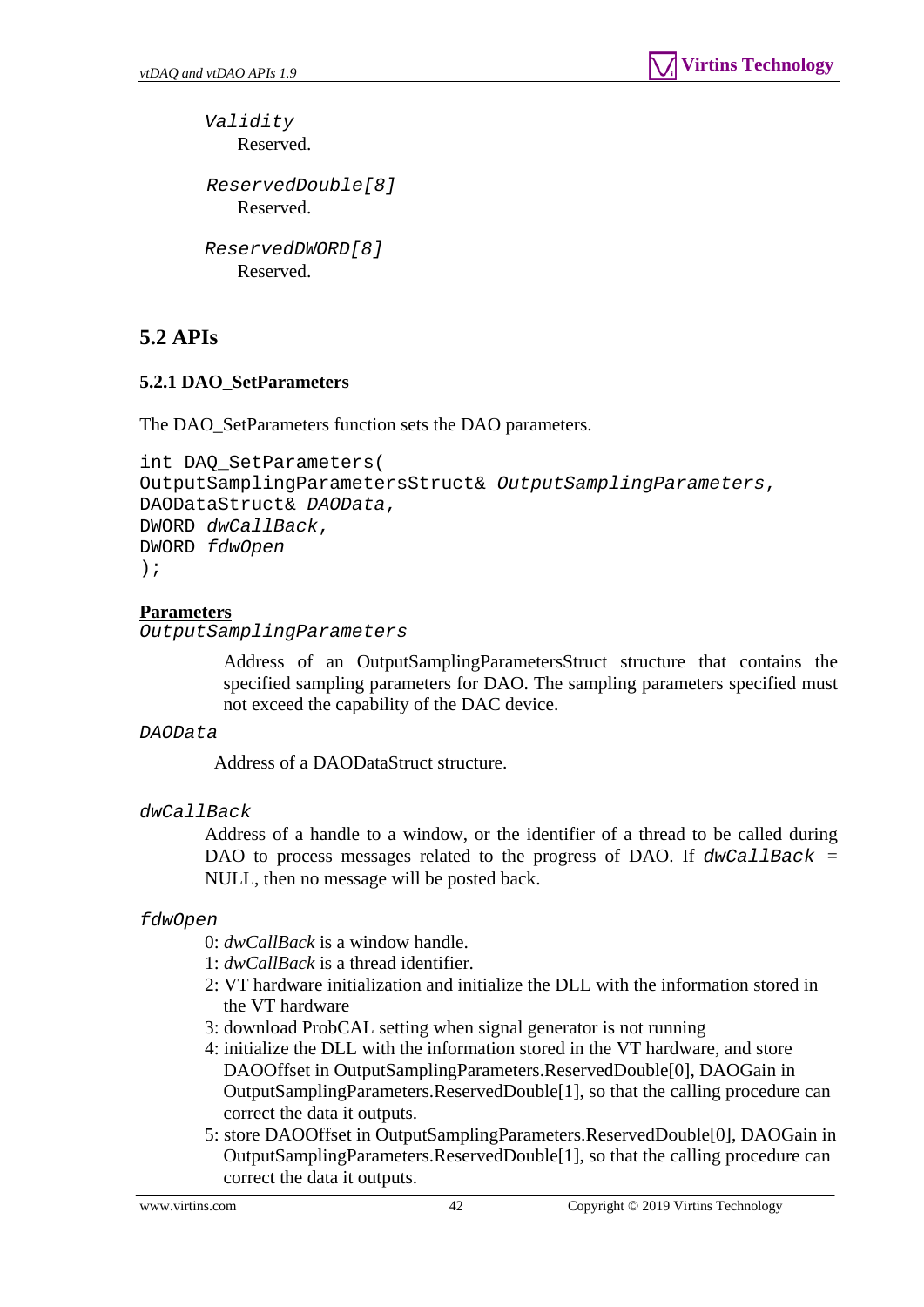Correction formula(16 bits): NewDAOValue=DAO\_DC + (DAOOffset-0x8000) /  $0x$ FFFF +  $[1 + (DAOGain - 0x8000) / 0x$ FFFF $] \times$ DAO\_OSC

### **Return Values**

 $<$ 0: fail.

# <span id="page-42-0"></span>**5.2.2 DAO\_Start**

The DAO\_Start function starts the DAO process. It should be called after DAO\_SetParameters.

int DAO\_Start()

## **Return Values**

0: Successful

- -1: Fail to start DAO
- -2: Sampling frequency not supported
- -3: Buffer size exceeded.
- -4: DAO card not found

# <span id="page-42-1"></span>**5.2.3 DAO\_Stop**

The DAO\_Stop function stops the DAO process.

int DAO\_Stop()

#### **Return Values**

Reserved.

#### <span id="page-42-2"></span>**5.2.4 DAO\_GetSamplePosition**

The DAO\_GetSamplePosition function retrieves the current output position.

int DAO\_GetSamplePosition()

#### **Return Values**

Sample No..

# <span id="page-42-3"></span>**5.2.5 DAO\_GetDeviceList**

The DAO\_GetDeviceList function retrieves a list of the DAC devices of the same category present in the system. It may also be used to retrieves a list of channels for a specified device. You may use the retrieved information to determine which device or which channel to use for DAO.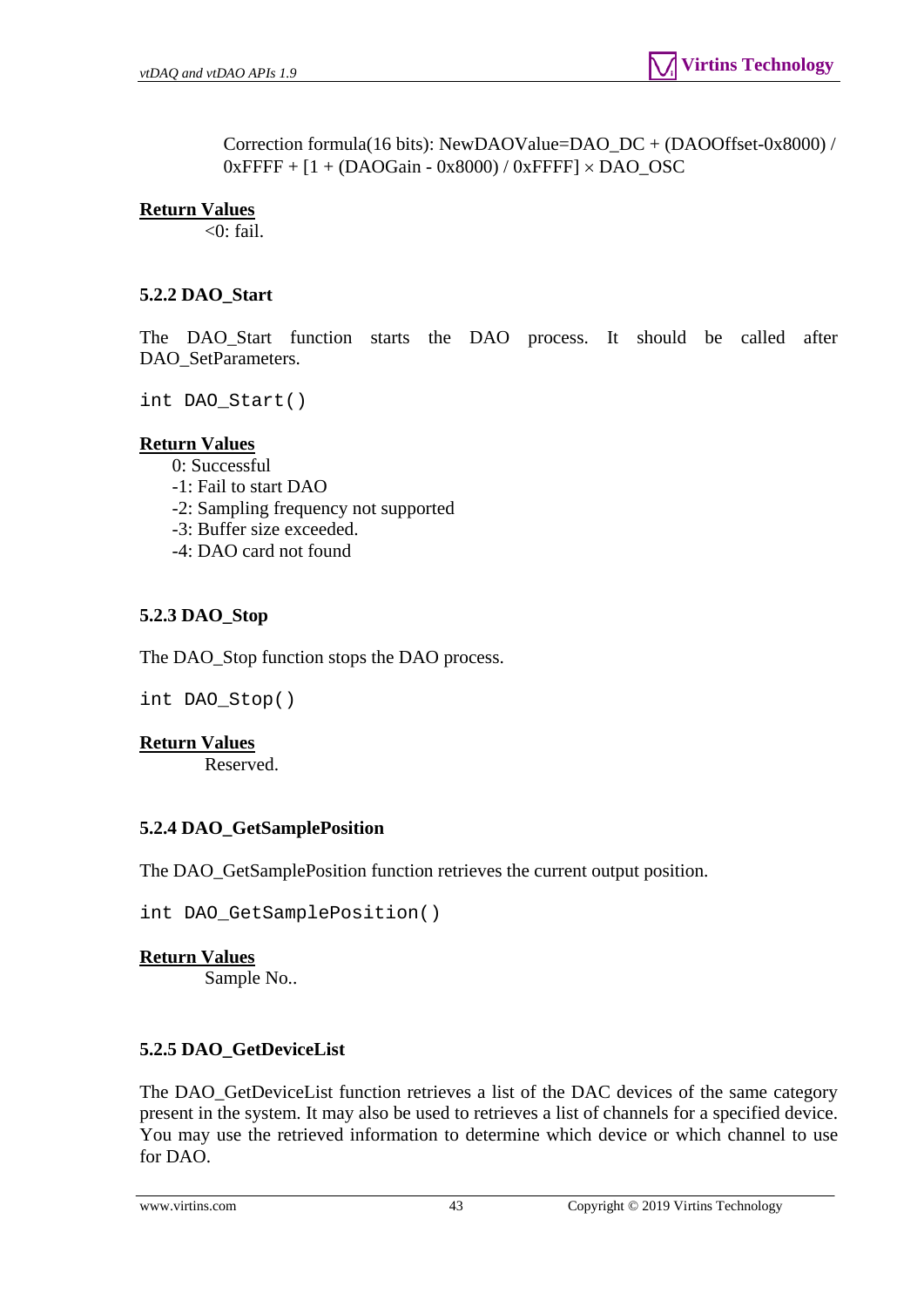```
int DAO_GetDeviceList( 
char **ppDevList, 
int MaxEntries, 
int MaxLength, 
int DeviceNo
);
```
*ppDevList* 

Pointer to a string array. Each string will contain a device name. It is NULL terminated.

#### *MaxEntries*

The maximum number of the strings allocated by the calling program.

#### *MaxLength*

The maximum length of each string allocated by the calling program.

#### *DeviceNo*

-1: to get a list of device names. >=0: Device No., to get a list of channel names for the specified device. (applicable for SoundCardASIODAQO.dll)

#### **Return Values**

Number of Devices or number of channels.

#### <span id="page-43-0"></span>**5.2.6 DAO\_GetDeviceInfo**

The DAO\_GetDeviceInfo function retrieves the information of a specified DAC device present in the system. You may use the retrieved information to determine the sampling capacity of the device.

DAO\_GetDeviceInfo( DAODeviceInfoStruct& *DAODeviceInfo*, WORD *DeviceNo* );

#### **Parameters**

*DAODeviceInfo* 

Address of a DAODeviceInfo structure.

*DeviceNo* 

Device No. of the device whose information to be retrieved.

#### **Return Values**

Reserved.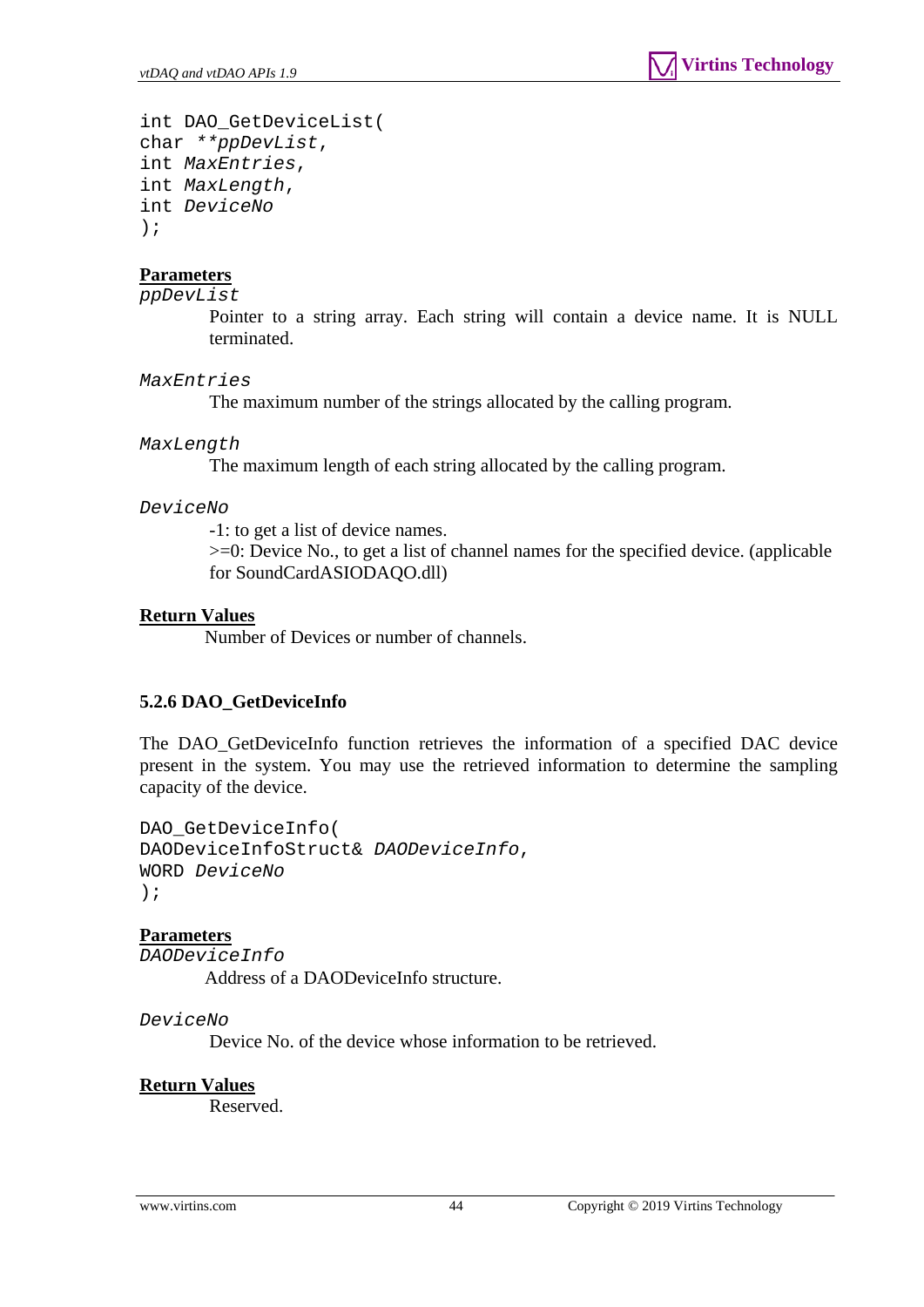# **5.2.7 DAO\_Unlock**

<span id="page-44-0"></span>The DAO\_Unlock function unlocks the interface DLL so that it can be used by the calling program. This function must be called before any interface functions can be used.

```
int Unlock( 
WORD nSerialNumberPart1, //serial number part 1 
WORD nSerialNumberPart2, //serial number part 2 
WORD nSerialNumberPart3, //serial number part 3 
WORD nSerialNumberPart4 //serial number part 4 
)
```
# **Parameters**

*nSerialNumberPart1*  Part 1 of the serial number of the interface DLL.

*nSerialNumberPart1*  Part 2 of the serial number of the interface DLL.

*nSerialNumberPart1* 

Part 3 of the serial number of the interface DLL.

*nSerialNumberPart1* 

Part 4 of the serial number of the interface DLL.

# **Return Values**

Reserved.

Note that:

- 1. The serial number has a format of part1-part2-part3-part4, where each part contains four characters in hex format
- 2. For copy-protected vtDAO DLLs, such as the trial version, the softkey activated version, the USB hardkey activated version and the DAO hardware bundled version, a generic serial number 0000-0000-0000-0000 should be used. Note that for the trial version and the softkey activated version, a warning message will pop up showing that the DLL is a trial version. The message will not show up if a USB hardkey or any VT DAO hardware is connected to your computer.
- 3. For not-copy-protected vtDAO DLLs, which is usually the case for OEM, a customer specific serial number will be given when the DLL is purchased from Virtins Technology.

<span id="page-44-1"></span>**5.2.8 DAO\_Load**  Reserved.

# <span id="page-44-2"></span>**5.2.9 DAO\_Unload**

Reserved.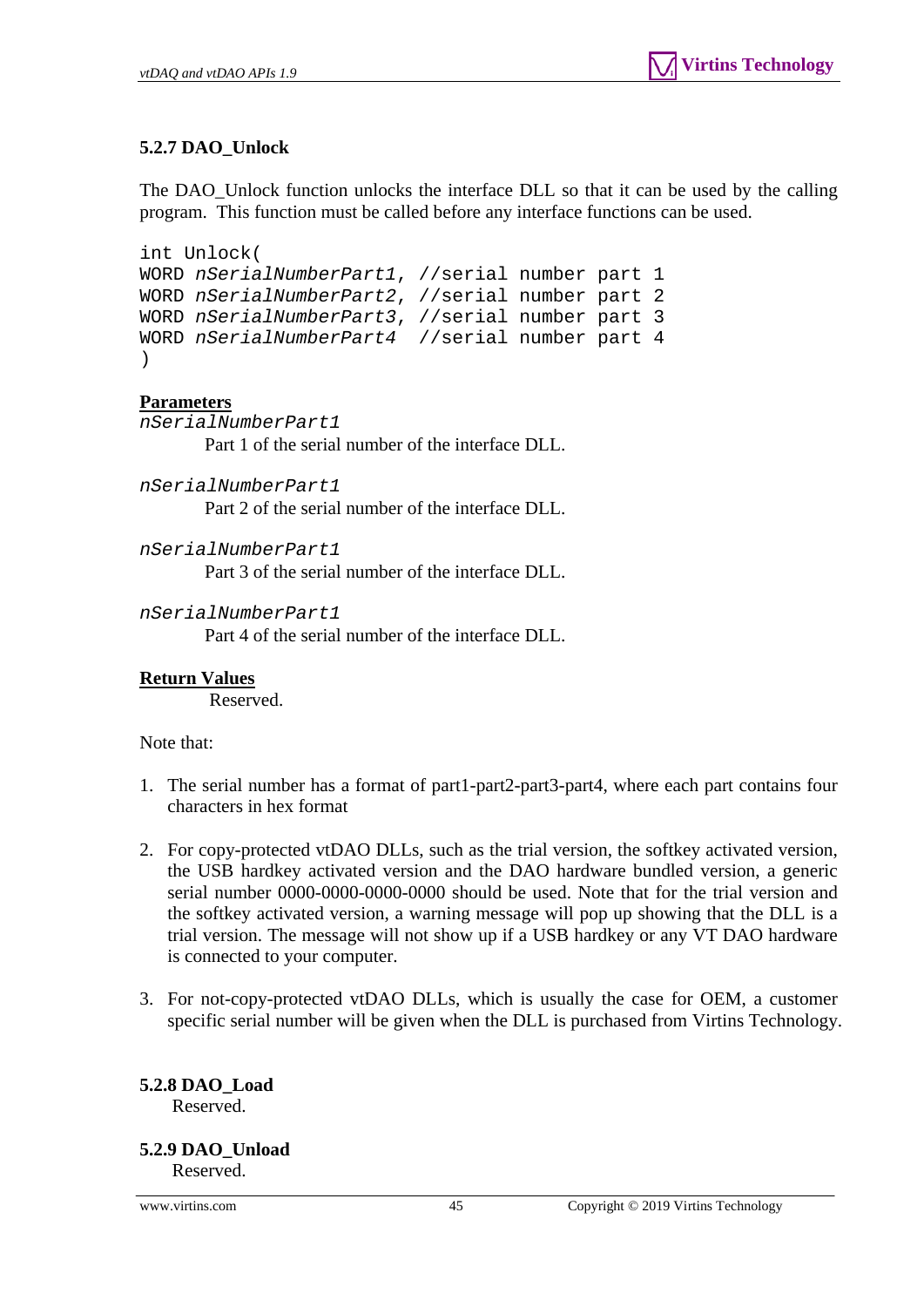# <span id="page-45-0"></span>**5.2.10 DAO\_Write**

Reserved.

# <span id="page-45-1"></span>**5.3 Messages and Status Flags**

# <span id="page-45-2"></span>**5.3.1 WM\_MYMESSAGE\_DAO\_START**

This message is sent when the device is started using DAO\_Start. Meanwhile, the second bit of Status in DAODataStruct is set.

# <span id="page-45-3"></span>**5.3.2 WM\_MYMESSAGE\_DAO\_DATA**

This message is sent when the output buffer is being returned to the calling program. The buffer is returned to the calling program when it has just been output.

# <span id="page-45-4"></span>**5.3.3 WM\_MYMESSAGE\_DAO\_STOP**

This message is sent when the device is stopped using DAO\_Stop. Meanwhile, the second bit of Status in DAODataStruct is reset.

# <span id="page-45-5"></span>**5.3.4 WM\_MYMESSAGE\_DAO\_ERROR**

This message is sent when the device has encountered errors.

# <span id="page-45-6"></span>**5.3.5 WM\_MYMESSAGE\_DAO\_STOP\_REQUEST**

This message is sent when the interface DLL requests the calling program to stop DAO. Upon receiving this message, the calling program should execute the DAO\_Stop command.

# <span id="page-45-7"></span>**5.4 C++ Wrappers with simple data structures for Labview and others**

Some arguments in vtDAO APIs have a complex data structure which may not be readily supported by other software development tools such as Labview. vtDAOLV.dll is a wrapper developed around all those vtDAO compatible dlls. It uses simple data structures.

In Labview, vtDAOLV.dll can be called using Call Library function node. Stdcall (WINAPI) calling convention should be used.

For implicit linking in other software tools, the corresponding header file is vtDAOcplus.h and the library file is vtDAOLV.lib.

# <span id="page-45-8"></span>**5.4.1 DAOLV\_SetDAOType**

The DAOLV\_SetDAOType function loads a hardware-specific vtDAO compatible dll dynamically. This function must be called before any interface functions can be used including the Unlock function.

```
int SetDAOType( 
WORD Type
)
```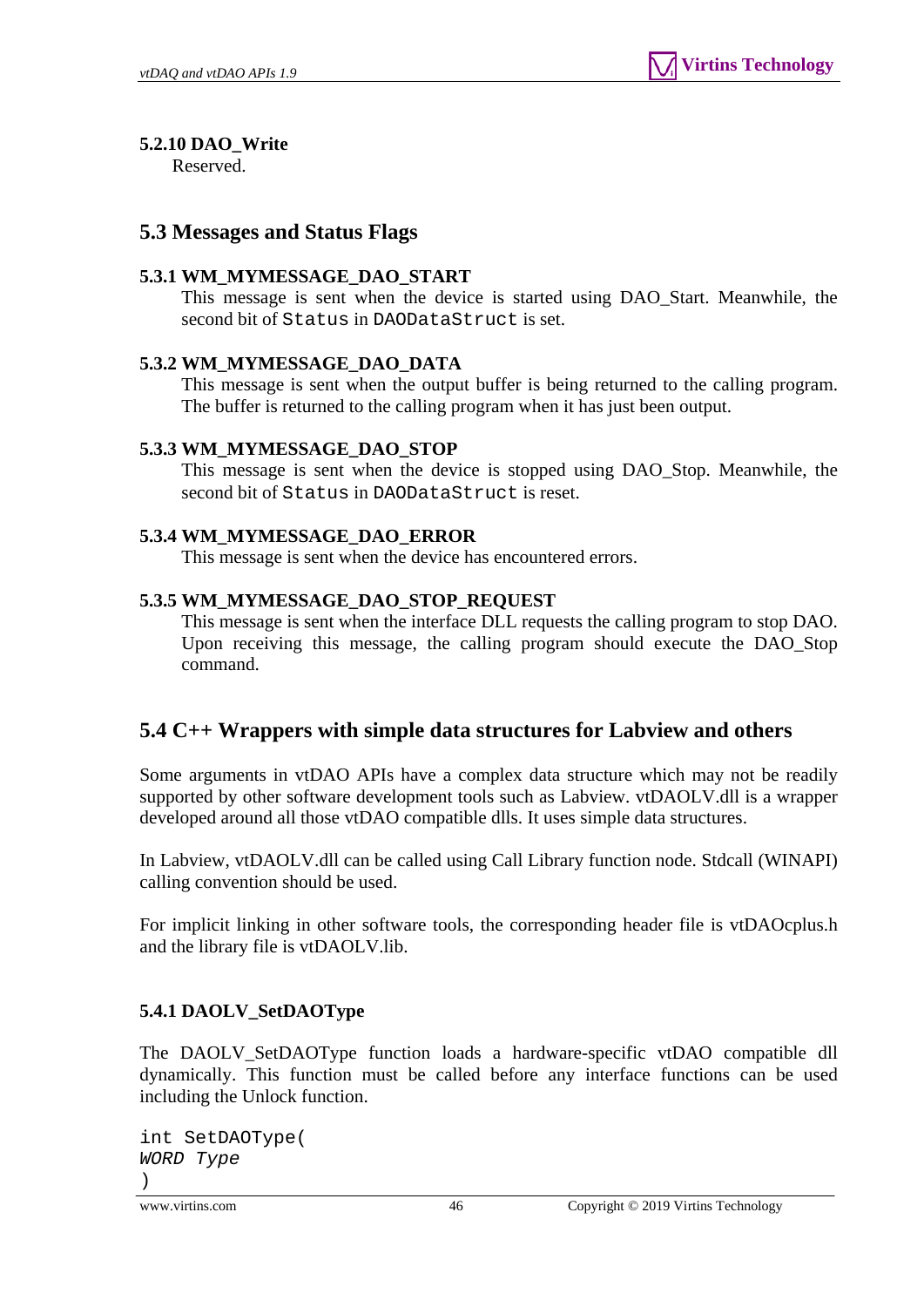*Type* 

Type of hardware.

- 0: SoundCardMMEDAO.dll
- 1: SoundCardASIODAQO.dll
- 2: NIDAO.dll
- 3: VTDAO1.dll
- 4: Reserved
- 5: MyDAO.dll

# **Return Values**

 0: Successful. 1: Failed

# <span id="page-46-0"></span>**5.4.2 DAOLV\_Unlock**

Same as Section 5.2.7.

# <span id="page-46-1"></span>**5.4.3 DAOLV\_SetOutputSamplingParameters**

Basically it sets the OutputSamplingParameters in DAO\_SetParameters API (Refer to Sections 5.2.1 & 5.1.1).

```
int DAOLV_SetOutputSamplingParameters( 
double SamplingFrequency, 
WORD SamplingChannels, 
WORD SamplingBitResolution, 
DWORD BufferLength, 
WORD DeviceNo, 
WORD * pChannelNo, 
double * pHighLimit, 
double * pLowLimit, 
int Mode, 
double Duration, 
double * pReservedDouble, 
DWORD * pReservedDWORD 
)
```
# **Parameters**

Refer to Sections 5.1.1.

# **Return Values**

0: Successful.

# <span id="page-46-2"></span>**5.4.4 DAOLV\_SetDAOData**

Basically it sets the DAOData in DAO\_SetParameters API (Refer to Sections 5.2.1 & 5.1.2).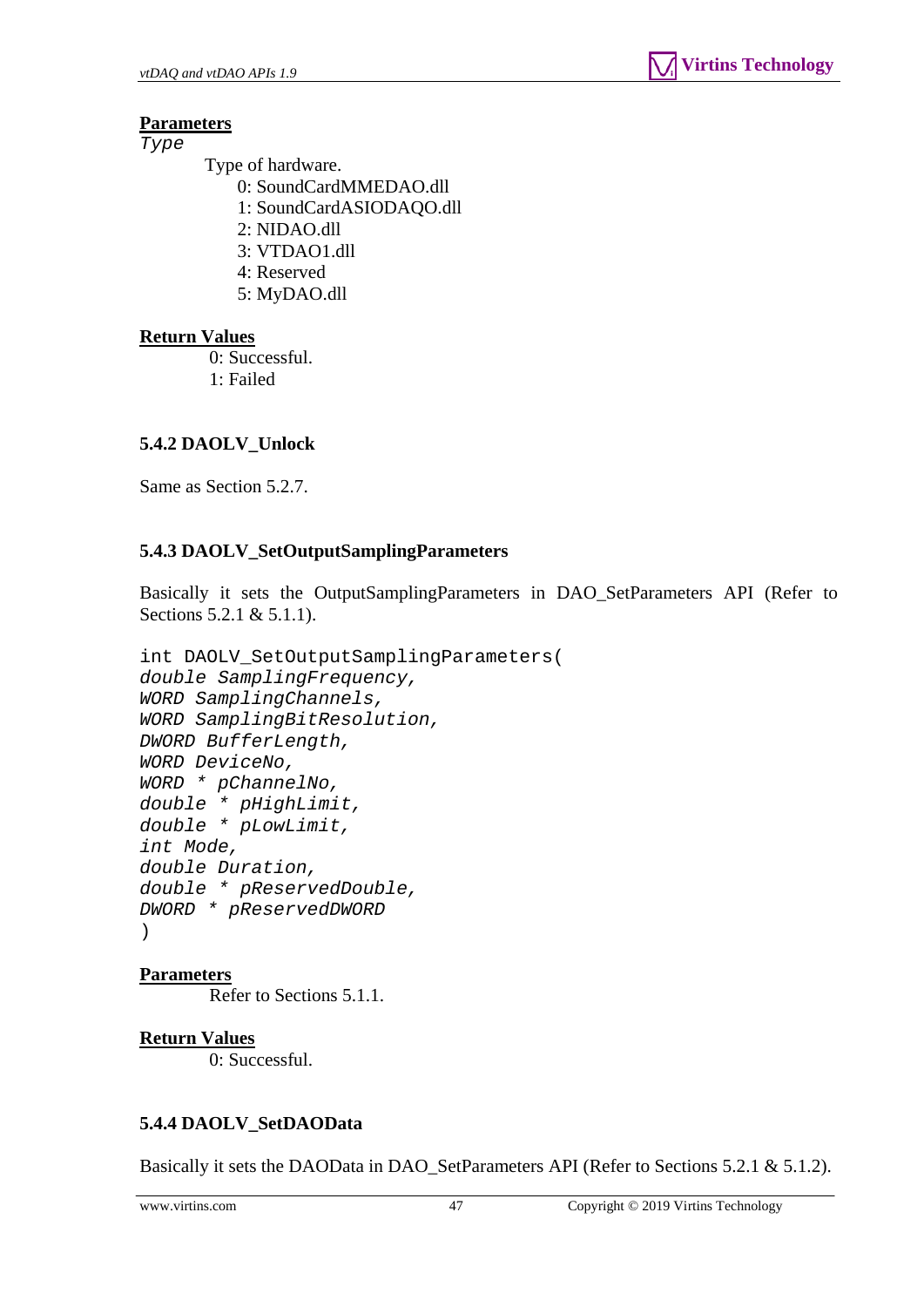```
int DAOLV_SetDAOData( 
char *pData, 
(* DataNotify)(BOOL PrepareDataFlag, BOOL NotifyFlag);
WORD *Status, 
double * pReservedDouble, 
DWORD * pReservedDWORD, 
DWORD dwCallBack, 
DWORD fdwOpen 
)
```
Refer to Section 5.1.2. There are some important differences to note here.

*DataNotify(BOOL PrepareDataFlag, BOOL NotifyFlag)*

In addition to the description in Section 5.1.2, the callback function address here can be NULL, in which case the message WM\_MYMESSAGE\_DAO\_DATA\_described in Section 5.3.2 should be used instead under streaming mode.

*dwCallBack*

Refer to Section 5.2.1.

*FdwOpen* 

Refer to Section 5.2.1. In addition:

- 0: *dwCallBack* is a window handle, a message will be posted to it whenever a new frame of data is required and / or a frame of data has been output completely, together with the *PrepareDataFlag* indicated by WPARAM and *NotifyFlag* indicated by LPARAM.
- 1: *dwCallBack* is a thread identifier, a message will be posted to it whenever a new frame of data is required and / or a frame of data has been output completely, together with the *PrepareDataFlag* indicated by WPARAM and *NotifyFlag* indicated by LPARAM.
- 6: *dwCallBack* is a user event refnum in Labview, a message will be posted to it whenever a new frame of data is required and / or a frame of data has been output completely, together with the *PrepareDataFlag* indicated by WPARAM.

#### **Return Values**

0: Successful.

#### <span id="page-47-0"></span>**5.4.5 DAOLV\_SetParameters**

This function is used to perform some special functions in DAO\_SetParameters API when fdwOpen >= 2. DAOLV\_SetOutputSamplingParameters, DAOLV\_SetDAOData must be called first.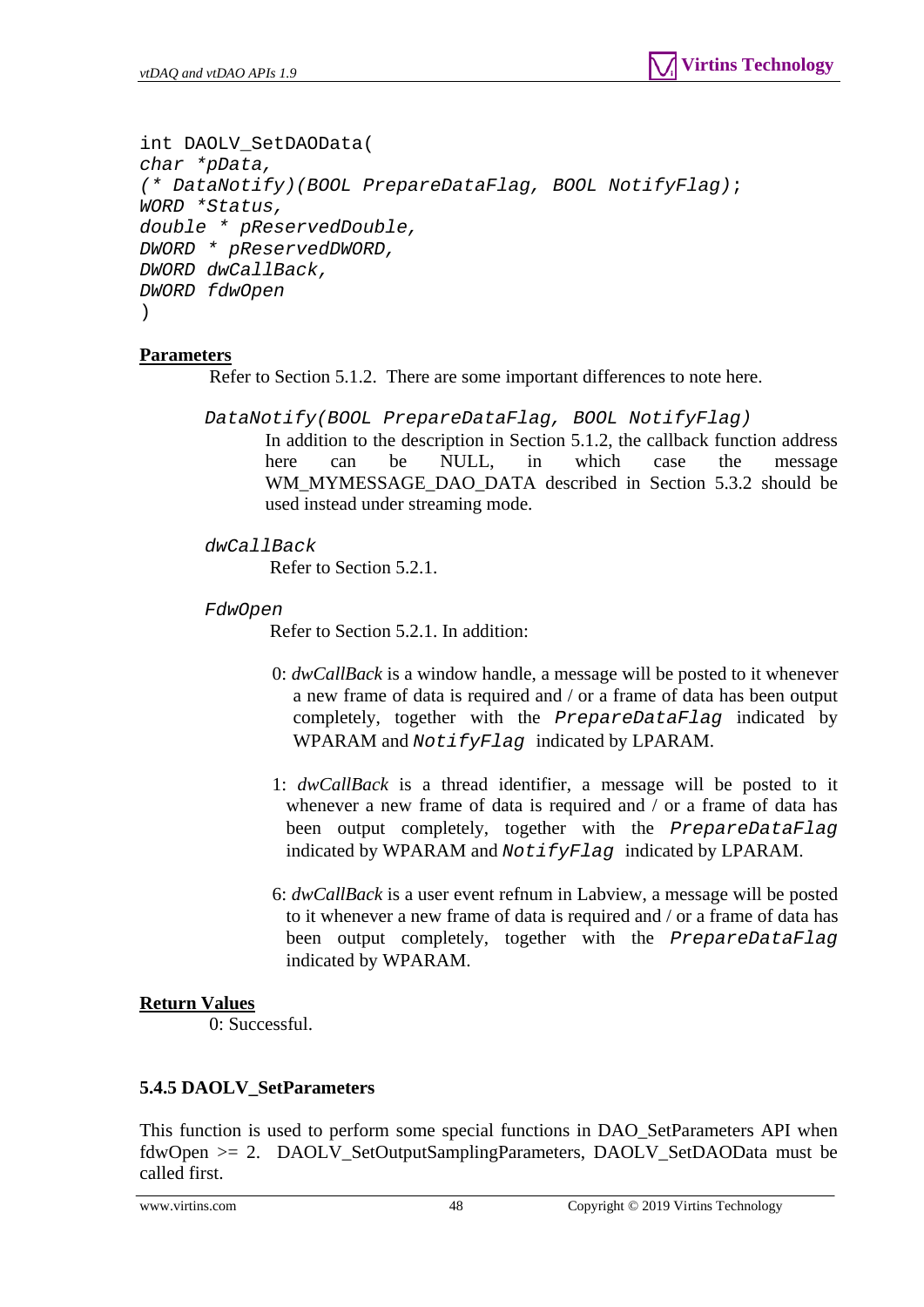```
int DAOLV_SetParameters( 
DWORD fdwOpen 
)
```
*fdwOpen* 

```
fdwOpen >= 2. Refer to Section 5.2.1.
```
### **Return Values**

0: Successful.

# <span id="page-48-0"></span>**5.4.6 DAOLV\_Start**

Same as Section 5.2.2, except that it will perform hardware-specific initialization additionally first using DAO\_SetParameters() with  $fdwOpen = 2$ , if this initialization has not been done using DAOLV\_SetParameters( $\cdot$ ) with fdwOpen = 2 yet.

# <span id="page-48-1"></span>**5.4.7 DAOLV\_Stop**

Same as Section 5.2.3.

# <span id="page-48-2"></span>**5.4.8 DAOLV\_AddData**

int DAOLV\_AddData()

There are two methods for the calling program to be notified of data preparation requests: one is to provide the address of a callback function DataNotify and let it to be called by the called program. However, this method may not be feasible in some cases whereby mixed programming languages are used and it is difficult to pass the address of the callback function from the calling program to the called program. The other is to use the DAOLV\_AddData function to prepare data upon receiving the message WM\_MYMESSAGE\_DAO\_DATA from the called program.

When the latter method is used, the address of the callback function  $\text{DataNotify}$  should be set to NULL. Under streaming mode, DAOLV\_AddData should be called three times initially before DAOLV Start is executed if the duration of signal is longer than 3 seconds. This is to provide triple buffering to avoid any discontinuity in the output signal. After that, should be called once upon receiving a data preparation request via WM\_MYMESSAGE\_DAO\_DATA message. The data pointed by *pData* should be prepared first before calling DAOLV\_AddData. Under DDS mode, it should be called only once before DAOLV\_Start is executed.

#### **Return Values**

0: Successful.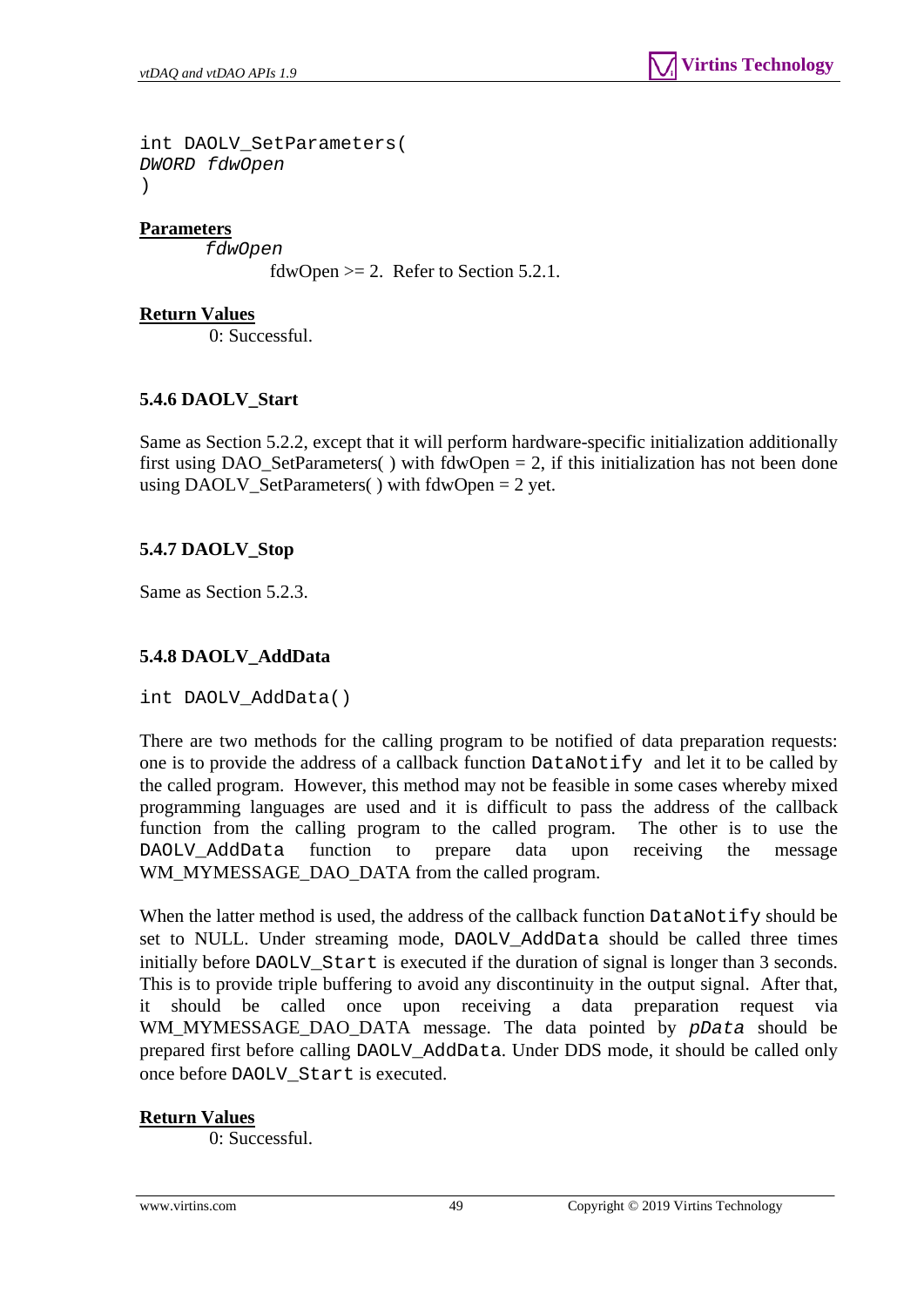# <span id="page-49-0"></span>**5.4.9 DAOLV\_AddDataLV**

int DAOLV\_AddDataLV(char \*pData)

This function is similar to DAOLV\_AddData()except that it provides a pointer of the prepared data instead of using the data pointer pData passed to the called program via DAOLV\_SetDAOData().

# <span id="page-49-1"></span>**5.5 C Wrappers with simple data structures for LabWindows/CVI and others**

Some software development tools supports ANSI C interfaces only, such as LabWindow/CVI. VtDAOLV.dll provides a set of C interfaces with exactly the same functions and arguments as those described in Section 5.4. They are:

int DAOCVI\_SetDAOType int DAOCVI\_Unlock int DAOCVI\_SetOutputSamplingParameters int DAOCVI\_SetDAOData int DAOCVI\_SetParameters int DAOCVI\_Start int DAOCVI\_Stop int DAOCVI\_AddData int DAOCVI\_AddDataLV

The corresponding header file is vtDAOc.h and the library file is vtDAOLV.lib.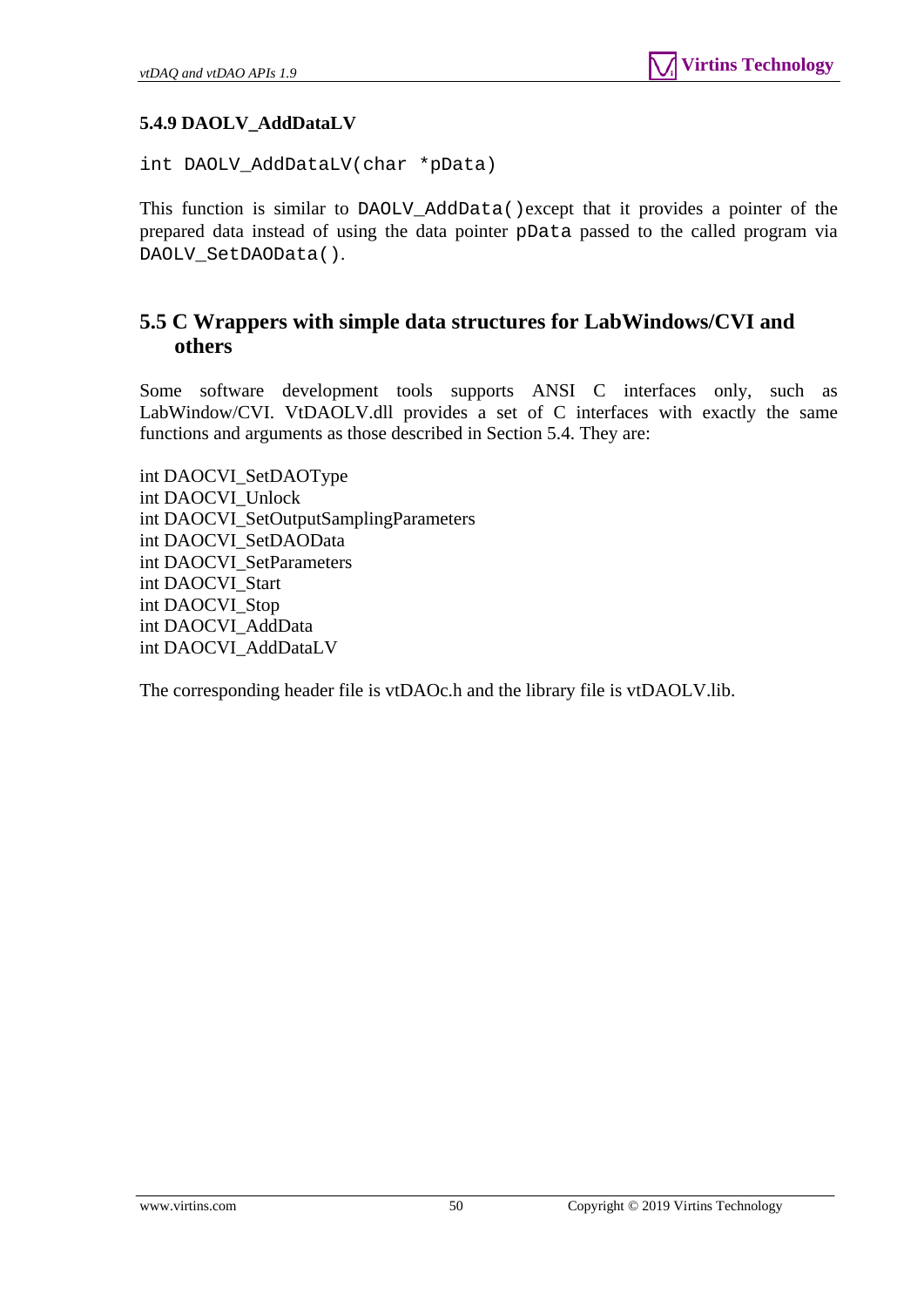# <span id="page-50-0"></span>**6. vtDAO Development Guide**

# <span id="page-50-1"></span>**6.1 Flowcharts**



**Stop DAO**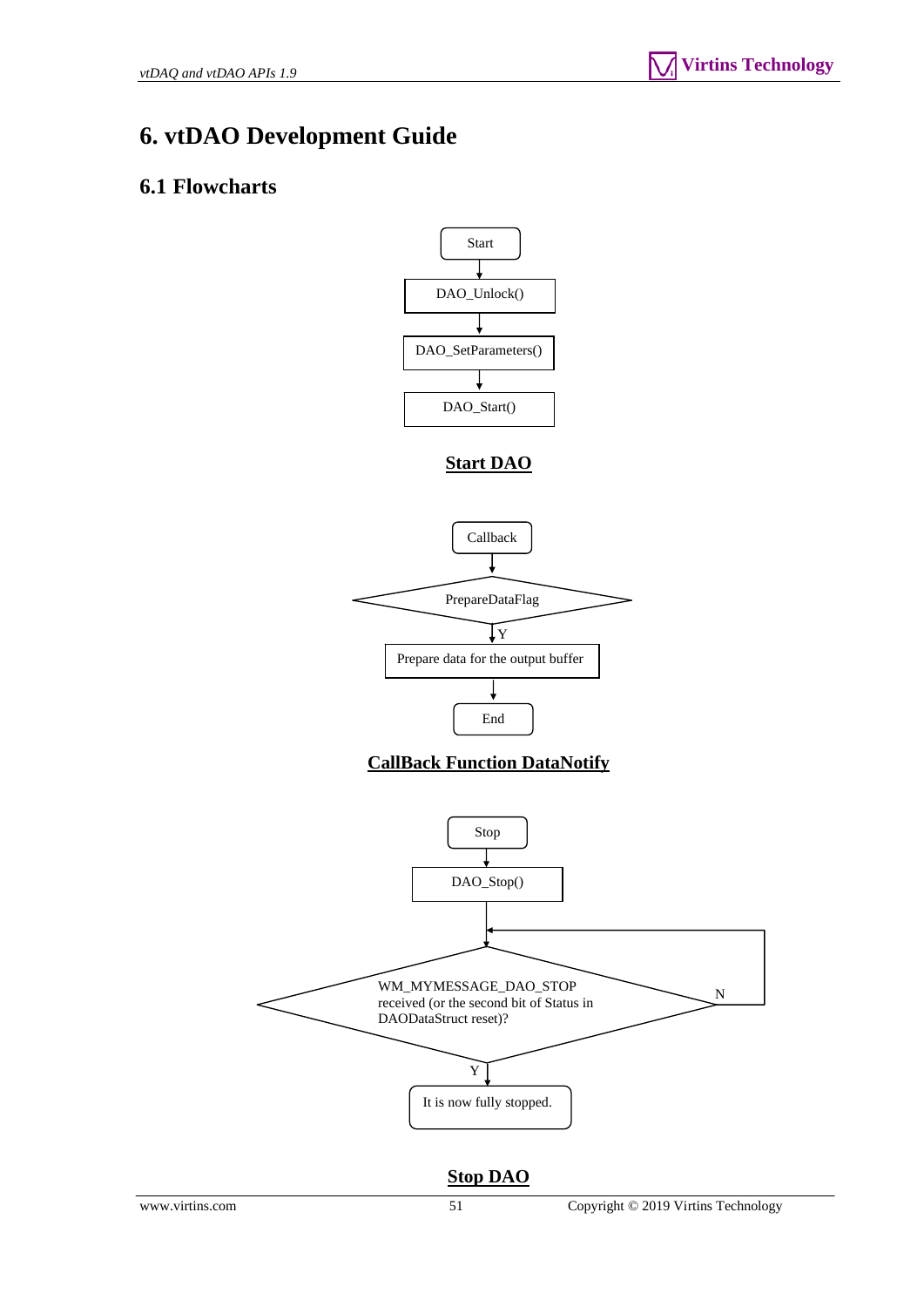# <span id="page-51-0"></span>**6.2 Basic Files**

- 1. Header file to be included: VirtinsDAO.h
- 2. vtDAO interface DLLs:
- (1) SoundCardMMEDAO.dll for sound card MME driver
- (2) SoundCardASIODAQO.dll for sound card ASIO driver.
- (3) NIDAO.dll for NI DAQmx compatible cards.
- (4) VTDAO1.dll for VTDAO1 devices
- (5) Any other vtDAO compatible DLLs.

3. vtDAO interface LIBs:

Every dll comes with its own lib file.

# <span id="page-51-1"></span>**6.3 Auxiliary Files**

- 1. vtDAO interface DLLs' C++ Wrappers with simple data structures for Labview and others
	- (1) Header file to be included: vtDAOcplus.h
	- (2) LIB file: vtDAOLV.lib
	- (3) DLL file: vtDAOLV.dll (this is in addition to the basic vtDAO interface DLLs)
- 2. vtDAO interface DLLs' C Wrappers with simple data structures for LabWindows/CVI and others
	- (1) Header file to be included: vtDAOc.h
	- (2) LIB file: vtDAOLV.lib
	- (3) DLL file: vtDAOLV.dll (this is in addition to the basic vtDAO interface DLLs)

# <span id="page-51-2"></span>**6.4 Hardware Specific Configuration Files**

Some hardware devices such as VT DSOs come with some hardware specific configuration files. These files should also be included in the developed software package. For VT DSOs, these files can be found in Multi-Instrument's installation directory\HardwareConfig\….

# <span id="page-51-3"></span>**6.5 How to Choose Correct Output Mode Under Streaming Mode**

Under DDS mode, the calling program needs only to prepare data to fill the DDS buffer once before calling DAO\_Start.

Under streaming mode, the calling program has a few output modes to choose in order not to prepare the same data (if any) repeatedly to save CPU times.

# <span id="page-51-4"></span>**6.5.1 Hardware Sampling Clock**

If the data to be output repeats every second (e.g. a signal with an integer frequency), then mode 1 or 2 should be used. If the data output to be stopped automatically by the interface DLL at the end of the specified duration, then mode 1 should be used. If mode 2 is used, the data output will not stop until the calling program calls DAO\_Stop.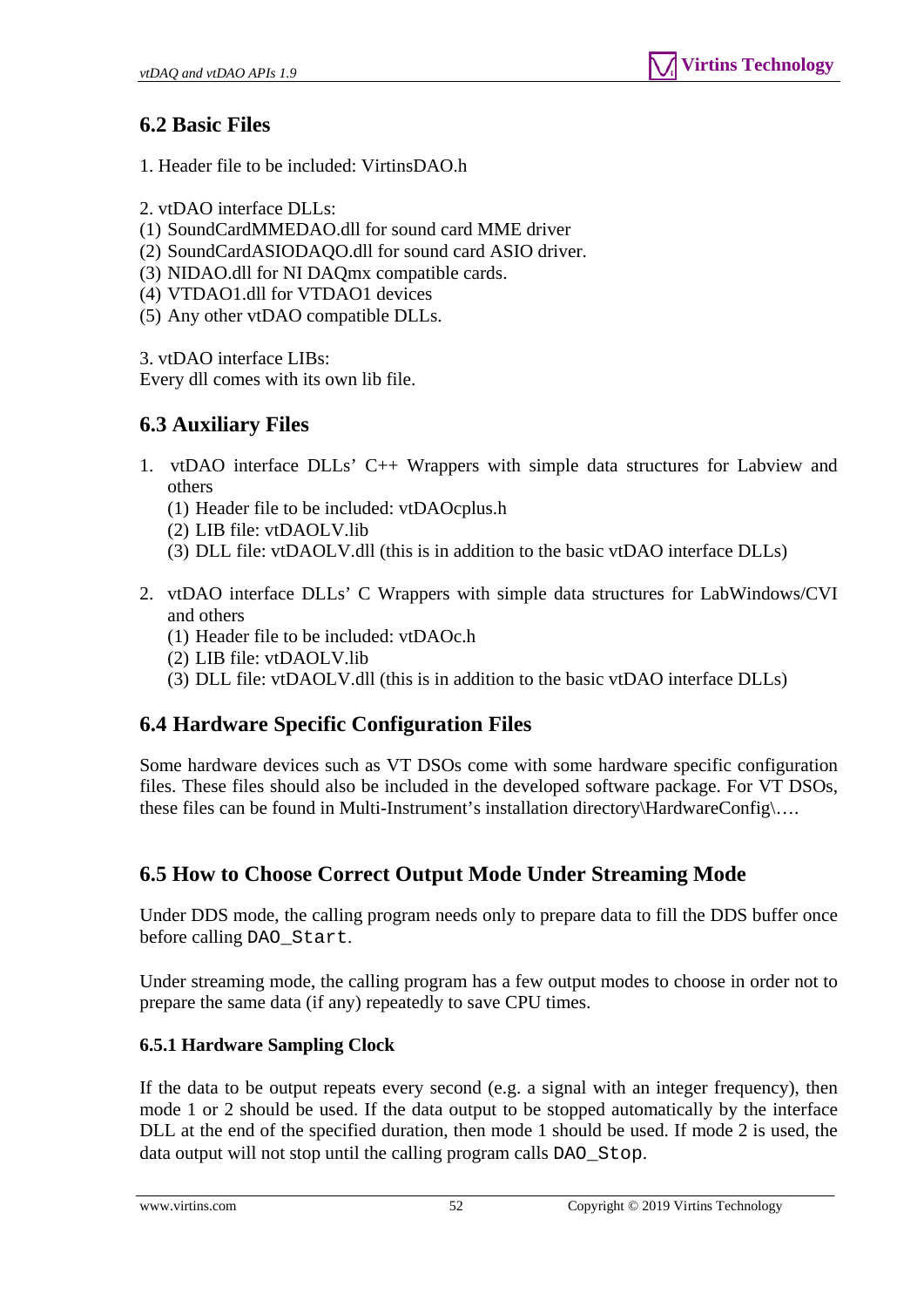If the data to be output changes every second (e.g. a signal with a non-integer frequency), then mode -1 or 0 should be used. The calling program should prepare new data whenever the callback function DataNotify is called and its *PrepareDataFlag* is set. If the data output to be stopped automatically by the interface DLL at the end of the specified duration, then mode -1 should be used. If mode 0 is used, the data output will not stop until the calling program calls DAO\_Stop.

# <span id="page-52-0"></span>**6.5.2 Software Timed Sampling Clock**

If the data to be output repeats every second, then mode 11 or 12 should be used. If the data output to be stopped automatically by the interface DLL at the end of the specified duration, then mode 11 should be used. If mode 12 is used, the data output will not stop until the calling program calls DAO\_Stop.

If the data to be output changes every second, then mode 9 or 10 should be used. The calling program should prepare new data whenever the callback function DataNotify is called and its *PrepareDataFlag* is set. If the data output to be stopped automatically by the interface DLL at the end of the specified duration, then mode 9 should be used. If mode 10 is used, the data output will not stop until the calling program calls DAO\_Stop.

Generally, software timed sampling clock is not so accurate as hardware sampling clock. The timing task is performed by the interface DLL and its accuracy depends on the current workload of the computer system.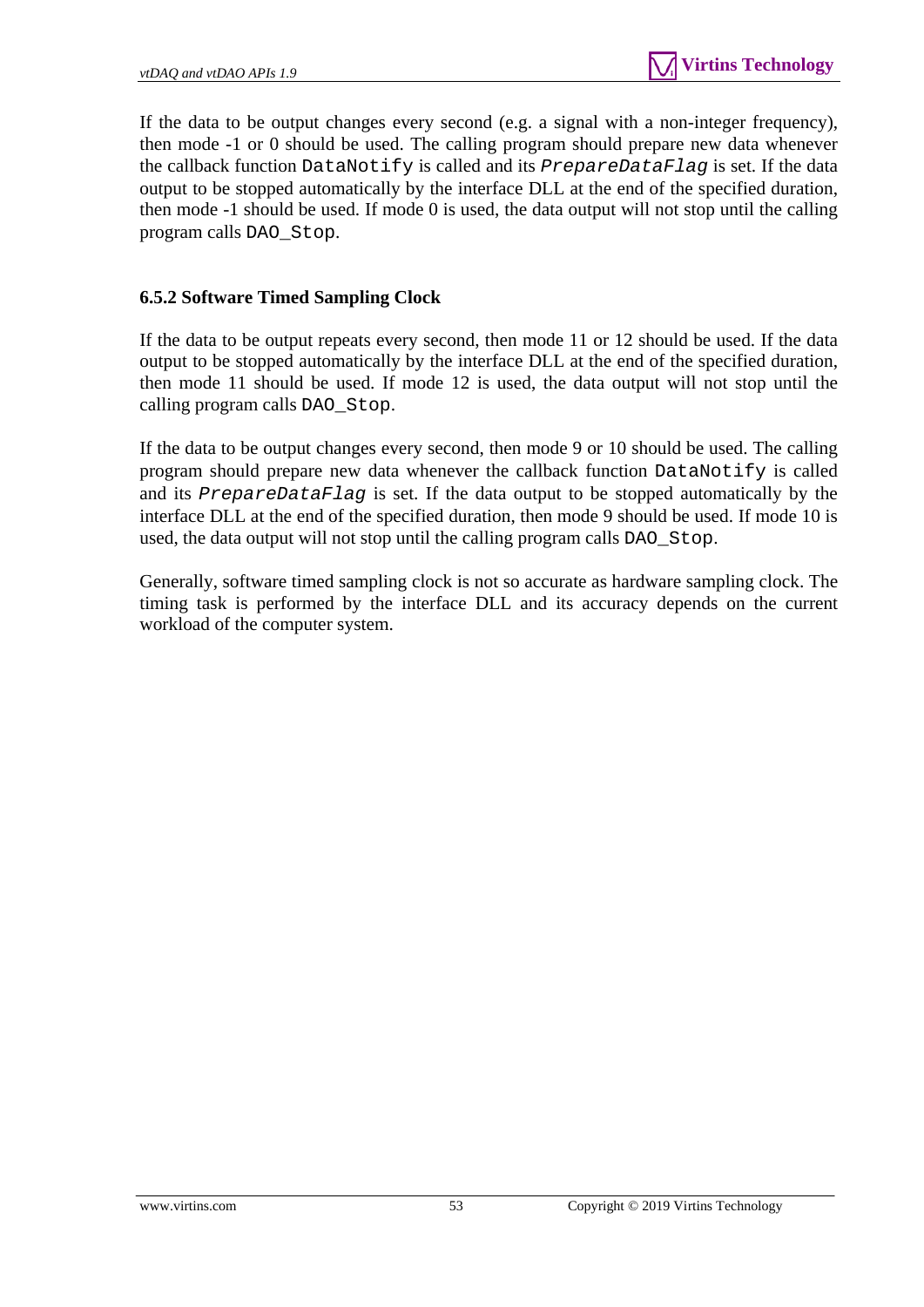# <span id="page-53-0"></span>**7. vtDAO Sample Programs**

# <span id="page-53-1"></span>**7.1 TestDAO written in Visual C++ 6.0**



TestDAO is a sample DAO back-end program. It demonstrates how to use the vtDAO interfaces to perform data output. There are one Start/Stop button for starting/stopping DAO and one combo box for selecting vtDAO interface DLLs. All the DAO parameters are set inside the software codes. No GUIs (Graphical User Interface) are provided for changing these parameters for simplicity purpose. Both DDS and streaming modes are demonstrated in this program.

# <span id="page-53-2"></span>**7.2 vtDAO Labview Samples**

# **7.2.1 vtDAOdds.vi written in Labview 15.0**

<span id="page-53-3"></span>

vtDAOdds.vi is a sample VI for Labview programming using vtDAO interfaces. VtDAO interface wrapper: vtDAOLV.dll, is called using Labview Call Library function node. It is basically a signal generator VI with adjustable sampling parameters, signal frequency and signal amplitude. To keep the VI simple, these parameters cannot be changed on-the-fly.